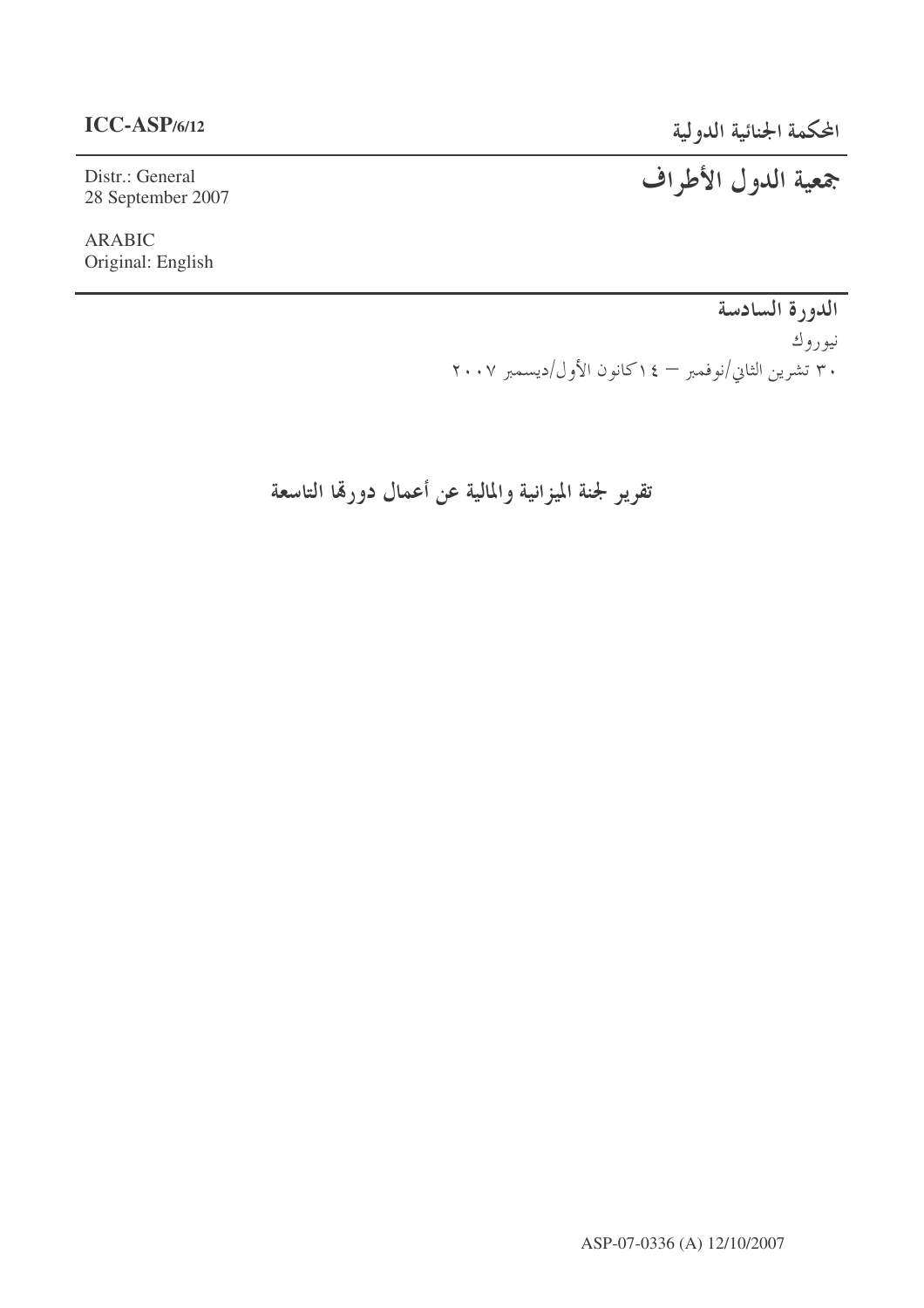| الصفحة          | الفقيرات                              |                                                                                                                                | المحتو يات |
|-----------------|---------------------------------------|--------------------------------------------------------------------------------------------------------------------------------|------------|
| ٤               | $\wedge - \wedge$                     | مقدمة                                                                                                                          | أو لا–     |
| ٤               | $7 - 1$                               | افتتاح الدورة وانتخاب أعضاء المكتب وإقرار حسدول الأعمسال<br>ألف–                                                               |            |
| ٥               | $\vee$                                | باءِ–                                                                                                                          |            |
| ٥               | Λ                                     | جيم-                                                                                                                           |            |
| ٥               | $1.7 - 9$                             | النظر في القضايا المدرجة في جدول أعمال اللجنة في دورهّا التاسعة                                                                | ثانيا–     |
| ٥               | $10-9$                                | ألف–                                                                                                                           |            |
| ٥               | ٩                                     |                                                                                                                                |            |
| ٦               | $\lambda \xi - \lambda$               |                                                                                                                                |            |
| ٧               | $\setminus$ 0                         |                                                                                                                                |            |
| ٧               | $Y\xi - YT$                           | باءِ–                                                                                                                          |            |
| ٧               |                                       | ١ – البيانات المالية المتعلقة بالمحكمة للفترة من ١ كانون الثاني/<br>ينايــــر إلى ٣١ كانون الأول/ديسمبر ٢٠٠٦                   |            |
| ٧               | $1/\lambda - 17$                      | ٢ – البيانات المالية المتعلقة بالصندوق الاستئماني للضحايا للفترة من<br>۱ كانون الثاني/ينايــــر إلى ۳۱ كانون الأول/ديسمبر ۲۰۰۲ |            |
| ٨               | $\Delta$                              | ٣– تقرير مكتب المراجعة الداخلية للحسابات                                                                                       |            |
| Λ               | $Y \xi - Y$                           | ٤ – مسائل أخرى تتعلق بمراجعة الحسابات                                                                                          |            |
| ۰۱.             | $\lambda \xi - \zeta$                 | مسائل الميزانية<br>جيم–                                                                                                        |            |
| $\langle \cdot$ | $\mathbf{r} \cdot - \mathbf{r} \cdot$ | ١ – بيانات الأداء المالي لميزانية عام ٢٠٠٧ حتى ٣١ تموز/ يوليه                                                                  |            |
| $\setminus$     | $\wedge \xi - \tau \wedge$            | ٢–  النظر في الميزانية البرنامجية المقترحة لعام ٢٠٠٨                                                                           |            |
| ۱۱              | $\tau\tau-\tau$                       |                                                                                                                                |            |
| ۲ ۱             | $\tau$ $\tau$ - $\tau$ {              | (ب) الافتراضات والأنشطة بالنسبة لعام ٢٠٠٨                                                                                      |            |
| $\gamma$        | $r - r v$                             |                                                                                                                                |            |
| $\gamma$        | $20 - 2$                              | (د) التكاليف العامة المتصلة بالموظفين/ التضخم                                                                                  |            |
| $\setminus$ 0   | $07 - 27$                             |                                                                                                                                |            |
| $\vee$          | $\circ \tau$                          |                                                                                                                                |            |
| $\vee$          | $\circ$ {                             |                                                                                                                                |            |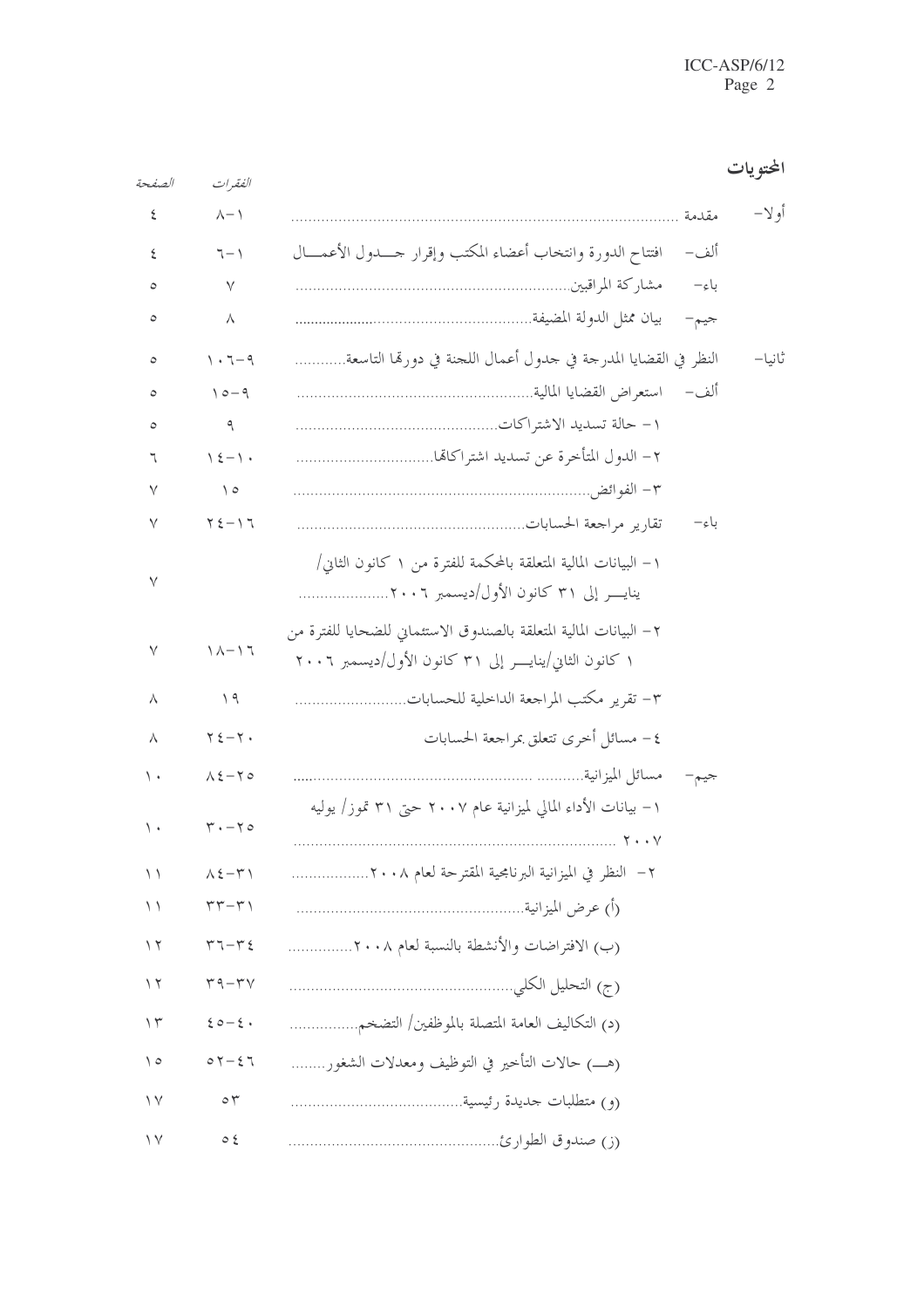| $\vee$              | $\circ \wedge - \circ \circ$                           | (ح) البرنامج الرئيسي الأول: هيئة الرئاسة                                 |          |
|---------------------|--------------------------------------------------------|--------------------------------------------------------------------------|----------|
| $\vee$              | 7.009                                                  | (ط) البرنامج الرئيسي الثاني: مكتب المدعى العام                           |          |
| ヽヽ                  | $Y\xi-T$                                               | (ي) البرنامج الرئيسي الثالث: قلم المحكمة                                 |          |
| $\tau$              | $V7-V0$                                                | (ك) البرنامج الرئيسي الرابع: أمانة جمعية الدول الأطراف                   |          |
| $\tau$              | $\wedge$ \ $-\vee\vee$                                 | (ل) البرنامج الرئيسي الخامس: الاستثمار في مباني المحكمة                  |          |
| $\Upsilon \Upsilon$ | $\Lambda \Upsilon - \Lambda \Upsilon$                  | (م) البرنامج الرئيسي السادس: أمانة الصندوق الاستئماني                    |          |
| $Y \xi$             | $\Lambda$ {                                            |                                                                          |          |
| $Y \xi$             | $\lambda \lambda - \lambda o$                          |                                                                          | دال–     |
| ه ۲                 | $99 - 19$                                              |                                                                          | هاءِ–    |
| 50                  | $99 - 19$                                              |                                                                          |          |
| 50                  | $97 - 9.$                                              |                                                                          |          |
| 57                  | $97 - 97$                                              |                                                                          |          |
| $\Upsilon$          | $99 - 94$                                              |                                                                          |          |
| $\gamma \gamma$     | $\backslash \cdot \backslash - \backslash \cdot \cdot$ |                                                                          | واو –    |
| $\mathbf{Y} \wedge$ | $\backslash$ . $\backslash$                            |                                                                          | ز اي–    |
| ٢٨                  | $\backslash \cdot \xi - \backslash \cdot \tau$         |                                                                          | حاءِ–    |
| $Y$ 9               | $\backslash \cdot \top - \backslash \cdot \circ$       |                                                                          | طاءِ–    |
| 59                  | $\setminus \cdot \circ$                                |                                                                          |          |
| 79                  | $\eta \cdot \tau$                                      |                                                                          |          |
| $\mathsf{r}$ .      |                                                        |                                                                          |          |
| ۳۰                  |                                                        |                                                                          | الأول–   |
| $\uparrow$          |                                                        |                                                                          | الثاني – |
| $\tau$ {            |                                                        | مشاريع التعديلات لنظام المعاشات التقاعدية لقضاة المحكمة الجنائية الدولية | الثالث – |
| $\tau$ 9            |                                                        | عملية إعادة التصنيف.                                                     | الرابع–  |
|                     |                                                        | الآثار المترتبة في الميزانية على تنفيذ توصيات لجنة الميزانية والمالية    | الخامس – |

<sup>.&</sup>lt;br>أ\* المرفق الخامس قيد الإعداد وسيصدر بوصفه إضافة لهذا التقرير .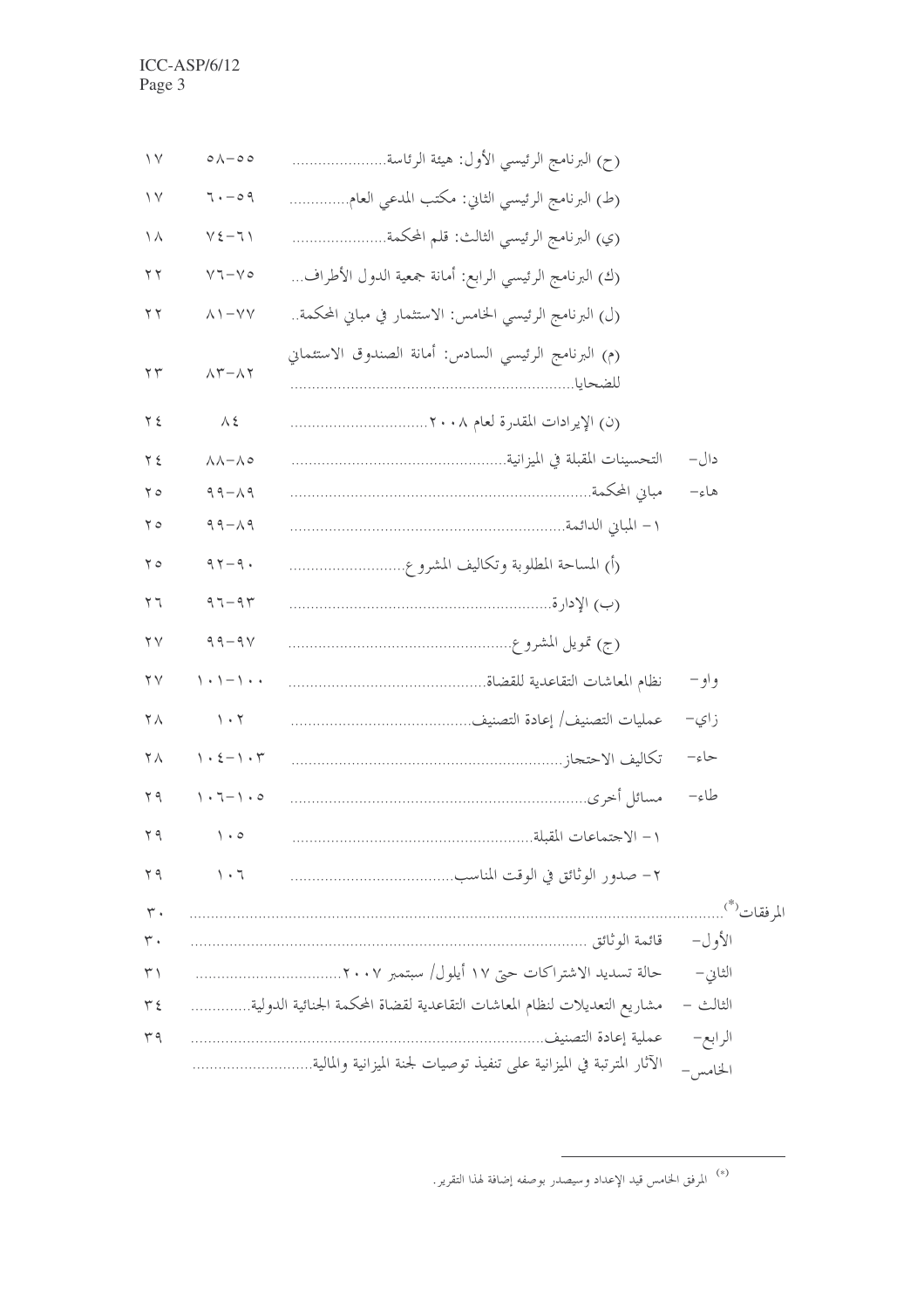## أولا— مقدمة

ألف- افتتاح الدورة وانتخاب أعضاء المكتب وإقرار جدول الأعمال

١– دُعيت الدورة التاسعة للجنة الميزانية والمالية ("اللجنة") إلى الانعقاد وفقا للمقرر الذي اتخذته جمعية الدول الأطراف (''الجمعية'') في الجلسة العامة السابعة من دورها الخامسة المعقودة في ١ كانون الأول/ديسمبر ٢٠٠٦. وقد تخللت الدورة، التي عقدت في الفترة من ١٠ إلى ١٨ أيلول/سبتمبر ٢٠٠٧، ١٣ جلسة. وألقى رئيس المحكمة الجنائية الدولية (''المحكمة'')، السيد فيليب كيرش، كلمة ترحيبية في الجلسة الافتتاحية للدورة.

وعينت اللجنة السيد بيتر لوفل (المملكة المتحدة لبريطانيا العظمى وإيرلندا الشمالية) مقررا للدورة.  $-\tau$ 

وقدمت أمانة جمعية الدول الأطراف (''الأمانة'') الخدمات الموضوعية للجنة، وعمل مديرها السيد رينان  $-\tau$ فيلاسيز، أميناً للجنة.

٤ – وأقرت اللجنة، في حلستها الأولى، حدول الأعمال التالي (ICC-ASP/6/CBF.2/L1 ):

\n
$$
+
$$
  
\n $-$  اقترار حدول الأعمال.  
\n $-$   
\n $-$   
\n $-$   
\n $-$   
\n $-$   
\n $-$   
\n $-$   
\n $-$   
\n $-$   
\n $-$   
\n $-$   
\n $-$   
\n $-$   
\n $-$   
\n $-$   
\n $-$   
\n $-$   
\n $-$   
\n $-$   
\n $-$   
\n $-$   
\n $-$   
\n $-$   
\n $-$   
\n $-$   
\n $-$   
\n $-$   
\n $-$   
\n $-$   
\n $-$   
\n $-$   
\n $-$   
\n $-$   
\n $-$   
\n $-$   
\n $-$   
\n $-$   
\n $-$   
\n $-$   
\n $-$   
\n $-$   
\n $-$   
\n $-$   
\n $-$   
\n $-$   
\n $-$   
\n $-$   
\n $-$   
\n $-$   
\n $-$   
\n $-$   
\n $-$   
\n $-$   
\n $-$   
\n $-$   
\n $-$   
\n $-$   
\n $-$   
\n $-$   
\n $-$   
\n $-$   
\n $-$   
\n $-$   
\n $-$   
\n $-$   
\n $-$   
\n $-$   
\n $-$   
\n $-$   
\n $-$   
\n $-$   
\n $-$   
\n $-$   
\n $-$   
\n $-$   
\n $-$   
\n $-$   
\n $-$   
\n $-$   
\n $-$   
\n $-$   
\n $-$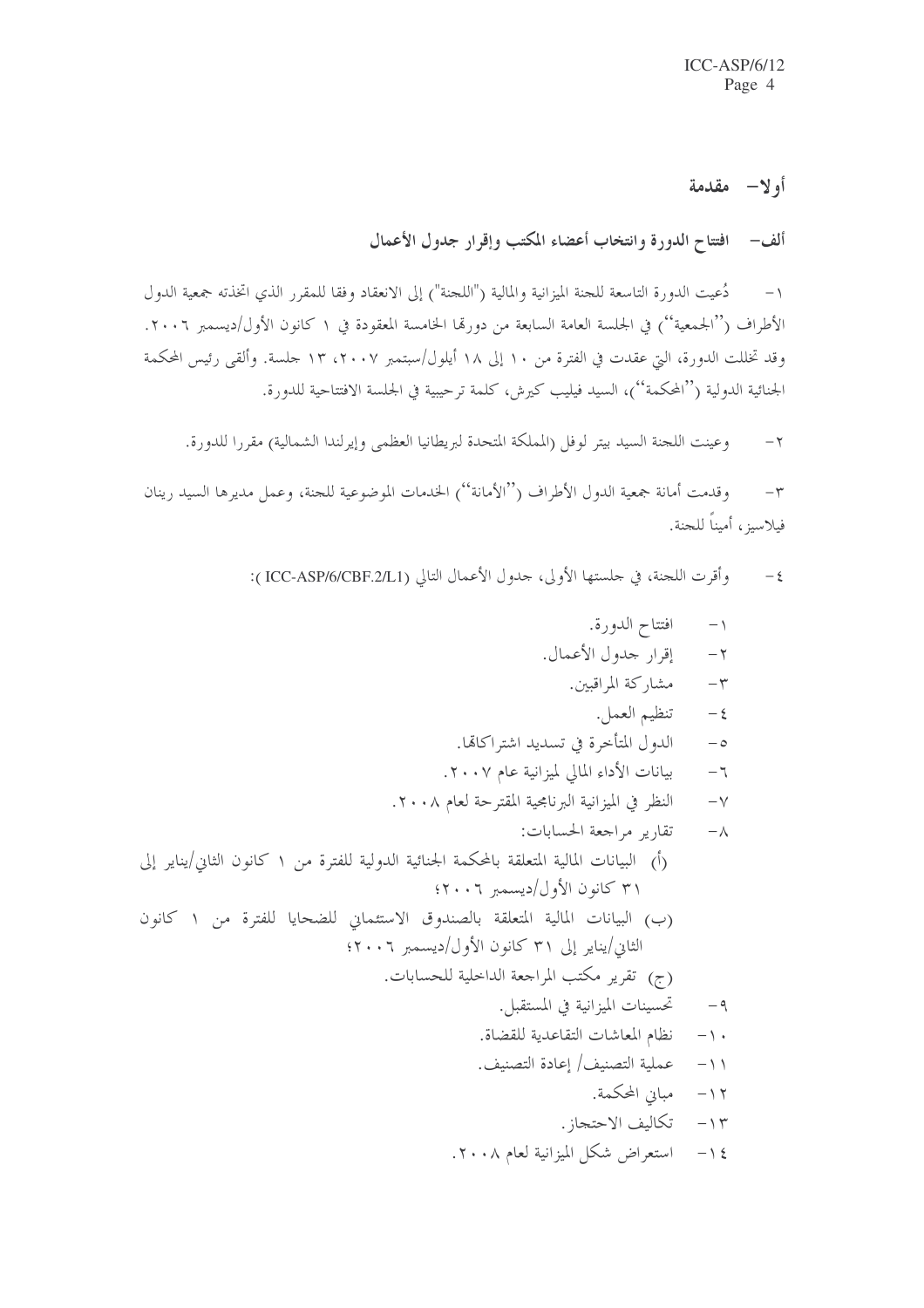١٥ - مسائل أحرى.

٥– وحضر أعضاء اللجنة التالية أسماؤهم الدورة التاسعة:

- ۸– کارل باشکی (ألمانیا)
- ۹– \_\_\_ إيلينا سوبكوفا (سلوفاكيا)
- ۱۰– میشیل إیتیان تیلمانز (بلجیکا)
	- ۱۱– سنتیاغو ویتر (أوروغواي)

٦– ودعيت أحمهزة المحكمة التالي ذكرها إلى المشاركة في جلسات اللجنة لتقديم التقارير : هيئة الرئاسة، ومكتب المدعي العام، وقلم المحكمة.

## باء– مشاركة المراقبين

قررت اللجنة قبول الطلب المقدّم من الائتلاف من أجل المحكمة الجنائية الدولية للإدلاء ببيان أمام اللجنة.  $-\vee$ وأعربت اللجنة عن تقديرها للعرض الذي قدم.

## جيم— بيان ممثل الدولة المضيفة

في الجلسة السابعة المعقودة في ١٣ أيلول/ سبتمبر، أدلى السفير بول وايلكي، الممثل الدائم لدى المحكمة  $-\lambda$ الجنائية الدولية، بوزارة الشؤون الخارجية الهولندية، بيانا باسم الدولة المضيفة تناول فيه القضايا المتعلقة بالمباين الدائمة والمباين المؤقتة وتكاليف الاحتجاز.

## ثانيا— النظر في القضايا المدرجة في جدول أعمال اللجنة في دورهّا التاسعة

ألف - استعراض القضايا المالية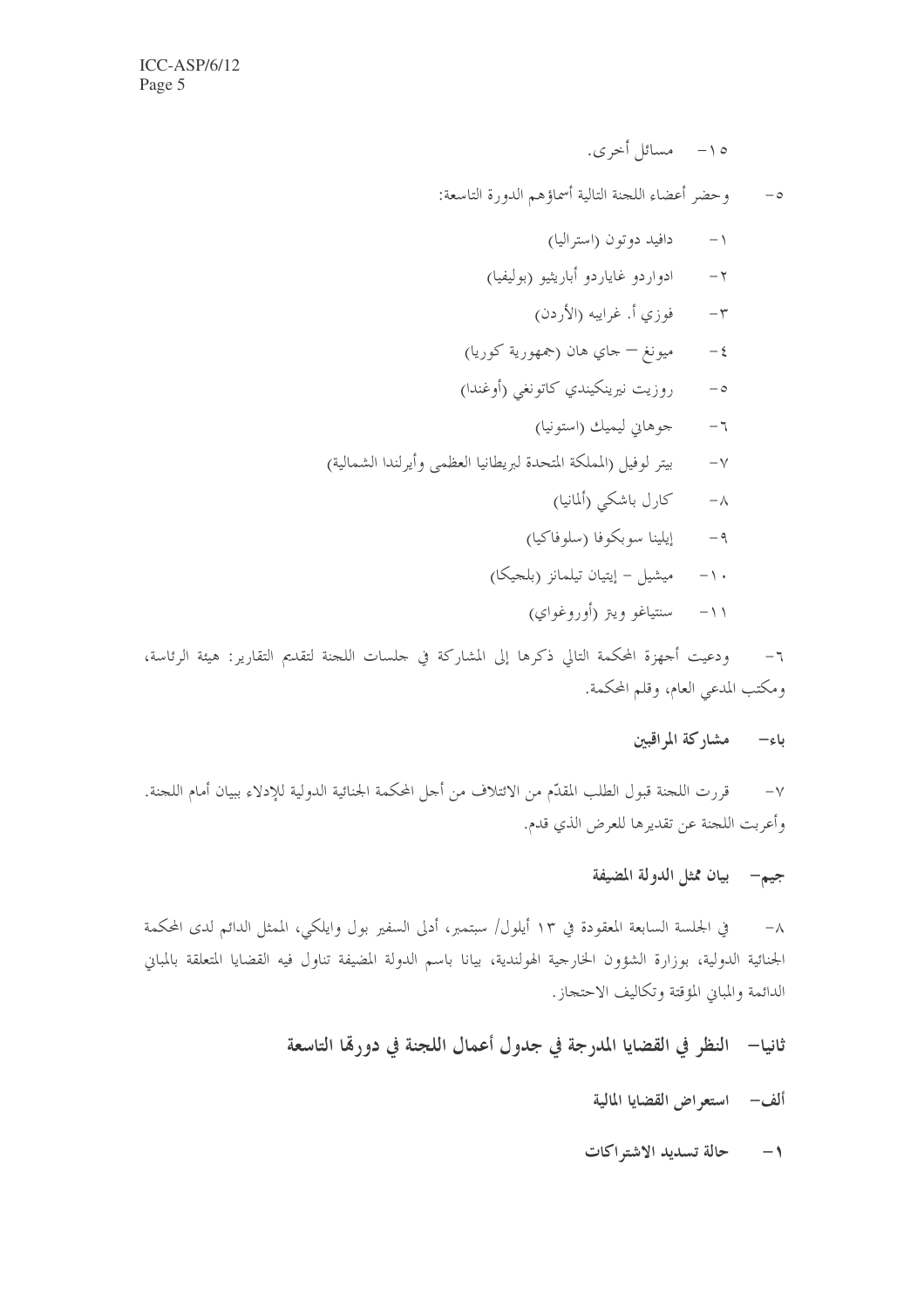استعرضت اللجنة حالة تسديد الاشتراكات حيّ ١٧ أيلول/ سبتمبر ٢٠٠٧ (المرفق الثاني). ولاحظت  $-9$ أنه تم تلقى ما مجموعه ٧٣,٧ مليون يورو عن السنة المالية ٢٠٠٧ على حين أن مبلغا يتمثل في ٤,٩ مليون يورو مازال مستحقا عن السنوات المالية السابقة وأن مبلغ ١٥,٢ مليون يورو لم يزل مستحقا عن السنة المالية ٢٠٠٧. ولاحظت اللجنة أن هذا يمثل ٨٢٫٩ ٪ من الاشتراكات المقررة المستحقة. ويعتبر هذا تحسنا مقارنة بنفس الفترة من السنة ٢٠٠٦، حين كان ما تم تلقيه من الاشتراكات المقررة متمثلاً في ٧٧٢٪. ومع ذلك يظل القلق يساور اللجنة من ألها ربما تعاني نقصا في السيولة النقدية إذا ما اقترب معدل الإنفاق للمحكمة من مستوى المخصصات، وهذا النقص قد يؤثر تأثيرا بالغ السلبية على عمليالها.

> الدول المتأخرة عن تسديد اشتراكاتها  $-\tau$

طلبات الإعفاء المقدمة في الدورة السادسة للجمعية

لاحظت اللجنة بأن الفقرة ٤٤ من القرار ICC-ASP/4/Res.4 تنص على أن تقوم لجنة الميزانية والمالية  $-1$ بإسداء المشورة لجمعية الدول الأطراف قبل بت الجمعية في أي طلب من الطلبات المتعلقة بالإعفاء بمقتضى الفقرة ٨ من المادة ١١٢ من نظام روما الأساسي.

١١– كما لاحظت اللجنة بأن الأمانة قامت في ٢٣ تموز/ يوليه ٢٠٠٧، بالاتصال بالدول المتأخرة عن تسديد اشتراكاتما، وأبلغتها باشتراكاتما المستحقة ونصحتها بتسديد المبلغ الأدنى المقتضى لتفادي تطبيق الفقرة ٨ من المادة ١١٢ من نظام روما الأساسي عليها. وأبلغت الأمانة اللجنة بأن سبعا من الدول فقدت الأهلية للتصويت اعتبارا من ١٨ أيلول/ سبتمبر ٢٠٠٧، وهذه الدول هي: بوليفيا وجمهورية الكونغو الديمقراطية وغينيا والكونغو وليبيريا وملاوي والنيجر . وقدمت جمهورية الكونغو الديمقراطية طلبا بالإعفاء ولكن دون وثائق داعمة إضافية.

١٢– وأشارت اللجنة إلى أن الجمعية اعتمدت في دورهّا الأخيرة توصيات تحدد الإجراء الواجب اتباعه لطلب الإعفاء من فقدان حقوق التصويت''' . وأخذا بعين الاعتبار كون اللحنة بدأت على هذا النحو في تطبيق الإحراء الجديد، فهي توصى بأن يقبل طلب جمهورية الكونغو الديمقراطية على أساس استثنائي وعلى أن لا يشكل ذلك سابقة بالنسبة للطلبات المقبلة التي لا تكون مرفقة بالوثائق الداعمة الملائمة. وحثت اللجنة أيضا الدول الأخرى التي عليها اشتراكات مستحقة بأن تتخذ الخطوات اللازمة لتسديد اشتراكالها قبيل الدورة السادسة للجمعية.

أنظر كذلك الوثائق الرسمية لجمعية الدول الأطراف في نظام روما الأساسي للمحكمة الجنائية الدولية، الدورة الرابعة، لاهاي، ٢٨ تشرين الثاني/ نوفمبر- ٣ كانون الأول/ ديسمبر ٢٠٠٥ (منشور المحكمة الجنائية الدولية ICC-ASP/4/32 ) الجزء الثالث، القرار ICC-ASP/4/Res.4، الفقرة ٤٢ من المنطوق.

<sup>(</sup>١) الوثائق الرسمية لجمعية اللول الأطراف في نظام روما الأساسي للمحكمة الجنائية اللولية، اللورة الخامسة. لاهاي، ٢٣ تشرين *الثان/ نوفمبر*– 1 كا*نون الأول/ ديسمبر* ٢٠٠٦ (منشور المحكمة الجنائية الدولية، ICC-ASP/5/32) الجزء الثالث، القرار ICC-ASP/5/Res.3 ، المرفق الثالث، التوصيات من ٥ إلى ٧.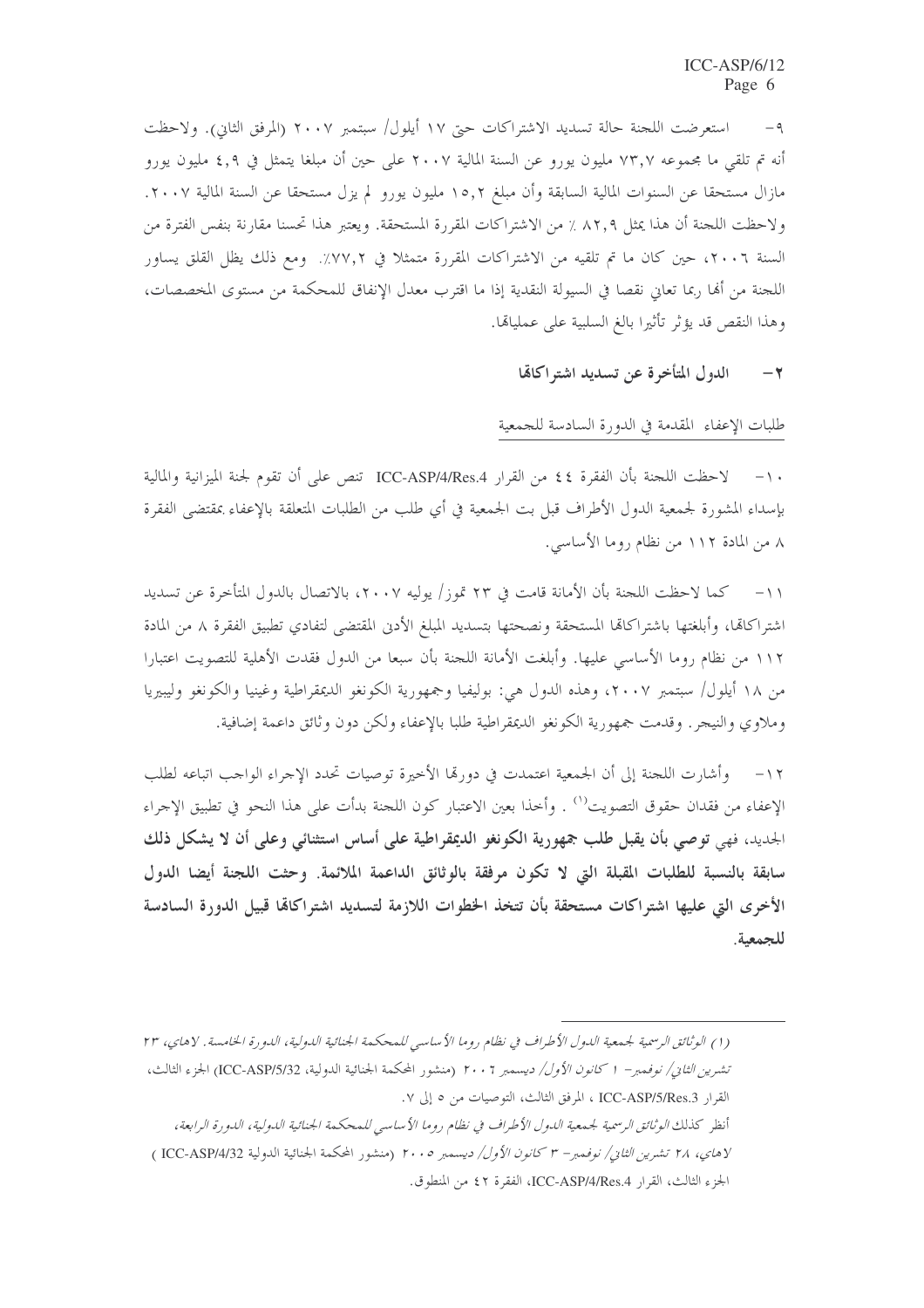١٣ – طلبت اللجنة من الأمانة بأن تنصح مجددا الدول المتأخرة عن تسديد المبلغ الأدنى المقتضى قبل الدورة السادسة للجمعية'<sup>؟</sup>). وأوصت اللجنة بأن تبين الدول التي تطلب الحصول على إعفاءات الحد الزمني المحتمل لتسديد ما عليها وأن تقدم خطط دفع متعددة السنوات من أجل تسديدها كافة متأخراهًا عند الإقتضاء.

١٤ – وهناك ١١ دولة إضافية قد تصبح فاقدة لأهلية التصويت بحلول ١ كانون الثاني/ يناير ٢٠٠٨ إن لم تعمد هذه الدول إلى تسديد مبالغ إضافية لتفادي تطبيق الفقرة ٨ من المادة ١١٢ من النظام الأساسي لروما عليها<sup>(٣)</sup>.

٣- الفوائض

١٥- وفقا للبند ٤–٦ من النظام المالي والقواعد المالية للمحكمة، يتمثل الفائض النفدي التقديري الواحب إعادته إلى الدول الأطراف بحلول ١ كانون الثاني/ يناير ٢٠٠٨ في ١٩٩ ١٥٨ ١٨ يورو وهو يشتمل على الفائض النقدى الاحتياطي لعام ٢٠٠٦ والاشتراكات المقررة بالنسبة إلى الفترات السابقة التي تم تلقيها من الدول الأطراف  $\cdot \cdot \cdot$ وي عام ۲۰۰۷.

- تقاريو مراجعة الحسابات ىاء—
- البينات المالية المتعلقة بالمحكمة الجنائية الدولية للفترة من ١ كانون الثاني/ ينايو إلى ٣١ كانون الأول/  $\rightarrow$  $.7...$   $7...2$
- البينات المالية المتعلقة بالصندوق الإستئماني للضحايا للفترة من ١ كانون الثاني/ يناير إلى ٣١ كانون  $-7$ الأول/ ديسمبر ٢٠٠٦.

أبلغ المراجع الخارجي للحسابات اللجنة، في معرض تقديم تقريريه المعنيين بالبيانات المالية المتعلقة بالمحكمة  $-17$ الجنائية (ICC-ASP/6/5) والصندوق الإستئماني للضحايا (ICC-ASP/6/6)، بأن هذه البيانات حالية من العيوب أو الأخطاء المادية وأفما تعكس الموقف المالي لكل من المحكمة والصندوق الإستئماني للضحايا وان بوسعه أن يقدم رأيا لا تحفظ فيه بصدد حسابات المحكمة. ولاحظت اللجنة أن مجموع النفقات لعام ٢٠٠٦ بلغ ٦٧٨ ٦٧٨ ٢٤ يورو مقارنة بميزانية معتمدة ببمقدار ٢٠٠ ١٧ ٢ ٨٠ يورو مما يمثل معدلا لتنفيذ الميزانية قوامه ٨٠,٤ ٪ .

( ٣) بالإضافة إلى المذكرتين الشفويتين اللتين وجهتهما الأمانة إلى الدول المتأخرة عن سداد اشتراكاتما والمذكرة الشفوية

<sup>(</sup>٢) وفقا للتوصية ٨ من القرار ICC-ASP/5/Res.3، المرفق الثالث، تقوم الأمانة مرة كل ستة أشهر (في أواسط كانون الثاني/ يناير وأواسط حزيران/ يونيو) بإخطار الدول الأطراف المهددة بفقدان حقوقها في التصويت وذلك كيما تتمكن هذه الدول من اتخاذ الإجراء اللازم في الوقت المناسب لتسديد متأخرالها

التي وجهت إلى الدول التي قد تصبح فاقدة لأهلية التصويت بحلول ١ كانون الأول/ ديسمبر من السنة التالية، يقوم قلم

المحكمة مرة كل ثلاثة أشهر، بموافاة الدول بمذكرة معلومات محدثة تتعلق بالاشتراكات المقررة الواردة من الدول الأعضاء.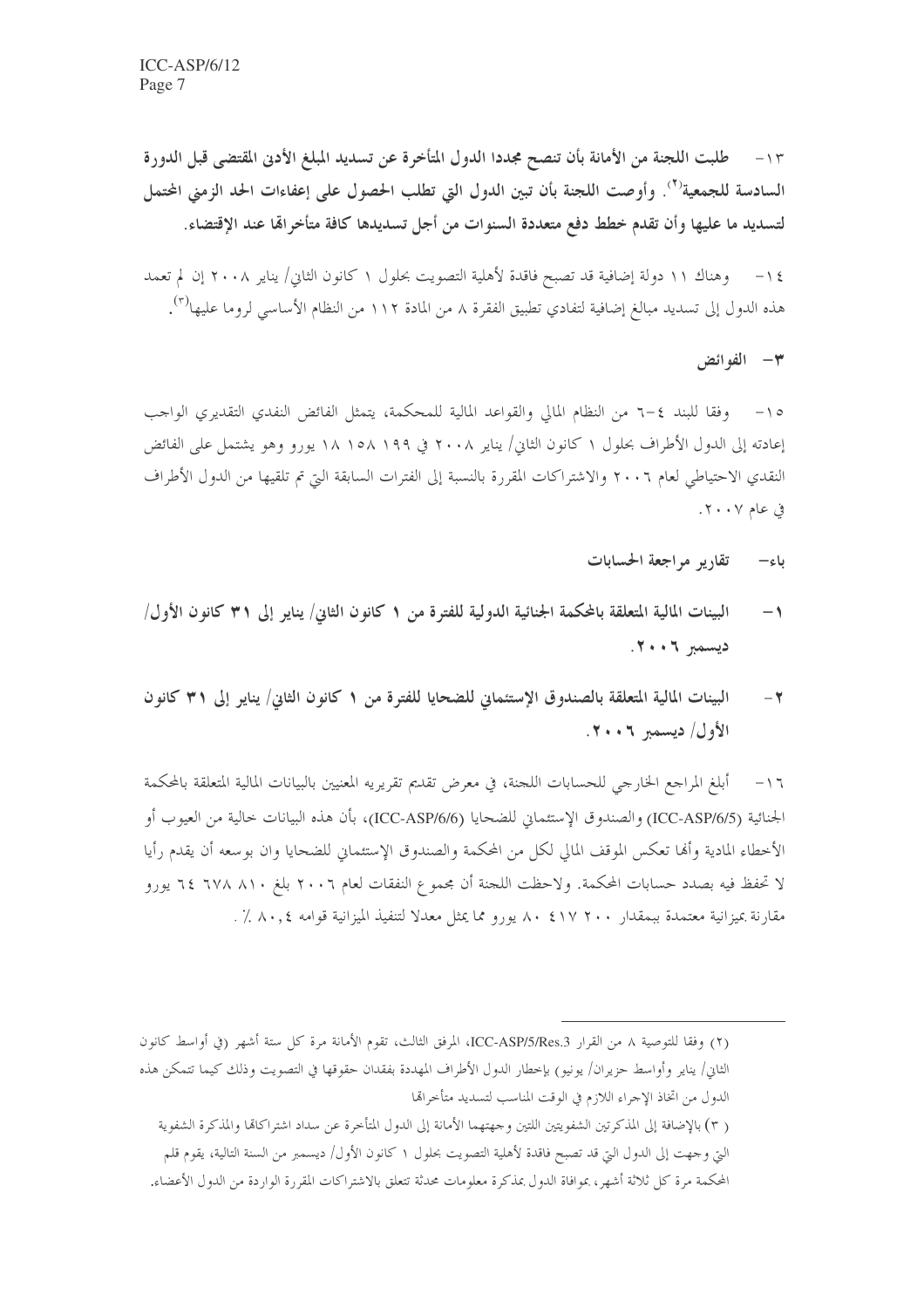١٧- رحبت اللجنة أيضا بتعليقات وتوصيات المراجع الخارجي للحسابات بشأن الوحدات المحاسبية في النظم الجديدة والتطبيقات والمنتوجات نظام (SAP)، وتطبيق نظام المعاشاة التقاعدية للقضاة والمشتريات في المكاتب الميدانية. وقدرت اللحنة حق تقديرها الفرصة التي أتيحت لها لمناقشة هذه التوصيات الجديدة مع المراحع الخارجي للحسابات وكبار المسؤولين في المحكمة. وا**ستجابة لتعليقات المراجع الخارجي للحسابات بشأن المستوى المنخفظ** للمشتريات في الميدان أوصت اللجنة بالترفيع في مستوى التفويض المسند للمكاتب الميدانية لتولى عمليات ا**لشراء وفي السقف المحدد للنثريات**. وأحاطت اللجنة علما برأي مراجع الحسابات القائل بأن نظام السلطة المالية المخولة والفصل في المهام بخصوص نشاط الشراء بالمقر، نظام عامل على النحو الفعال.

١٨– وأعربت اللحنة عن تقديرها للجودة التي تتسم هما التقارير ورحبت بالرأي الذي أبداه بلا تحفظ مراجع الحسابات. وقد تحقق هذا خلال انتقال حسابات المحكمة إلى نظام SAP الجديد وهو يعبر عن الجدارة التي يتمع بما الموظفون المعنيون. وأصت اللجنة بأن توافق الجمعية على التوصيات التي تتضمنها تقارير مراجعة الحسابات وبأن تكفل الأمانة تنفيذها على النحو التام.

> تقرير مكتب المراجعة الداخلية للحسابات  $-\tau$

نظرت اللجنة في التقرير المتعلق بأنشطة مكتب المراجعة الداحلية للحسابات<sup>(٤) .</sup> وناقشت النتائج  $-19$ والتوصيات المحددة مع المدير بالإنابة لمراجعة الحسابات ومع المسؤولين التابعين للمحكمة.

#### مسائل أخرى تتعلق بمراجعة الحسابات  $-\epsilon$

نظرت اللجنة في التقرير الذي أعدته المحكمة والذي يحدد التقدم المحرز في تنفيذ التوصيات الواردة في  $-\tau$ . تقارير المراجع الخارجي للحسابات المتعلقة بالفترات المالية الأولى الثلاث للمحكمة<sup>(٥</sup>). ورحبت اللجنة بالمعلومات المقدمة ولكنها رأت أن التقرير يفتقر في الكثير من المحالات إلى التفاصيل ولا يحدد بما فيه الكفاية الإجراءات الواجب أن تتخذ لإعمال التوصيات. فالإجراء الذي تنوي المحكمة اتخاذه ليس واضحا في البعض من الحالات.

٢١– وأبدت اللجنة قلقها من أن المحكمة لم تتخذ ما يكفى من التدابير للمضى قدما في تنفيذ بعض التوصيات التي تمخضت عنها مراجعة الحسابات وتحسين ترتيبالها الإدارية الداخلية. وعبرت اللجنة بصورة خاصة عن القلق إزاء بطء التقدم في تعيين الأعضاء غير التنفيذيين في لجنة مراجعة الحسابات، ووضع إطار بخصوص إدارة المخاطر وتنفيذ بيان يتعلق بالمراقبة الداحلية. كما عبرت اللجنة عن قلقها إزاء عدم اتخاذ أي خطة لتعيين خليفة لمدير المراجعة الداخلية للحسابات بالرغم من أن هذا الأخير قد أخطر المحكمة بأنه لا ينوي طلب تجديد عقده عند نمايته بحلول شباط/ فبراير ٢٠٠٧. وبالنظر إلى المدة التي يستغرقها التعيين فإن هذا الوضع سيفضى إلى بقاء الوظيفة شاغرة لمدة لا تقل عن ستة أشهر مع بقاء المكتب بموظف واحد دون سواه (حيث إن الوظيفتين الأخريين شاغرتان كذلك).

ICC-ASP/6/7 $(5)$ 

ICC-ASP/6/14 $(0)$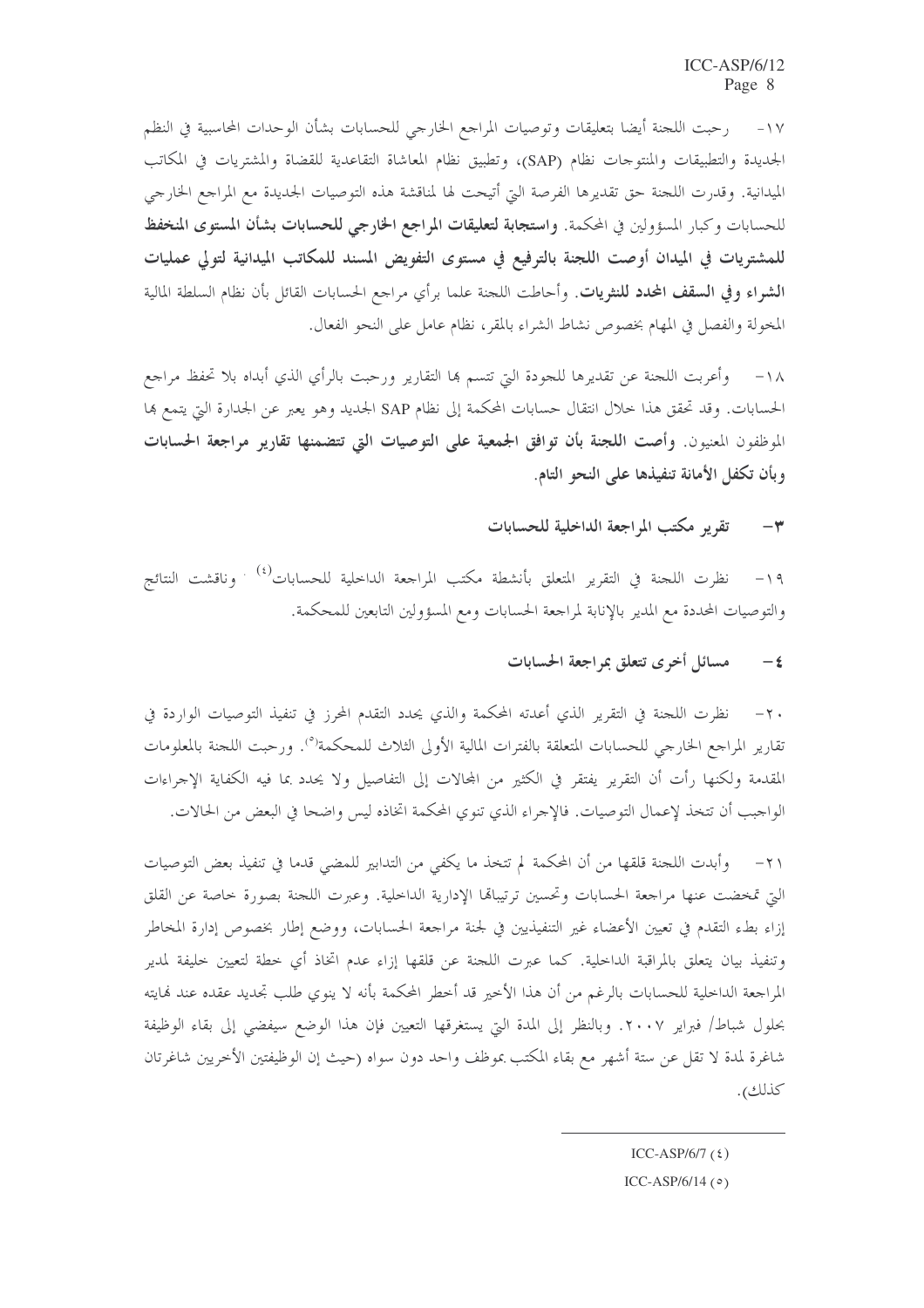٢٢- ونظرت اللجنة في التقرير المتعلق برصد المراجعة الداخلية للحسابات<sup>(٦)</sup>. وخلصت إلى أن الترتيبات القائمة التي بموجبها يضطلع المراجع الداخلي للحسابات بدور مزدوج داخلي وخارجي لمراجعة الحسابات قد ضاءل من فعالية مهمة المراجعة الداخلية للحسابات. ولذلك اتفقت على تسوية وظيفة المراجعة الداخلية للحسابات في ضوء الخبرة المكتسبة من أجل تعزيز المساهمة التي يمكن أن تقدمها المراجعة الداخلية للحسابات في تسيير شؤون المحكمة بشكل كفء. وأوصت اللجنة بأن يتم التركيز في دور المراجع الداخلي للحسابات على توفير التطمين المستقل والمشورة للمسجل، بوصفه الموظف المسؤول عن الحسابات، بصدد كفاءة نظم المراقبة والإدارة المتوخاة بالمحكمة. والمفروض في المراجعة الخارجية للحسابات أن يطمئن الجمعية بخصوص الإدارة المالية للمحكمة بشكل عام. وأصت اللجنة كذلك ما أن تتم الموافقة على برنامج العمل السنوي لمكتب المراجعة الداخلية للحسابات التي تحتفظ بقدر من الأهلية للقيام على سبيل الاستعجال بإجراء استعراضات وتحقيقات مخصوصة. وأخيرًا، أوصت اللجنة بأن يقدم المراجع الداخلي للحسابات تقارير سنوية وعلى أساس مخصوص عند الاقتضاء، إلى لجنة الميزانية والمالية من خلال رئيس لجنة مراجعة الحسابات. وستقوم لجنة الميزانية والمالية بإحالة أية مسائل إلى الجمعية يلزم استرعاء نظرها إليها.

٢٣ – ولضمان بقاء دور المراجعة الداخلية للحسابات متسما بالمستوى الملائم من الاستقلالية، تشدد اللجنة على ضرورة العمل على انخراط جهات غير تنفيذية في لجنة مراجعة الحسابات في أبكر وقت ممكن، وبأن تجتمع هذه اللجنة بانتظام. وأوصت اللجنة بأن تقوم لجنة مراجعة الحسابات بتقديم تقارير سنوية إلى لجنة الميزانية والمالية بغية تعزيز الرابطة ما بين كلتا الهيأتين.

وقررت اللجنة العودة إلى هذه القضية في دورقما المقبلة ورجت من المحكمة أن تعد تقريرا يلقى نظرة  $-\tau$  { جامعة على التقدم المحرز في وضع ترتيبات إدارية ولمراجعة الحسابات شاملة للمحكمة بأسرها. والمفروض أن يتضمن ذلك خططا محددة تتصل بما يلي:

- الأخذ بإدارة المخاطر المرتبطة بدعم التنفيذ الناجح للخطة الإستراتيجية وللأهداف  $\hat{(\Lambda)}$ ولمأشرات الأداء؛
	- نطاق المراجعة الداخلية والمراجعة الخارجية للحسابات؛  $(\hookrightarrow)$
	- مركز لجنة مراجعة الحسابات، بما في ذلك التقدم المحرز في تعيين مسؤولين غير تنفيذيين؛  $\circled{z}$
- والأخذ ببيان يتعلق بالمراقبة الداخلية غيرها من الضوابط للنظم المالية التي حددها المراجع  $(2)$ الخارجي للحسابات.

ICC-ASP/6/CBF.2/2. (٦)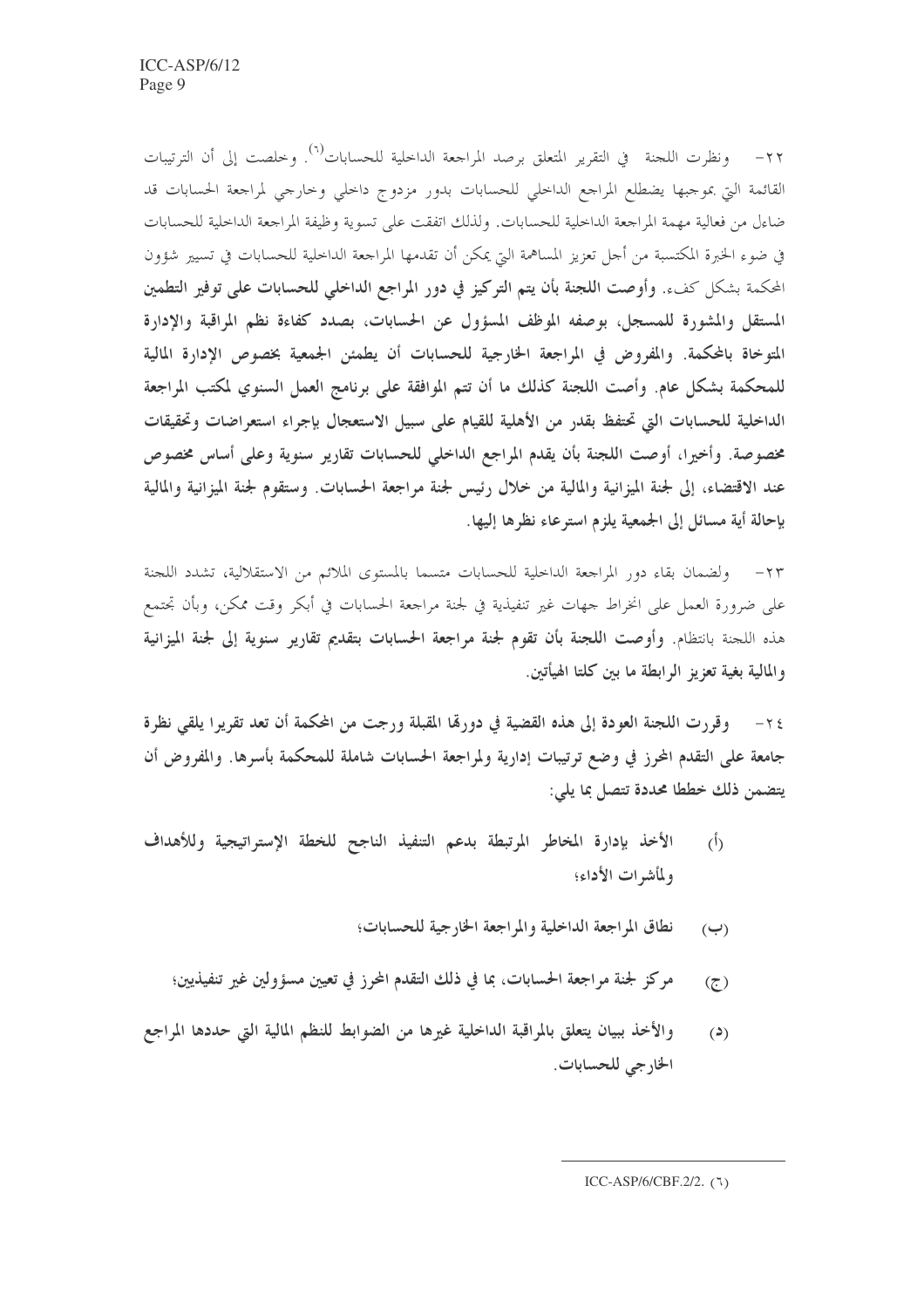جيم— مسائل الميزانية

بيانات الأداء المالي لميزانية عام ٢٠٠٧ حتى ٣١ تموز/ يوليه ٢٠٠٧  $-1$ 

٢٥– نظرت اللجنة في التقرير عن أداء ميزانية المحكمة لغاية ٣١ تموز/ يوليه ٢٠٠٧ (٧) ولاحظت أن معدل التنفيذ بالنسبة لعام ٢٠٠٧ لغاية ٣١ تموز/ يوليه بلغ ٤٢٫٣٪ فقط (٤٥٫٢٪ بالنسبة للموارد الأساسية و ٣٨٫٧ ٪ بالنسبة للموارد ذات الصلة بالحالات). ومعدل التنفيذ هذا شبيه بالحالة في عام ٢٠٠٦. ونمط الإنفاق الشهري هذا من شأنه أن يسفر عن معدل تنفيذ بالنسبة للسنة بكاملها يقارب ٧٢ ٪، على الرغم من أن الإسقاط الذي وضعته المحكمة تمثل في معدل ٨٥,٩ ٪ بعد الأخذ بعين الاعتبار عامل الزيادة في النفقات على مدى بقية السنة. وتتنبأ المحكمة بنقص في الإنفاق بالنسبة للعام يقارب ١٢٫٥ مليون يورو (استنادا إلى إنفاق بمقدار ٧٦٫٣ مليون يورو من ميزانية قدرها ٨٨,٨ مليون يورو).

٢٦– وفيما تعلق بتعيين الموظفين، تم شغل ٤٧٢ من أصل ٦٤٧ وظيفة معتمدة حتى تاريخ ٣١ تموز/ يوليه، أي بفارق ١٧٥ وظيفة مما يمثل معدل شغور قدره ٧٢ ٪ . ومن بين الوظائف الشاغرة هناك ٧٥ وظيفة كانت المساعي جارية لشغلها لغاية ٣١ تموز/ يوليه (مما يعني أن أجل تقديم الطلبات قد انقضي) على حين تم الإعلان عن ٥٨ وظيفة على حين لم يعلن عن ٤٢ وظيفة أخرى. وتتنبأ المحكمة بأن يكون هناك ٥٥٥ وظيفة مشغولة بحلول ٣١ كانون الأول/ ديسمبر.

٢٧– ولاحظت اللجنة أن المحكمة زادت العدد الإجمالي للموظفين الذين يشغلون وظائف معتمدة بنحو ٣٠ وظيفة مقارنة بالسنة الماضية (كان هناك ٤٤١ موظفا عينوا في وظائف معتمدة لغاية ٣١ آب/ أغسطس ٢٠٠٦). وتفيد المعلومات التي قدمتها المحكمة، أن عدد الموظفين في ١ كانون الثاني/ يناير ٢٠٠٧ بلغ ٤٤٨ موظفا وزاد هذا العدد فأصبح ٤٧٣ موظفا بحلول ١ أيلول/ سبتمبر. وتم توظيف ما مجموعه ١٥٠ موظفا حلال هذه الفترة، بالمقابل لـــ ٤٦ موظفا تركوا الوظيفة و ٣٤ موظفا عينوا من بين مرشحين من داحل المحكمة (نشأت عن تعيينهم شواغر حديدة) مما يمثل زيادة صافية شاملة مقدارها ٢٥ وظيفة إضافية على مدى ثمانية أشهر.

٢٨– ولاحظت اللجنة أن استمرار ارتفاع مستوى الشواغر في الوظائف المعتمدة هو سبب رئيسي في نقص الإنفاق من الميزانية: فتنبؤات المحكمة المتعلقة بالإنفاق تقتصر على ٧٧٪ من تكاليف الموظفين في عام ٢٠٠٧ (وهذا في حد ذاته يستند إلى زيادة كبيرة في عدد الوظائف المعتمدة المشغولة). وواصلت المحكمة اللجوء إلى حدمات المساعدة المؤقتة الإضافية من موظفين وحبراء استشاريين للتعويض عن النقص الحاصل في الموظفين الشاغلين لوظائف معتمدة. وأنبأت المحكمة اللجنة بأنه كان هناك، لغاية ١ أيلول/ سبتمبر، ٧٢ فردا بعقود المساعدة المؤقتة العامة يشغلون مؤقتا وظائف معتمدة.

٢٩– وعبرت اللجنة عن دهشتها إزاء هذا الاعتماد المتزايد على المساعدة المؤقتة العامة لتغطية الوظائف المعتمدة الذي لم يفض إلى إنفاق زائد متوقع أكبر فيما يتصل بالمساعدة المؤقتة العامة. وعلى الرغم من أن النقص في الإنفاق

ICC-ASP/6/10  $(Y)$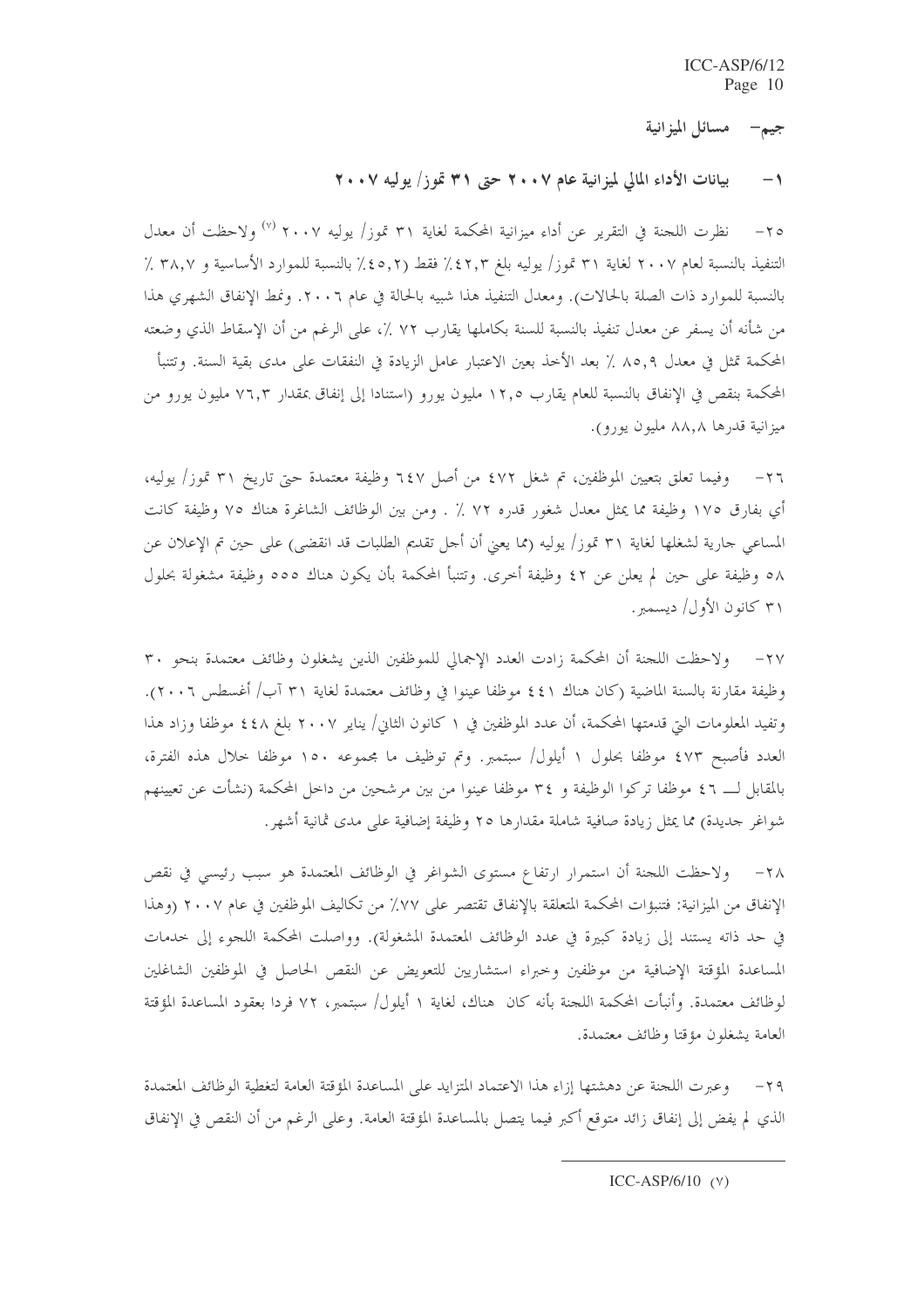المتوقع بصدد الوظائف المعتمدة تمثل في ١٠,٨ مليون يورو، اقتصرت الزيادة المتوقعة في المساعدة المؤقتة العامة على ١,١ مليون يورو فحسب (٩,٩ مليون يورو عوضا عن ٨,٨ مليون يورو) والزيادة بالنسبة للخبراء الاستشاريين هي بمقدرا ٤٩ ٠٠٠ يورو (٢٨٨ ٠٠٠ يورو عوضا عن ٢٨٩ ٠٠٠ يورو). وأوحى هذا الأمر بإمكانية المبالغة في تقدير المرتبات المدرجة في الميزانية بالنسبة لوظائف المساعدة المؤقتة العامة أو بأن موارد المساعدة المؤقتة العامة المعتمدة لا يُستفاد منها استفادة كاملة.

٣٠– وأعرببت اللجنة عن قلقها لأن معدل التنفيذ في عام ٢٠٠٧ يبدو من جديد مماثلا لمعدل ٨٠,٤٪ في عام ٢٠٠٦ و ٨٣٫٤٪ في عام ٢٠٠٥ و ٨٢٪ في عام ٢٠٠٤. وعلى حين أن النقص في الإنفاق الذي تشهده كل سنة كان في جانب منه ناتجا عن عدم تحقق الافتراضات المعلنة فإن هذا لا يبدو هو السبب الرئيسي في عام ٢٠٠٧، حيث أن التأخر في مباشرة أول محاكمة أفضى إلى تحقيق وفورات في تكاليف تسع وظائف وقرابة ١,٥ مليون يورو في التكاليف غير المتصلة بالموظفين (جميعها في قلم المحكمة). وخلصت المحكمة إلى أن الميزانية ظلت تنطوي على مستوى عالٍ من القدرات التي لم يستفد منها. وهذا من شأنه أن يقوض جانب الإنضباط في الميزانية داخل المحكمة ويضعف قدرة اللجنة والجمعية على تقييم الاحتياجات الميزانوية.

- النظر في الميزانية البرنامجية المقترحة لعام ٢٠٠٨  $-\tau$ 
	- عرض الميزانية  $\langle \hat{L} \rangle$

٣١- باركت اللجنة الجهود التي بذلتها المحكمة في مجال تحسين عرض الميزانية بما يتمشى مع الاتفاقات الواردة في الفقرة ٢٦ من تقرير اللجنة الأخير<sup>(٨)</sup>. واتفقت اللجنة على القول بأن وثيقة الميزانية شهدت تحسينات ملحوظة مقارنة بوثائق السنوات الماضية، خاصة من خلال توحيد العديد من البرامج الفرعية الصغيرة وتقديم المبرر الأفضل للموارد الجديدة. وأوصت اللجنة الجمعية بأن تستخدم ثانية في عام ٩ • ٢٠ نفس الشكل الذي اتخذته الميزانية البرناماجية المقترحة لعام ٢٠٠٨ مع تضمينها التعديلات التي تعكس التعليقات الواردة أدناه. ولاحظت اللجنة أيضا أن شكل الميزانية سيواصل تطوره على مدى الزمن على النحو الذي يعكس ما تشهده المحكمة من تطورات

٣٢– ومع ذلك، خلصت اللجنة إلى القول بأنه ينبغي مواصلة العمل على تحسين نوعية وثيقة الميزانية. ولاحظت اللجنة بوحه حاص أنه يتوحب بلورة الرابطة بين الخطة الاستراتيجية والميزانية وأشارت إلى أن العرض الشفوي الذي قدمته اللجنة كان أقوى نبرة في هذا المحال من وثيقة الميزانية في حد ذاتما. وشجعت اللجنة المحكمة أيضا على مواصلة تحسين ماتسوقه من مبررات بالنسبة للموارد غير المتكررة وأن تعمل على كفالة التوصيف الأوضح لما يميز الموارد الجديدة المقترحة مقارنة لها بالموارد الراهنة.

<sup>(</sup>٨) تقرير لجنة الميزانية والمالية عن أعمال دورتما الثامنة (ICC-ASP/6/2).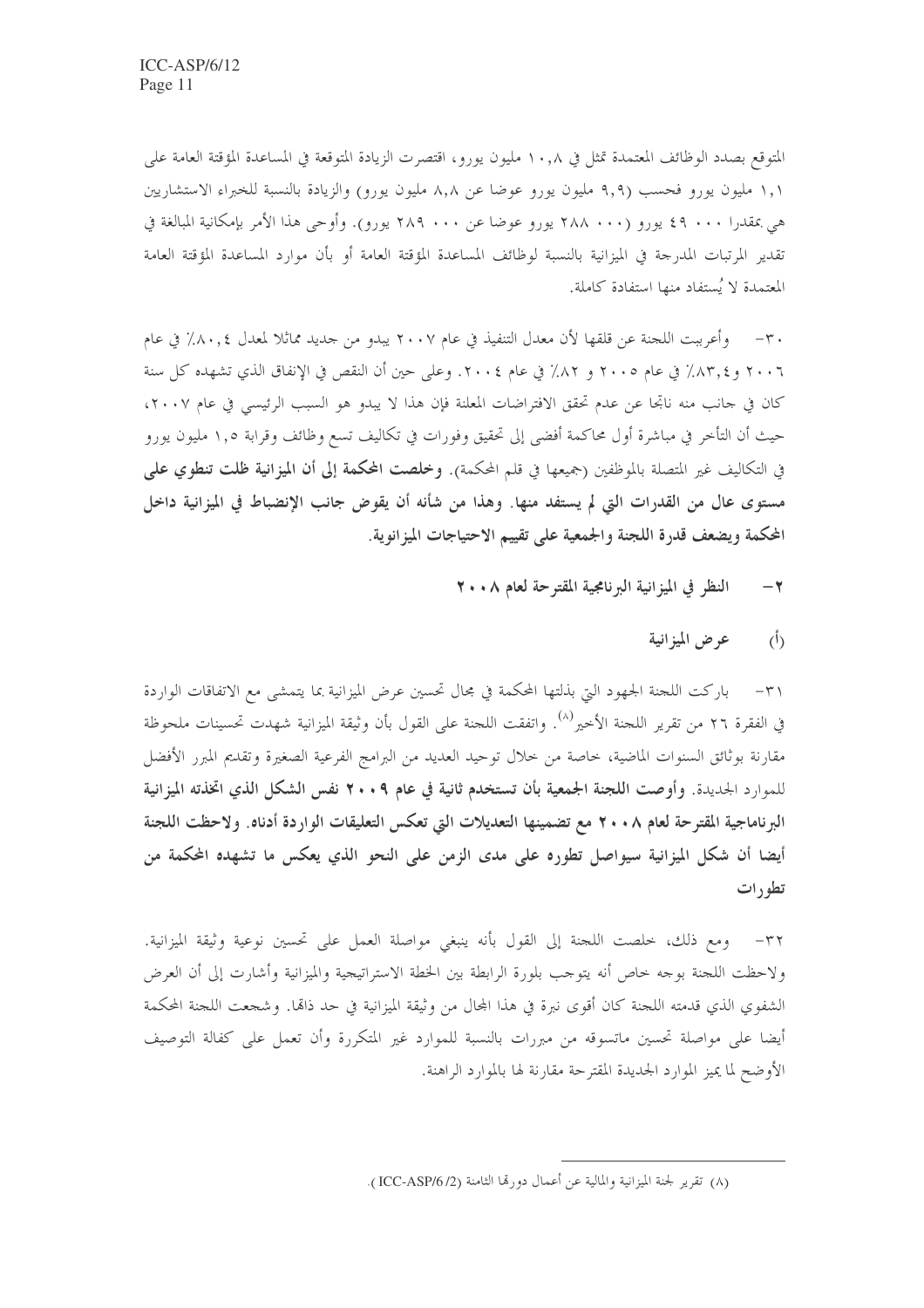٣٣ – وأعربت اللجنة من جديد عن قلقها إزاء نوعية مؤشرات الأداء في الميزانية والافتقار إلى مؤشرات عالية المستوى. وبالنظر إلى تواصل الصعوبات التي تواجه في توجيه الميزنة القائمة على أساس النتائج في المحكمة، أوصت اللجنة بقوة المحكمة بوضع خطة للنتفيذ تتصدى لهذه القضايا والعمل على إشراب الموظفين في المحكمة هذ الثقافة. ويفترض أن يتضمن كل هذا توفير ما يلزم لتدريب كافة المديرين والموظفين المعنيين التابعين للمحكمة. واتفقت اللجنة ً على العودة إلى هذه المسألة في دورهّا المقبلة لاستعراض التقدم فيما يخص ميزانية عام ٢٠٠٩ وطلبت إلى المحكمة أن تقدم تقريرا عما تحرزه من تقدم.

(ب) الإفتراضات والأنشطة بالنسبة لعام ٢٠٠٨

٣٤ – لاحظت اللجنة أن الافتراضات المعلنة بالنسبة لميزانية ٢٠٠٨ شبيهة بنظيراتما لعام ٢٠٠٧ باستثناء واحد هو إجراء محاكمة واحدة حلال السنة. وسلمت اللجنة بأن إمكانية إجراء محاكمات إضافية مرهونة بتوقيف وتسليم الأفراد الذين تصدر بحقهم أوامر بإلقاء القبض، وأن إلقاء القبض عليهم يتطلب تعاونا فعالا من الدول. وأبلغت اللجنة بأن المحكمة تملك ما يكفي من الموارد للنهوض بتعاوِفما مع الدول وبأن جملة من الوظائف ذات الصلة بمذا الأمر يجرى حاليا شغلها.

٣٥– وسلمت اللجنة بأنه يتعذر التنبؤ بمدى ما ستستغرقه من وقت محاكمة المحتجز حاليا، خاصة في ضوء العديد من التعقيدات وحوانب عدم التيقن التي تخللت سير المحاكمة الأولى التي أحرقما المحكمة. ومع ذلك، حثت اللجنة المحكمة على توخي القدر الأقصى من كفاءة الإجراءات، بما يتمشى مع النظام الأساسي ومصالح العدالة بالنظر لأن السوابق التي سجلت أثناء المحاكمة الأولى ستترتب عليها آثار دائمة تمس سمعة المحكمة وما تتكبده من تكاليف. وفيما لم تعترض اللجنة على الافتراض الوارد في الميزانية والقائل بأن من شأن المحاكمة أن تستمر لغاية حلول عام ٢٠٠٨ عبرت مع ذلك عن الأمل في أن تنتهي الإجراءات بأسرع من ذلك. وحثت ا لمحكمة كذلك على برمجة أي محاكمة ثانية على النحو الذي يُجنب تكاليف إضافية حيث ما أمكن ذلك ويكفل الاستفادة القصوى من الموارد الحالية وخاصة الموارد المتوفرة في شعبة خدمات المحكمة.

٣٦– ورحبت اللجنة بنية المحكمة أن تعامل الموارد البشرية بوصفها أولوية في عام ٢٠٠٨. واتفقت اللجنة على وجوب إيلاء السياسات المتعلقة بالموارد البشرية للمحكمة أولوية عالية واهتماما كبيرا وخاصة بغية وضع سياسات تساعد على جلب واستبقاء الموظفين ذوى الأداء العالي الجودة.

#### التحليل الكلى  $\circled{\mathfrak{c}}$

٣٧ – أبلغت المحكمة اللجنة بألها تقترح ميزانية بمبلغ ٩٧,٥٧ مليون يورو بالنسبة لعام ٢٠٠٨، تمثل زيادة بمبلغ ٨٫٧ مليون يورو أو بنسبة ٩٫٨ ٪ مقارنة بالميزانية التي اعتمدت لعام ٢٠٠٧. وبينت المحكمة أن نحو ٥٫٢٦ مليون يورو أو ما نسبته ٥٫٩ ٪ من التكاليف الإضافية ناشئة عن عوامل ضمنية، تشمل زيادة في تكاليف الموظفين وتغييرات في معدل الشغور وإعادة تصنيف للوظائف عام ٢٠٠٧ وتكاليف أعلى تُكُبدت فييما يتصل بالمباني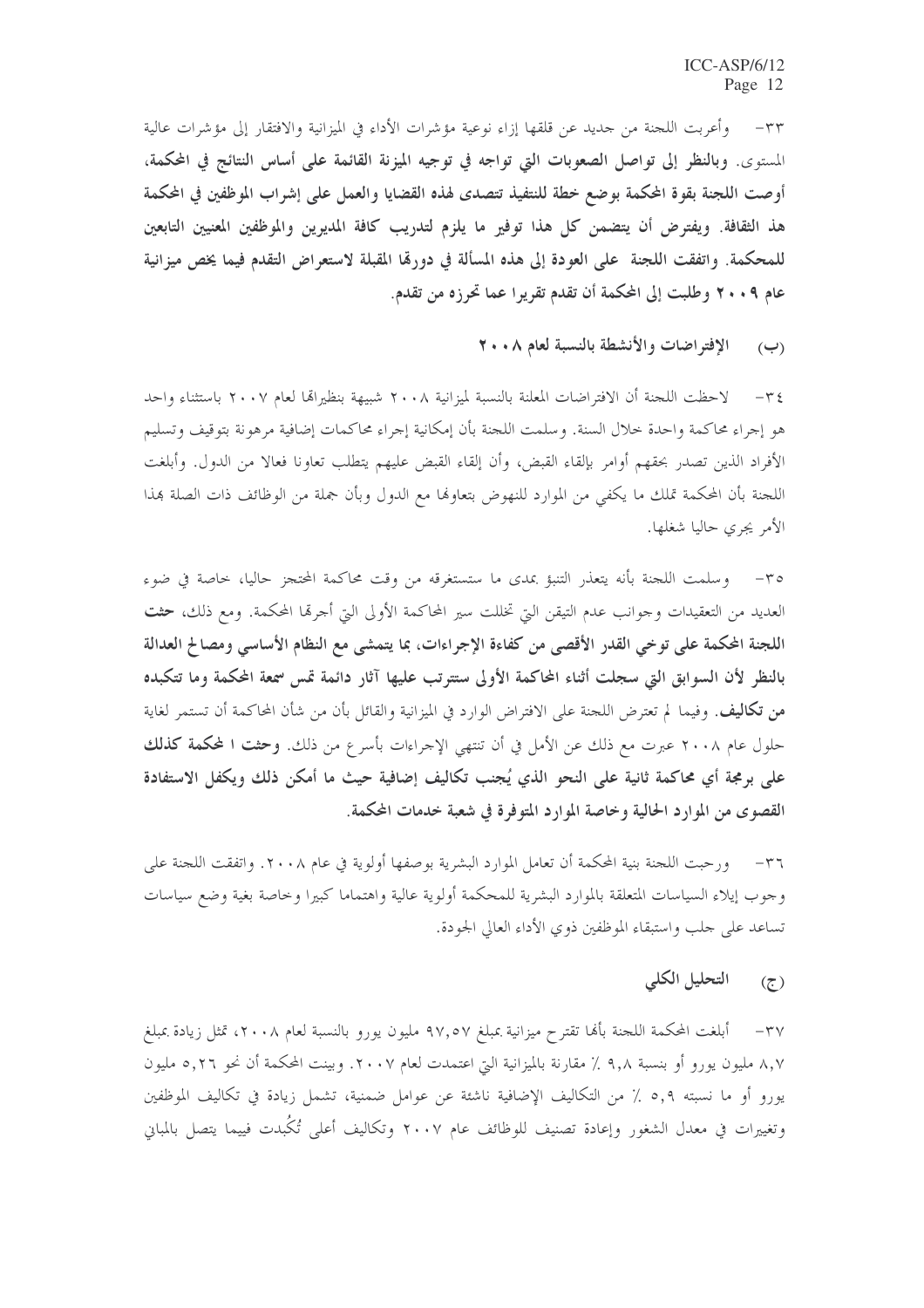المؤقتة ونظام المعاشات التعاقدية للقضاة. كما اقترحت متطلبات جديدة مجموعها ٣,٤٣ مليون يورو أو ٣,٩ ٪ تشمل مبلغ ٢,٠٩ مليون يورو تكرس للضحايا والشهود والمرافق الأساسية في الميدان والأمن والمساعدة القضائية.

٣٨ - ولاحظت اللجنة أن مستوى الميزانية المقترح لعام ٢٠٠٨ اعلى بما نسبته ٥١٪ من النفقات الفعلية بالنسبة لعام ٢٠٠٦ وأعلى بنسبة ٢٨ ٪ من التفقات المسقطة لعام ٢٠٠٧-٢٨-. واتفقت اللجنة، أسوة بما فعلته في السنة الماضية، أن حط الأساس الأكثر ملائمة للنظر في الاحتياجات الإضافية من الموارد في السنة المقبلة ما يتمثل في معدل التنفيذ الفعلي بدلاً من الميزانية المعتمدة. واستمرار نقص الإنفاق المرتفع المستوى يقوض قدرة اللجنة والجمعية على التقييم الملائم للميزانية ككل. ومع أن معظم الموارد الجديدة المقترحة تتصل باحتياحات وأولويات جديدة محددة بوضوح إلا أن مقدار عدم الاستفادة الكاملة من القدرات المدرجة في الميزانية مثير للقلق.

٣٩ – واتفقت اللجنة على القول بأن استخدام مصطلح''التكاليف الضمنية'' وتعريف ''النمو الصفري'' يمكن أن يكونا مثار لَبس لأن محاولة التمييز بين التكاليف الممكن أن تضبطها المحكمة والتكاليف الخارجة عن إمكانية ضبطها هو تمييز غير موضوعي. ورأت اللجنة كذلك أن المحكمة مسؤولة عن إدارة الميزانية ككل والمفروض فيها أن تسعى لإدراج زيادات حيث ما أمكن ذلك. وعلى حين تفهم اللجنة أن المحكمة ساعية لتمييز النفقات التي لا تسيطر عليها سيطرة مباشرة ترى أن التطبيق الحالي لهذه العبارات لا يساعد على البحث في الميزانية. وعوضا عن ذلك اتفقت اللجنة على أن يستخجم صطلح ''النمو الصفري'' للدلالة على بقاء القيمة العددية لبند أو لميزانية قيمة ثابتة. ومصطلح ''النمو الصفري من حيث القيم الحقيقية'' ينبغي أن يعكس حقيقة أن الميزانية ازدادت فقط بالنظر إلى التضخم أو غيره من الزيادات السعرية علما بأن العوامل الكامنة وراء تلك الزيادات بقيت ثابتة. وحيثما لا يتم الإحساس بالتأثير الكامل لقرار ينطوي على آثار مالية إلا في السنة الثانية أو السنة التي تليها ينبغي وصف ذلك بأنه ''التزام سابق'' أو ''التزام مقدم'' . وحيث ما تكون الزيادة في الميزانية راجعة إلى أنشطة جديدة أو إلى زيادة في الأنشطة الحالية فينبغي الإشارة إليها بوصفها ''متطلبات جديدة''.

#### التكاليف العامة المتصلة بالموظفين/ التضخم  $(2)$

٤٠ – اقترحت المحكمة، في الميزانية البرنامجية المقترحة لعام ٢٠٠٧، زيادة بمبلغ ١,٤٩ مليون يورو لتغطية ''التضخم''. وقدرت اللجنة في دورتما السابعة بأن المعلومات المقدمة كانت غير كافية للحكم على ما إذا كان لتلك الزيادة ما يبررها وأوصت باستيعاها ضمن المستويات الحالية لتكاليف الموظفين بالنظر إلى ارتفاع مستوى النقص في الإنفاق على الموظفين<sup>(٩)</sup>. واتفقت الجمعية في دورتما الخامسة على أن ''التوصية التي تقدمت بما اللجنة

<sup>(4)</sup> الوثائق الرسمية لجمعية الدول الأطراف في نظام روم االأساسي للمحكمة الجنائية الدولية، الدورة الخامسة، لاهاي، ٢٣ تشرين *الثان/ نوفمبر*– 1 كا*نون الأول/ ديسمبر* ٢٠٠٦ (منشور المحكمة الجنائية الدولية، ICC-ASP/5/32 ) الجزء الثاني– دال–۲(ب) الفقرة ٥١.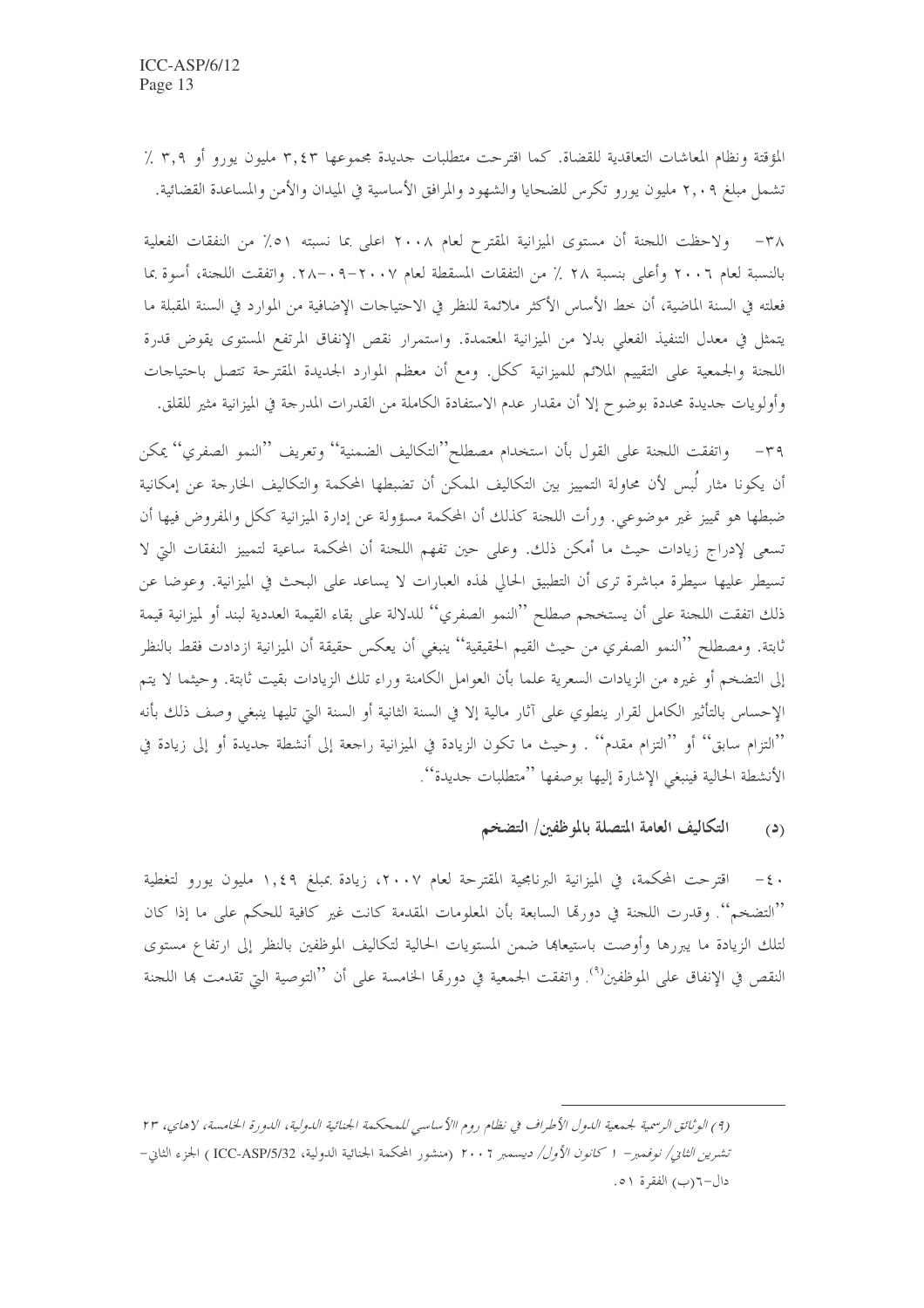ينبغي إقرارها باعتبارها تخفيضا شاملا في الميزانية اقتضته ظروف محددة ولا ينبغي النظر إليها على أُلها سياسة عامة للتعامل مع تكاليف التضخم .....)

٤١ – وفي الميزانية البرنامجية المقترحة لعام ٢٠٠٨، وصفت المحكمة هذه التكاليف وصفا أدق بنعتها بــــ ''تكاليف النظام الموحد''، وتبلغ ٢,٧٤ مليون يورو وزودت اللجنة بمعلومات إضافية. وأجرت كل من اللجنة والمحكمة مناقشة شاملة لهذه المسألة أبدت على إثرها اللجنة الملاحظات الواردة أدناه.

٤٢ – ''تكاليف النظام الموحد'' الواردة في الميزانية البرنامجية المقترحة لعام ٢٠٠٨' '' تتألف من معدلات الأسعار الموحدة التي تحدد حساها لجنة الخدمة المدنية الدولية للأمم المتحدة وسائر مؤسسات النظام المشترك. وتكاليف المرتبات الموحدة مستمدة من متوسط المرتب الأساسي بالنسبة لكل رتبة في الفئة الفنية وفئات الخدمات العامة من الموظفين زائدا مضاعف تسوية المقر، ومضاعف التكاليف العامة للموظفين وبدل التمثيل. وبما أن مرتبات النظام المشترك محسوبة بدولارات الولايات المتحدة فإن المراد من نظام تسوية المقر هو تحقيق مستوى متكافئا من القدرة الشرائية بالنسبة للمرتبات التي تصرف بدولارات الولايات المتحدة في نيويورك والمرتبات التي تصرف بعملات أخرى بمقار عمل أخرى (لاهاي في هذ الحالة). وينطوي النظام، على هذا الأساس تغيرات متنبأ ها في فارق تكلفة المعيشة ما بين لاهاي ونيويورك والاختلافات في سعر صرف دولار الولايات المتحدة مقابل اليورو .

٤٣ - وتبعا لذلك، اتفقت اللجنة على أن حساب تكاليف الموظفين التابعين للمحكمة الوارد في الميزانية البرنامجية المقترحة لعام ٢٠٠٨ له ما يبرره بما أن المحكمة جزء من النظام الموحد وموظفوها يسهمون في الصندوق المشترك للمعاشات التقاعدية لموظفي الأمم المتحدة رالذي يحسب المعاشات التقاعدية بدولارات الولايات المتحدة الأمريكية)، فإن حسابات المحكمة لتكاليف الموظفين في الميزانية البرنامجية المقترحة لعام ٢٠٠٨ له ما يبرره. بيد أن اللجنة لاحظت أيضا أن هذا النظام ليس هو النظام المثالي بالنسبة لمنظمة ميزانيتها محسوبة باليورو كما أن مرتبات الموظفين (باستثناء بعض الموظفين الميدانيين المحليين) تصرف باليورو . علاوة على ذلك، فإن التنبؤات ذات الصلة بتكاليف الموظفين التقديرية هي تنبؤات غير دقيقة بحكم طبيعتها. وعلى حلاف الأمم المتحدة وبعض المؤسسات للنظام الموحد، لا تقدم المحكمة تقاريرها بخصوص المستوى الفعلى لتكاليف النظام الموحد في لهاية الفترة المالية. ولا تتوفر حتى الآن التجربة الكافية لتقييم ما إذا كانت التكاليف الفعلية المتعلقة بالموظفين التي تتكبدها المحكمة تحاكي المضاعف للتكاليف العامة للموظفين. ولاحظت اللجنة أيضا أن إدارة النظام باهضة الكلفة إذ هو يقتضي تعديلات شهرية تدخل على تسوية المقر والمرتبات الخاصة للموظفين.

وأحيرًا، طلبت اللجنة إلى المحكمة أن تقوم بالتشاور مع لجنة الحدمة المدنية الدولية، بإدخال تسويات  $-55$ خاصة بكل جهاز على حدة في هذا النظام وبحث أفضل الممارسات التي تتبعها المنظمات الدولية الأخرى التابعة للظام الموحد. وطلبت اللجنة إلى المحكمة أن تقدم تقريرا حول هذا الموضوع إلى الدورة القادمة.

<sup>(</sup>١٠) المرجع نفسه، الجزء الثاني-دال-١ (ب)، الفقرة

<sup>(</sup>١١) الميزانية البرنامجية المقترحة لعام ٢٠٠٨ للمحكمة الجنائية الدولية (ICC-ASP/6/8)، المرفق الحامس (د).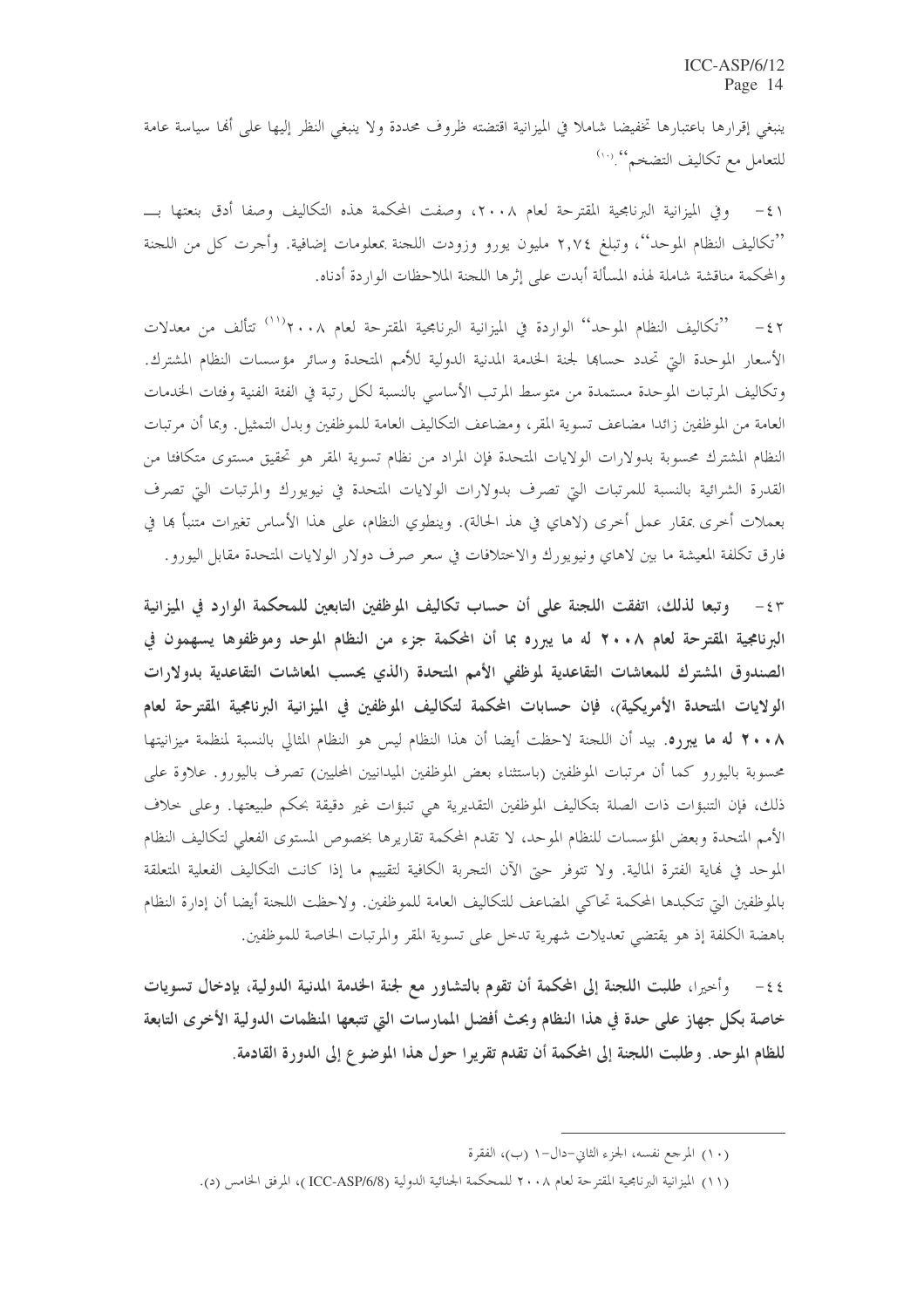0 k − ولاحظت اللجنة أن تسويات التكاليف المتعلقة بالموظفين (كما هي موصوفة أعلاه) تعكس تغيرات في سعر الصرف في جملة عناصر. ولاحظت أن التسويات بالنسبة لأسعار صرف أخرى لم تطبق بصورة منهجية في الميزانية فيما عدا السفر الذي قُدر على أساس حدوث زيادات متوقعة في عام ٢٠٠٨ في أسعار السفر. **وطلبت** اللجنة إلى المحكمة أن تفسر التغييرات التي شهدقما التكاليف المتعلقة بالموظفين الواردة في مرفقات الميزانية البرنامجية المقترحة السنوات المقبلة واتفقت على أن الحاجة لم تستشعر حتى الآن لإدخال تسويات منهجية بسبب تقلبات تضخمية أخرى أو في أسعار الصرف تحدث خلال فترات الميزانية.

(هـــ) حالات التأخير في التوظيف ومعدلات الشغور

٤٦ - فحصت اللجنة بدقة معدل التوظيف على مدى السنة الماضية. وانتهت إلى أن الطاقة المتوفرة للمحكمة لتعيين موظفين ليست كافية فيما يبدو لبلوغ المستوى المسقط، على الأقل، المتمثل في ٥٥٥ وظيفة مشغولة بحلول هَاية عام ٢٠٠٧. ومعدل صافي التوظيف في عام ٢٠٠٧ حتى بداية شهر أيلول/ سبتمبر تمثل في متوسط يقارب ثلاثة موظفين إضافيين كل شهر. ولبلوغ المستوى المتمثل في ٥٥٥ موظفا بحلول ٣١ كانون الأول/ ديسمبر تلزم زيادة في التوظيف بمعدل يقارب ٢٠ موظفا إضافيا في الشهر– أي زيادة بسبعة أمثالها في الإنتاجية. مع ذلك، وعلى افتراض أن المحكمة بلغت مستوى ٥٥٥ موظفا بحلول فماية السنة يبقى هناك ٩٢ وظيفة دون مستوى التوظيف المنشود الذي اعتمدته المحكمة لعام ٢٠٠٧. وستواجه عندئد المحكمة شغل ٩٢ وظيفة باقية بالإضافة إلى شغل أية وظائف جديدة اعتمدتما الجمعية بالنسبة لعام ٢٠٠٨.

٤٧ – وطلبت اللجنة من المحكمة أن تفسر حالات التأخير في عملية التوظيف وأسباب انعدام التقدم في شغل الوظائف. وأشارت المحكمة إلى حدوث حالات تأخير في مراحل متعددة من عملية التوظيف بما في ذلك:

- تجهيز توصيف الوظيفة؛  $\binom{5}{1}$
- ضيق الوقت الذي يواجهه المديرون في سبيل التوظيف (وكثير منهم يواجه ضغوطا زمنية  $(\hookrightarrow)$ ومصدر هذه الضغوط الانشغال بشغل هذه الوظائف)؛
- تقييم الطلبات المقدمة ووضع قائمة قصيرة بأسماء المتقدمين في قسم الموارد البشرية (وضخامة  $(7)$ حجم الطلبات في بعض الحالات)؛
	- تشكيل الأفرق التي تحري المقابلات ووضع حداول زمنية لها؛  $(2)$ 
		- (هـــ) وتشكيل أفرق الاختيار ووضع حداول زمنية لها.

٤٨ – وقد بذلت جهود للحد من حالات التأخير الإداري في أوائل عام ٢٠٠٧. ولكن اللحنة لم تتمكن من تبين أي زيادة في صافي معدل التوظيف نتيجة لهذه التغييرات. بالإضافة إلى ذلك، أشارت المحكمة إلى أن الزيادة في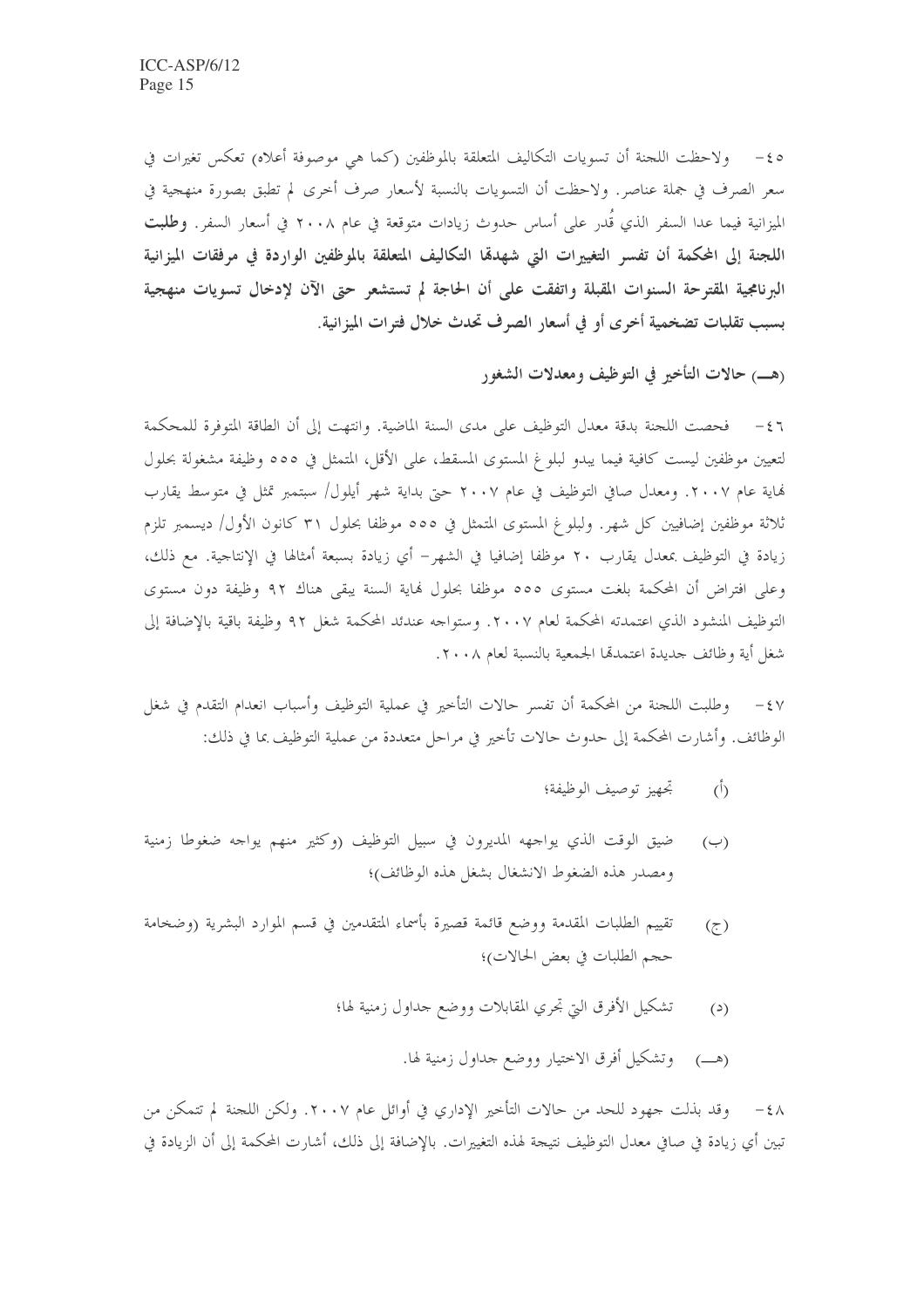عدد الموظفين التاركين للوظيفة والمتقدمين من داحل المحكمة الذين عينوا في وظائف شاغرة قد حد من مستوى صافي التوظيف.

٤٩ - وبالنظر إلى المصاعب الجادة والمستمرة في شغل الوظائف الشاغرة أ**وصت اللجنة بأن تتخذ المحكمة** تدابير عاجلة وقوية لتنمية قدرهّا الشاملة على التوظيف. وأوصت اللجنة بأن تشمل هذه التدابير ترشيد المقابلات التي تجري وعملية الاختيار والحد من عبء العمل الإداري في قسم الموارد البشرية، وتكريس موارد إضافية للتوظيف وكفالة إيلاء المديرين أولوية أعلى لشغل الوظائف. وأوصت اللجنة كذلك بأن يواصل مديرو الأجهزة التحلي بروح المسؤولية في اختيار الموظفين وفي ضمان أعلى مستويات الفعالية والكفاءة والتزاهة في استخدام الموظفين مع الأخذ بعين الاعتبار النظم القانونية الرئيسية السائدة في العالم والتوزيع الجغرافي العادل **والتمثيل المقسط للمرأة والرجل**. وقررت اللجنة أن تمعن النظر في عملية التوظيف التي تتوحاها المحكمة في دورتما المقبلة وذلك في سياق النظر في الموارد البشرية والسياسات المتعلقة بإدارة المسارات الوظيفية، ورجت من المحكمة تقديم تقرير مفصل يتناول كافة جوانب عملية التوظيف وما تبذله من جهود لمضاعفة معدل التوظيف.

٥٠- وأوصت اللجنة بقوة بضرورة التحكم في معدلات الشغور بالنسبة للوظائف المعتمدة في الميزانية بجعلها في المستوى الذي يتلائم مع المعدل المحتمل لتعيين موظفين جدد. وهذا من شأنه أن يخفض في الاعتمادات المخصصة لعام ٢٠٠٨ إلى مستوى أكثر واقعية، وبذلك يزول السبب الرئيسي في استمرار نقص الإنفاق. بيد أن ذلك لا يؤثِّر على ملاك الموظفين المعتمد ويسمح للمحكمة بأن تحقق تدريجيا الطاقة المبينة بالفعل في الميزانية حتى آخر عام ٢٠٠٨. وسيكون من أثر ذلك خفض المتطلبات الميزانوية باالنسبة لعام ٢٠٠٨، رغما عن أن الدول الأطراف لا بد وأن تتوقع زيادة مقابلة عام ٢٠٠٩ إذا ما وُفِقت المحكمة في شغل الوظائف المعتمدة المتوفرة لديها.

٥١ - ولو اتخذت المحكمة، فرضا، تدابير فورية وعاجلة من أجل الزيادة في معدل التوظيف، أوصت اللجنة بأن يسوى معدل الشغور بحيث يصبح ١٨٪ لكافة الوظائف القائمة و ٥٠٪ بالنسبة لكافة الوظائف الجديدة الجائز أن تعتمدها لعام ٢٠٠٨. ومعدل الـــ ١٨٪ سيتيح شغل كافة الوظائف المعتمدة حاليا بصورة تدريجية ومتوسط قدره ٠,٥٪ شهريا اعتبارا من أيلول/ سبتمبر ٢٠٠٧ ولغاية كانون الأول/ ديسمبر ٢٠٠٨. وهذه التوصية تفترض أن المحكمة ستكون قادرة على مضاعفة معدل التوظيف الجديد المحقق حتى الآن في عام ٢٠٠٧ بأربعة أمثاله، وهو مسعى اتفقت اللجنة على أنه طموح ولكنه في المتناول إذا ما اتخذت تدابير عاجلة. وأوصت اللجنة بأن تكون الفائدة من هذا التكيف الذي تتطلبه التكاليف المتعلقة بالموظفين في كل برنامج رئيسي وفقا لمعدل الشغور عائدة على كل برنامج رئيسي وفقا للتوزيع المعين المتوخى للوظائف وخطة التوظيف المتضمنة.

وأوصت اللجنة بالإضافة إلى ذلك بأن تعمد المحكمة إلى تحديد أي من الوظائف التي ترى أَهْا لم تعد  $-0<sup>7</sup>$ لازمة وأن تتقدم باقتراح إلغاء تلك الوظائف في الميزانية البرنامجية المقترحة لعام ٢٠٠٩.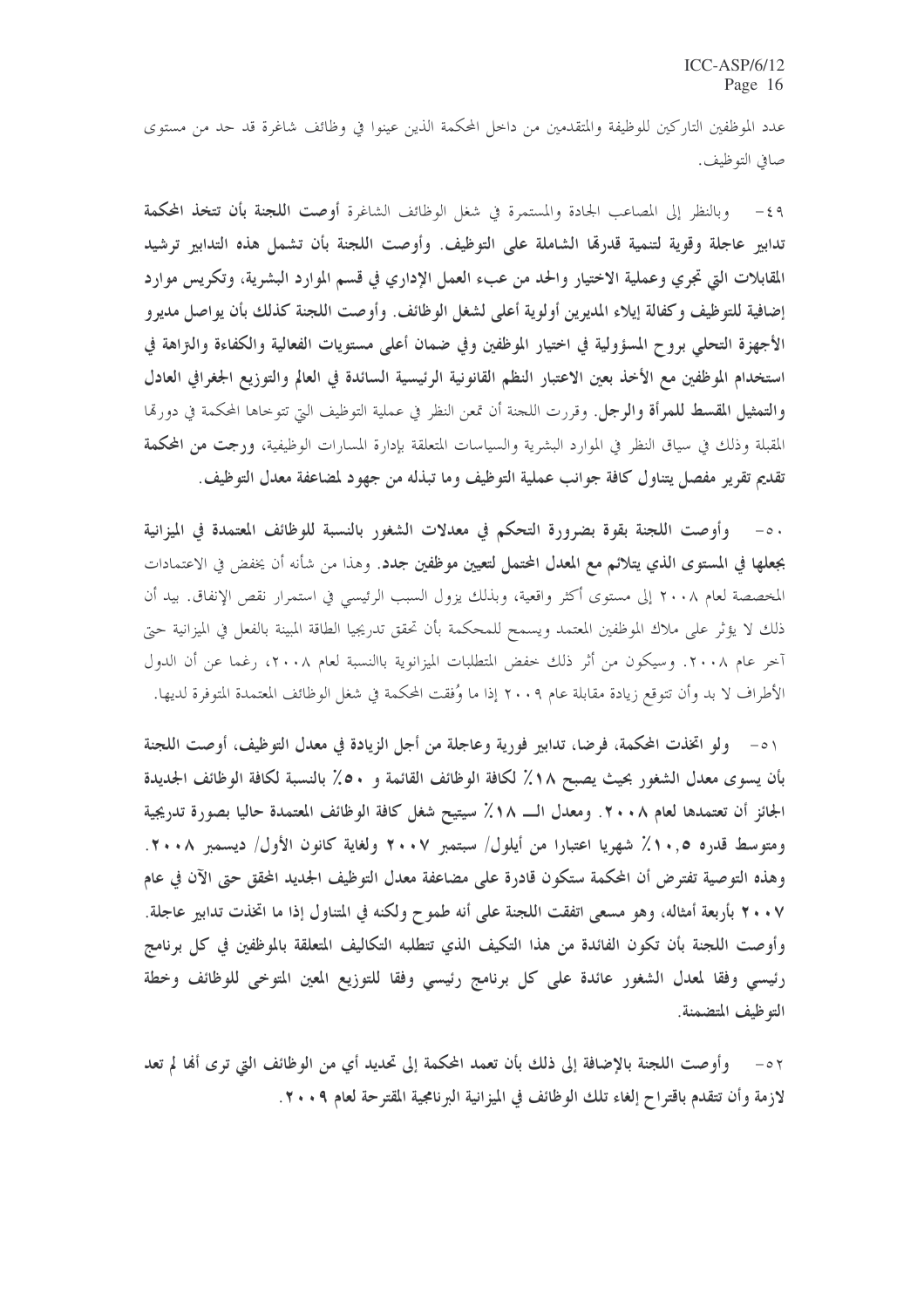متطلبات جديدة رئيسية  $(2)$ 

٥٣ - رحبت اللحنة بإدارج الضحايا والشهود والمرافق الأساسية الميدانية والأمن والمساعدة القضائية في استقصاء الميزانية باعتبار هذه العناصر متطلبات حديدة في الميزانية البرنامجية المقترحة وأيدت على العموم الموارد الإضافية المقترحة لهذه المحالات. من ناحية أخرى أوصت اللجنة المحكمة بأن توفر إحالات مرجعية إلى البرامج ذات الصلة بالاقتراح المقبل المتعلق بالميزانية وذلك لتسهيل الإحالات في ما يخص العرض العام والبنود المحددة في الميز انية.

> صندوق الطوارئ  $\overline{(\cdot)}$

عبرت اللجنة من جديد عن فهمها ودعمها لصندوق الطوارئ باعتباره آلية تمكن المحكمة من الوفاء  $-05$ بالاحتياجات غير المتوقعة وتفادي السعى للحصول على أموال بصدد افتراضات ربما لا تتحقق. ورحبت اللحنة بمقترج المحكمة استخدام هذا الصندوق في حالة حدوث عمليات قبض حديدة شريطة أن تسعى المحكمة أولا إلى الاستفادة القصوى من قدرالها الحالية.

> البرنامج الرئيسي الأول: هيئة الرئاسة  $(7)$

اتفقت اللجنة على القول بأن الموارد المقترحة للبرنامجين ١١٠٠ و ١٢٠٠ معقولة وأوصت  $-\circ \circ$ باعتمادها.

٥٦ – أشارت اللحنة إلى ألها وافقت في دورها الثامنة على أنه ينبغي للمحكمة، قبل أن تتقدم بأي اقتراحات بالزيادة في الدعم القضائي على صعيد الدوائر أن تقدم هيكلا منقحا للموظفين<sup>(١٢)</sup> ولاحظت اللجنة أن الهيكل المنقح المتعلق بتوفير الدعم القضائي للدوائر سيبقى على ما تقدمه من دعم لآحاد القضاة والدوائر فتوفر للموظفين الإضافيين لكل دائرة عموما بدلا من تكليف موظفين بالعمل في ظل أحاد القضاة. وأي توسع إضافي في ملاك الموظفين سيقوم على أساس الخبرة والاحتياجات اللازمة لعبء العمل.

٥٧ – ورحبت اللجنة بإدراج مؤشرات عبء العمل في البرنامج ١٢٠٠. وأكدت اللجنة من جديد التعليقات التي أبديت في التقرير عن أعمال دورهّا السابعة<sup>(١٣)</sup> ورحبت بتحديد ''تحسين كفاءة الإحراءات'' بوصف ذلك هدفا من أهداف الدوائر لعام ٢٠٠٨. ولاحظت أن الدوائر ستقوم بوضع مؤشرات للأداء حلال عام ٢٠٠٨ وقررت تأكيدها على وجهة نظرها القائلة بوضع مؤشرات للأداء ملائمة وقابلة للقياس خاصة بالدوائر .

(١٢) تقرير لجنة الميزانية والمالية عن أعمال دورتما الثامنة (ICC-ASP/6/2)، الفقرة ٧٣.

<sup>(</sup>١٣) الوثائق الرسمية لجمعية الدول الأطراف في نظام روما الأساسي للمحكمة الجنائية الدولية، الدورة الخامسة، لاهاي، ٢٣ تشرين الثاني/ نوفمبر– ١ كانون الأول/ ديسمبر ٢٠٠٦ (منشور المحكمة الجنائية الدولية، ICC-ASP/5/32) الجزء الثاني- دال- ٦(ب)، الفقرة ٥٤.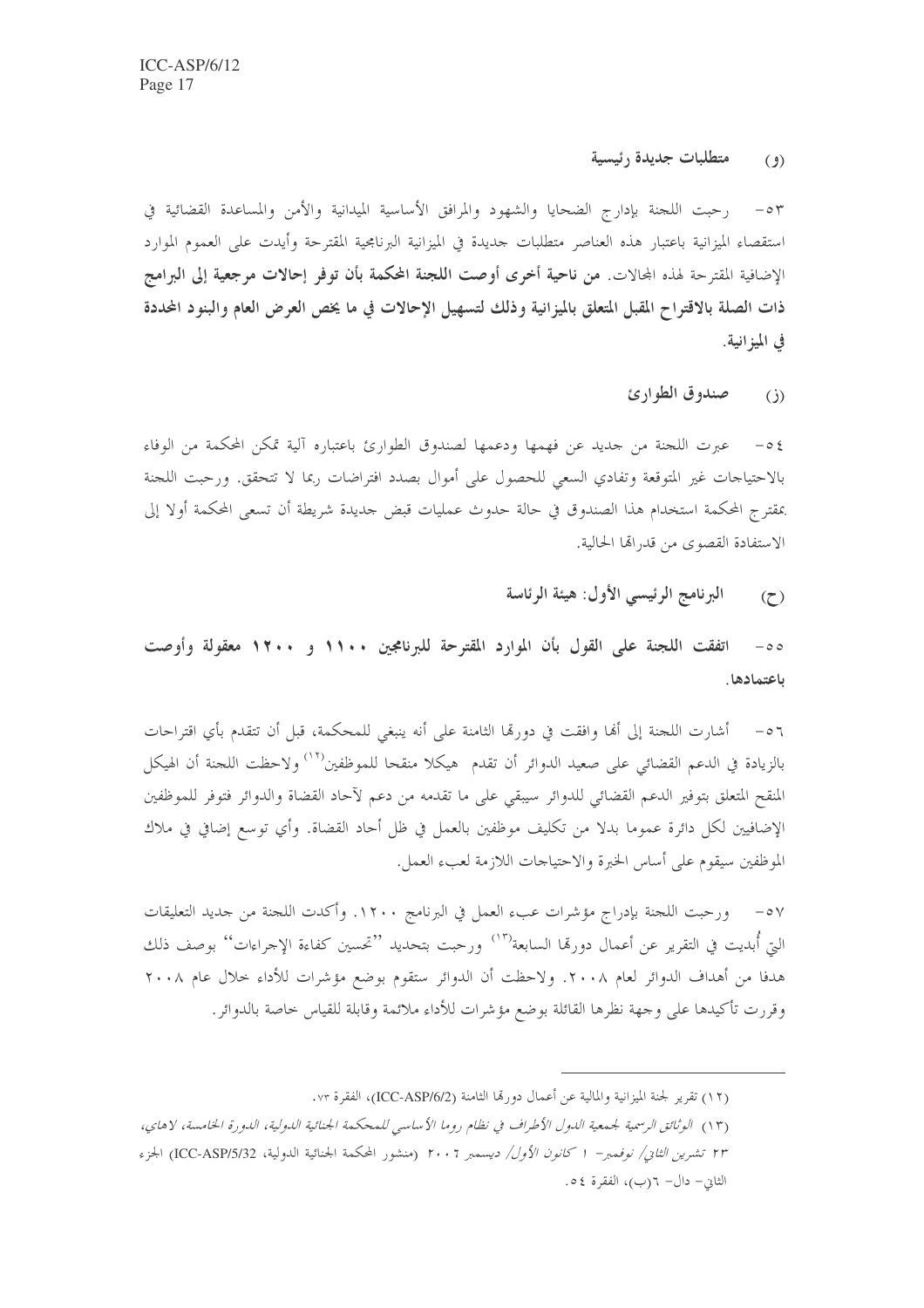٥٨- واستعرضت اللجنة البرنامج الرئيسي الأول فلاحظت نزوعا إلى معاملة الموارد المكرسة للخبرات الاستشارية بوصفها موارد متكررة لا تحتاج إلى تبرير كامل ولاحظت أن هذا التروع نمط سائد في سائر أقسام الميزانية. وعبرت اللجنة من جديد عن رأيها القائل بأن الأموال المكرسة للخبرات الاستشارية ينبغي ألا ترحل بصورة تلقائية من سنة إلى أخرى وأن خفض الموارد المقترح لا ينبغي اعتباره ''توفيرا''.

> البرنامج الرئيسي الثاني: مكتب المدعى العام (ط)

٥٩ – أثنت اللجنة على العرض الواضح الذي أعدته المحكمة للميزانية المقترحة لمكتب المدعى العام، وتكيف الموارد بحسب الأولويات والظروف المتغيرة وأوجه الكفاءة التي تم الوقوف عليها. ورحبت كذلك بالاستعراض الذي تضمنته الفقرات من ٨٨ إلى ٩٥ التي توفر ملخصا حيدا للتغيير الذي تشهده بشكل عام ميزانية البرنامج الرئيسي الثاني. واتفقت اللجنة على أن الموارد المقترحة لمكتب المدعى العام معقولة وأوصت بالموافقة على هذه الموراد.

٦٠– وأُبلغت اللجنة بأن المدعى العام أبلغ المكتب بأنه لن يقترح تعيين نائب حديد للمدعى العام أثناء الدورة السادسة للجمعية. وباعتبار أن التعيين المشار إليه غير وارد في عام ٢٠٠٨ أوصت اللجنة بميزنة هذه الوظيفة على أساس الكلفة الصفرية بالنسبة لعام ٨ • ٢٠ . وينبغي أن تدرج الاعتمادات من حديد في الميزانية البرنامجية المقترحة لعام ٢٠٠٩ إذا ما اتخذ قرار بتعيين نائب حدبد للمدعى العام.

> البرنامج الرئيسي الثالث: قلم المحكمة (ي)

المحكمة من تقديم الخدمات الى يستدعيها عبء العمل المتزايد المتولد عن أعمال الجمعية، والفريق العامل في لاهاي واللجنة بما في ذلك وضع تقارير جيدة. وللسبب نفسه حثت اللجنة المحكمة على شغل وظيفة شاغرة برتبة فــــــ 0 مكر سة للعلاقات الخا, جية.

٦٢- وفي سياق البرناج الفرعي ٣١٤٠ (قسم الأمن والسلامة) عبرت اللجنة عن تأييدها لتوفير قدرة إضافية لحفظ الأمن في الميدان وأوصت بأن توافق الجمعية على معظم ما هو وارد من الموارد المتعلقة بالموظفين وغير الموظفين. بيد أن اللحنة رأت أن المبرر الذي سيق لإنشاء وظيفة برتبة فاء–٢ يشغلها محلل أمني باعتبارها وظيفة دائمة ضمن الموراد الأساسية هو مبرر غير كاف لأن هناك بالفعل أربعون وظيفة دائمة قائمة ضمن الموراد الأساسية. وتبعا لذلك، أوصت اللجنة بالاستمرار في تمويل وظيفة المحل برتبة فـــــــــــــــــــــــــــ المساعدة المؤقتة العامة ويتعين على المحكمة أن تعود إلى هذه المسألة في الميزانية البرنامجية المقترحة المقبلة التي تضعها مع إيراد مؤشرات واضحة عن عبء العمل بالنسبة لقسم الأمن والسلامة.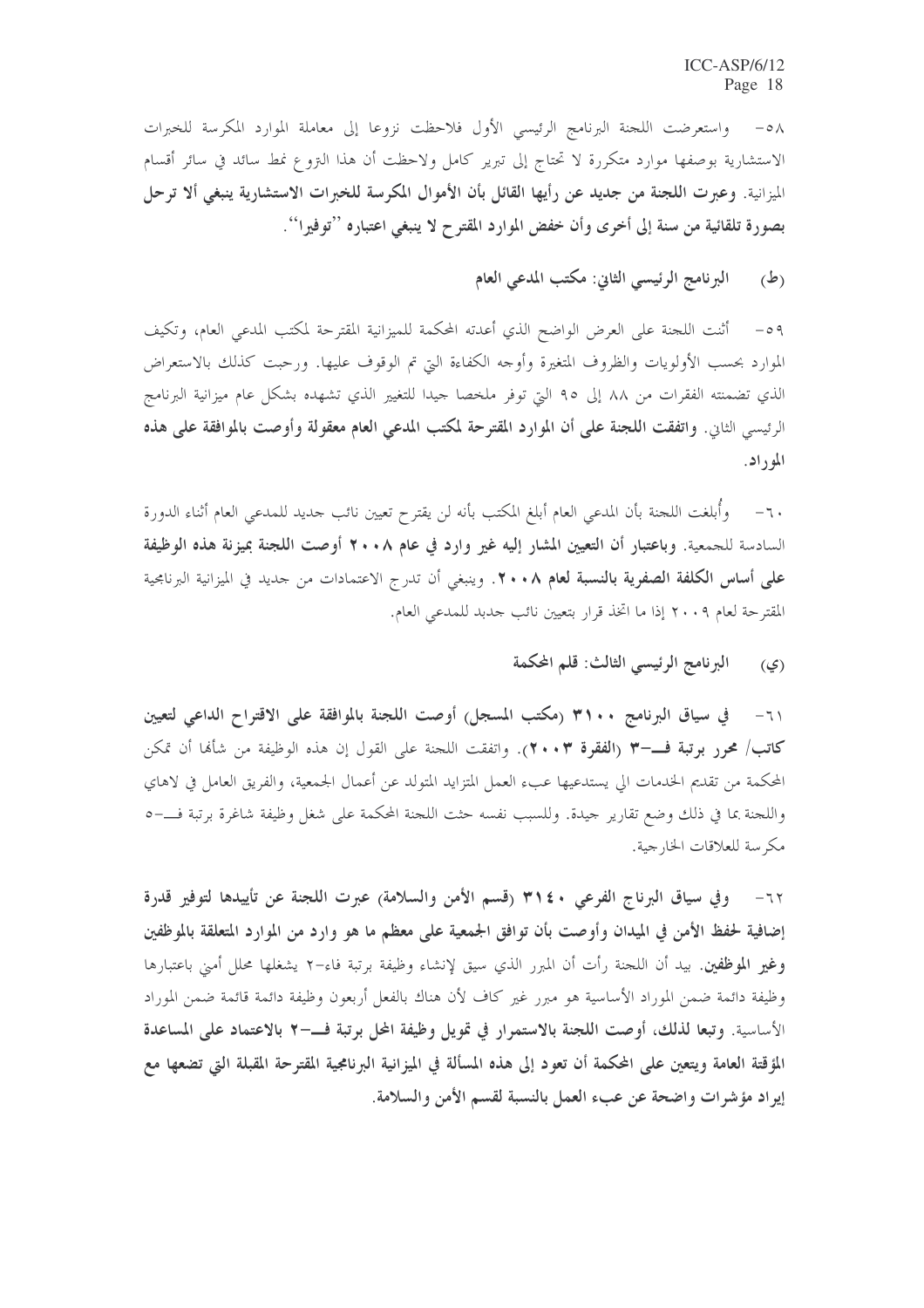٦٣– ولاحظت اللجنة أن المحكمة استمرت في اشتراط تفتيش أي شخص يدخل مبنى الأرك وأن هذه العملية تتطلب موارد هائلة تكرس للحراس الأمنيين . كما أحاطت اللحنة علما بوحهة نظر المحكمة القائلة بأن المعيار الأمني المطبق في مبنى الأرك ينبغي أن يطبق في كل مبنى من المبايي المؤقتة التابعة لها. وعلى حين تظل المحكمة على تأييدها القوي لتوحى تدابير أمنية صارمة بالنسبة للمحكمة، بالاستناد إلى التقييمات التي يجريها الخبراء والمتعلقة بالمخاطر والتهديدات، إلا أُها تساءلت عما إذا كان في الإمكان اتباع فمج أكثر انتقائية في التفتيش عن الأشخاص الداخلين مبني الأرك. وإذا ما قامت المحكمة بالتفتيش على الزائرين فحسب، ولا تفتش كافة الموظفين التابعين لها (وهو تفتيش يجري مرات عديدة في اليوم الواحد) تتحقق عندها وفورات لا يستهان بما. وسلمت اللجنة بأن الحالة ربما تستدعي معايير أمنية أكثر تشددا حينما يكون هناك في المبنى محتجزون أو حين تجري محاكمة من المحاكمات ولاحظت أن هذا يمكن إنجازه من خلال تفتيش أمني إضافي يقع في المحيط المتاخم مباشرة لقاعات المحاكمة. **وطلبت** اللجنة إلى المحكمة مواصلة استعراض وتحديد المتطلبات الأمنية بالاستناد إلى التقييمات التي يجريها خبراء للمخاطر والتهديدات التي تواجه المحكمة أخذا بعين الاعتبار استخدام الموارد استخداما كفءا.

٦٤– على صعيد البرنامج ٣٢٠٠ (شعبة الخدمات الإدارية المشتركة) أوصت اللجنة بالموافقة على الوظيفة المقترحة برتبة فــــ ٢ لموظف موارد إنسانية معاون (الفقرة ٢٣٦). بالإضافة إلى ذلك، عبرت اللجنة من جديد عن رأيها القائل بأن أداء قسم الموارد البشرية يتسم ببالغ الأهمية الاستراتيجية بالنسبة للمحكمة بالنظر إلى ضرورة رفع معدلات التوظيف والتحديات المتمثلة في رسم سياسات تتعلق بالموارد البشرية تناسب على النحو الأفضل ظروف وعمل المحكمة.

٦٥– وافقت اللجنة على أن الاعتمادات التي تخصص لسفر أعضاء اللجنة لحضور اجتماعات غير رسمية بالمحكمة ينبغي إدراجها في ميزانية أمانة الجمعية وأوصت بنقل مبلغ ٥٨١ ٢ يورو تبعا لذلك```.

٦٦– وفي سياق البرنامج ٣٣٠٠ (شعبة خدمات المحكمة) لاحظت اللجنة أن المحكمة تطلب ما مجموعه ١١٦ وظيفة و ١٠٠٠ ١٥٤ ١ يورو لغرض المساعدة المؤقتة العامة والمساعدة المؤقتة لإجراء محاكمة واحدة. والميزانية المقترحة لعام ٢٠٠٦ والخاصة بمذه الشعبة كانت قد التمست ١١٩ وظيفة و ٥٠١ ٠٠١ يورو لإجراء محاكمتبن متزامنتين. وأعربت اللجنة عن قلقها من أن الشعبة تدعى امتلاكها لقدرة تقل عما هو مطلوب لخدمة المحاكمات بالرغم من الزيادة في الموارد (ورغما عن حقيقة أن عبء عمل وحدة الضحايا والشهود قد ازداد في هذه الفترة).

وفي سياق البرنامج الفرعي ٣٣٣٠ (قسم الاحتجاز) أُبلغت اللجنة بأنه تم توفير ما يلزم لسفر أسرة المحتجز إلى لاهاي. وأشارت المحكمة إلى أن المسحل، استجابة منه لتوصية قدمتها لجنة الصليب الأحمر الدولية، قرر

<sup>(</sup>١٤) أوصت اللحنة بتحويل الأموال من البرنامج الفرعي ٣٢١٠: مكتب المدير (الميزانية البرنامجية المقترحة لسنة ٢٠٠٨ للمحكمة الجنائية الدولية، (ICC-ASP/6/8). الفقرة ٢٥).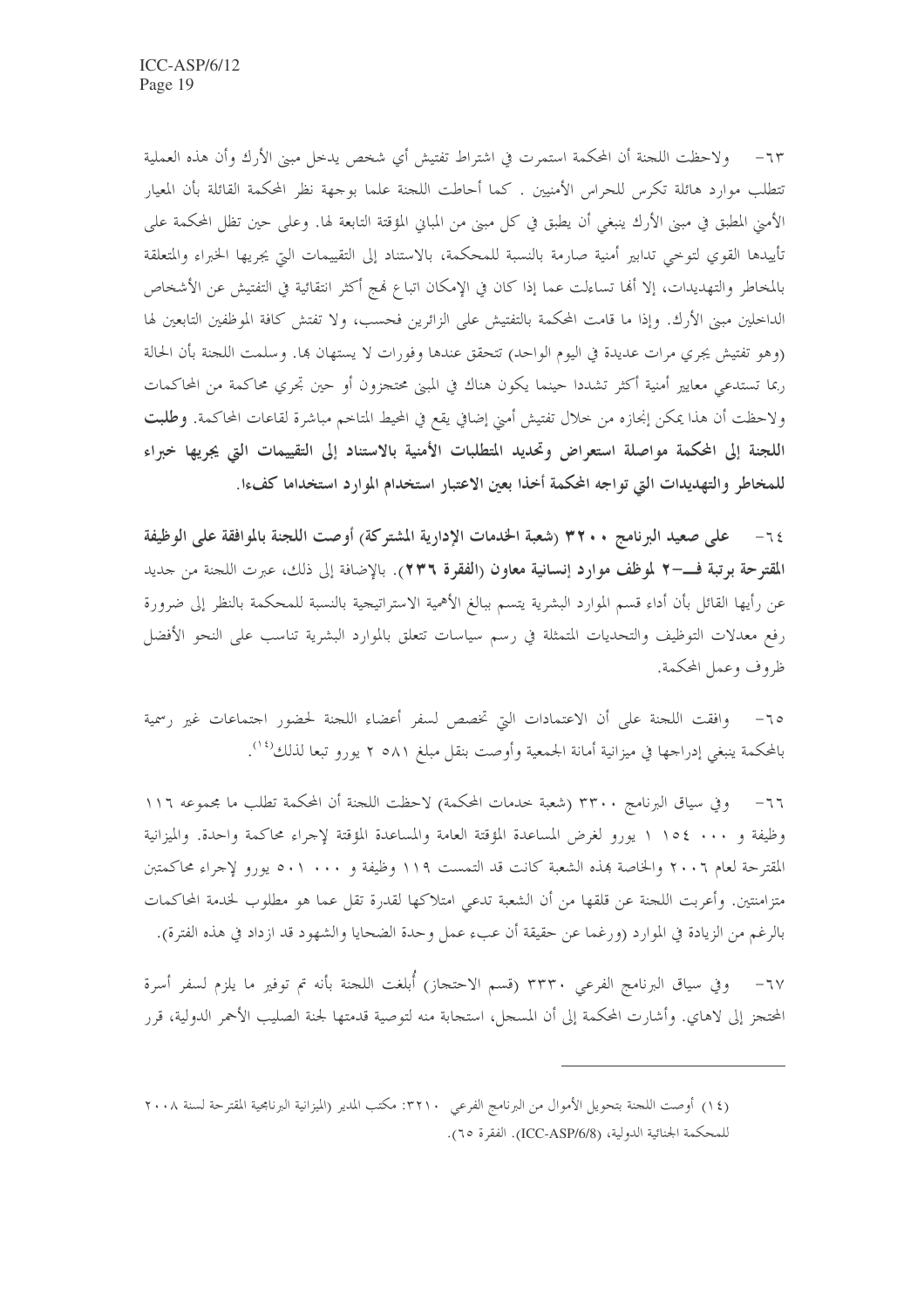أن تسدد المحكمة تكاليف سفر أسر المحتجزين المعوزين لغرض زيارتمم في لاهاي. ويمثل هذا لقرار قرارا متعلقا بسياسة ولا سابق له في المحاكم الجنائية الدولية الأخرى. **ولاحظت اللجنة ان هذا يمكن ان يصبح باهضا حيث** أن عدد المحتجزين يتزايد في المستقبل وأوصت بأن تنظر الجمعية في هذه السياسةوفي الوتيرة التي سيمول بما مثل هذا السفر من ميزانية المحكمة.

٦٨– وفي سياق البرنامج ٣٣٤٠ (قسم الترجمة الفورية والتحريرية بالمحكمة) أعربت اللجنة عن قلقها من تزايد التكاليف المرتبطة بعمل الترجمة الفورية والترجمة التحريرية بالرغم من غياب المحاكمة. وأُبلغت اللجنة بأن هذا القسم اضطلع بأعمال لفائدة جهات عديدة أحرى تابعة للمحكمة. واتفقت اللجنة على القول بأن من الأنسب أن تكون مهام الترجمة الفورية والترجمة التحريرية مهاما مركزية ما أمكن، ولكنها رأت أن المديرين المسؤولين عن عبء العمل المتولد ينبغي أن يتحلوا بالمسؤولية في إدارة ما يقترن بذلك العبء من تكاليف. **وتبعا لذلك، أوصت** اللجنة بأن تنظر المحكمة في إمكانية توزيع التكاليف المترتبة على عبء العمل هذا على المجالات ذات الصلة بالميزانية البرنامجية المقترحة لعام ٢٠٠٩ وكفالة محاسبة المديرين على إنفاق هذه الأمول.

بالإضافة إلى ذلك، لم تقتنع اللجنة بالحاجة إلى زيادة المساعدة المؤقتة العامة بما مقداره ٣٠٠ ٥٩  $-79$ يورو في هذه الظروف واوصت بعدم الموافقة على هذه الزيادة. واعتقاد اللجنة أن هذا التخفيض يمكن التعامل معه من خلال جهود تبذل من أجل الانضباط فيما يطلب ترجمته من قبل الجهات الأخرى التابعة للمحكمة.

٧٠– وأعربت اللجنة، علاوة على ذلك، عن قلقها لتدن نواتج الترجمة التي تتوخاها المحكمة ولازدياد عبء التكاليف الترجمية على ميزانية المحكمة. وأوصت المحكمة بتقصى الخيارات المتعلقة بالاعتماد على مصادر خارجية للعمل الترجمي بغرض العثور على جهات توفر الترجمة بتكلفة أدبى، وخاصة فيما يتعلق بالعمل الذي يتسم بأقل درجة من الحساسية ورجت من المحكمة أن تقدم إليها تقريرا عن الخيارات المتعلقة بالاعتماد على مصادر خارجية في دروقما المقبلة. ولاحظت اللجنة أن المحكمة الجنائية الدولية ليوغسلافيا السابقة والمنظمات الدولية الأخرى حققت وفورات ذات بال من خلال الاعتماد على مصادر خارجية في مجال الترجمة.

٧١ – وفي سياق البرنامج ٣٤٠٠ (قسم الإعلام والوثائق) أعربت اللجنة عن تقديرها للجهود الجبارة التي بُذلت في سبيل تتفيذ طلبات اللجنة والجمعية من حلال استحداث أدوات لتقييم نتائج أنشطة التوعية وتحسين جودة مؤشرات الأداء. وعلى حين تسلم اللجنة بالصعوبة التي تواحه في تقييم أنشطة التوعية إلا ألها تشجع المحكمة على مواصلة عملها المتعلق بأدوات التقييم الفعالة ومؤشرات الأداء المجدي. ورحبت اللجنة، في هذه المرحلة، بالقرار القاضي بإحراء عمليات استقصاء ومقابلات لقياس أثر الأنشطة التوعوية ولاحظت أن العديد من المؤشرات المقترحة لم تزل تصف النواتج. وأعربت اللحنة عن اهتمامها بمناقشة هذه المسألة بمزيد من العمق في المستقبل وحين يتم تحديث الخطة الإستراتيجية الخاصة بالتوعية.

٧٢– وفي سياق البرنامج ٣٥٠٠ (شعبة الضحايا والدفاع) أُبلغت اللجنة بالحجم الممكن أن يواجه من العمل الخاص بالدعم القضائي للدفاع ومن أحل مشاركة الضحايا. وبالرغم من توصية اللجنة المؤيدة للزيادة في معدلات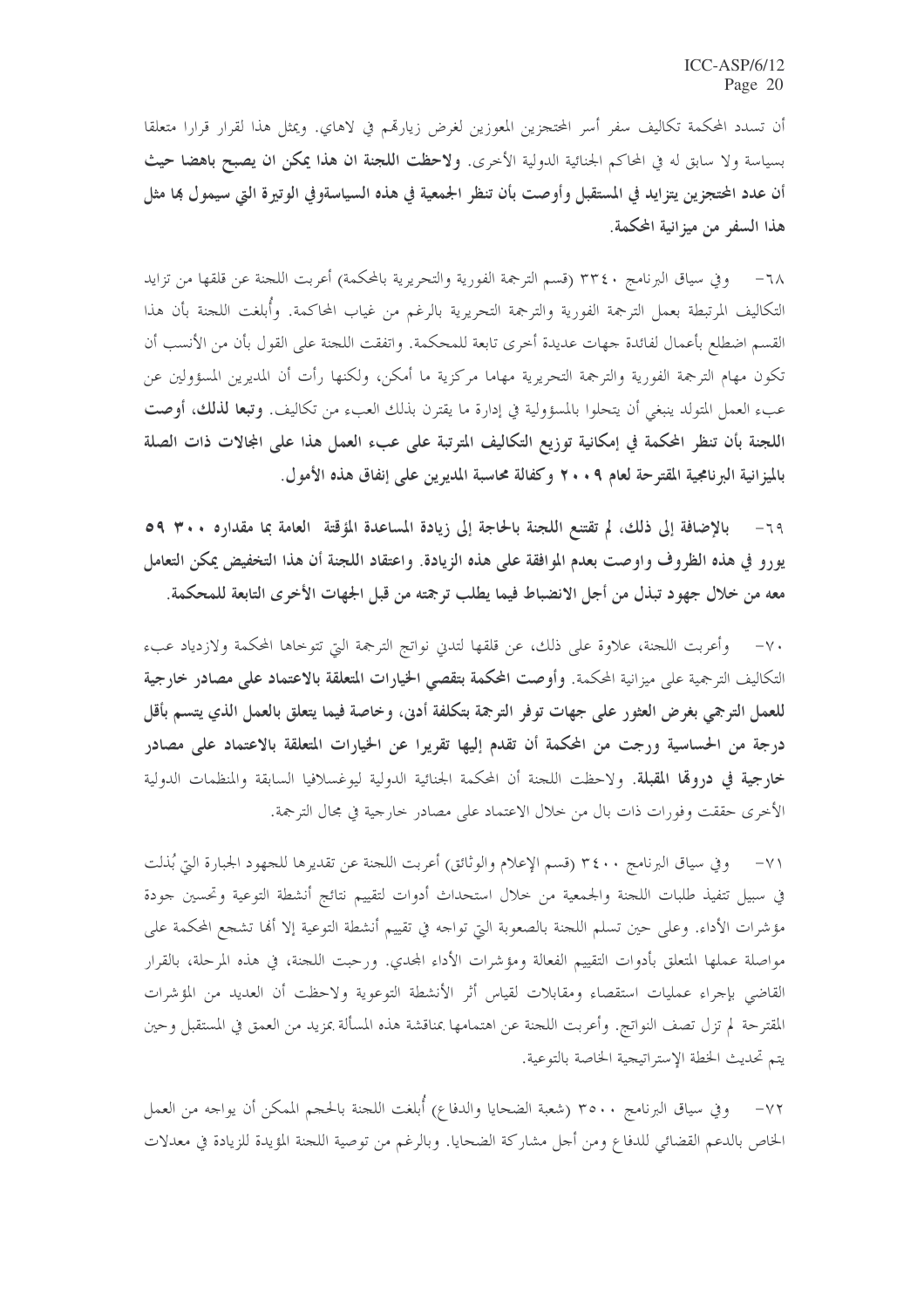المساعدة القضائية التي تقدم<sup>(٥٥</sup>). أعربت اللحنة عن قلقها إزاء التصاعد المتسارع في التقديرات المتعلقة بتكلفة المساعدة القضائية. ولاحظت اللجنة أن المحكمة قد اختارت إنشاء نظام لتمويل الدفاع عن المتهمين المعوزين ومكتب المحامي العام. وتوفير موارد خاصة وعامة للدفاع إلى حانب تشعب الإجراءات القضائية للمحكمة يمكن أن يفضيا إلى مصاريف لا سابق لها. وفيما تبقى اللجنة على تأييدها القوي لمبدإ استحقاق المتهم المعوز لدفاع فعال، إلا أن القلق يساورها حيث أنه يتوحب على المحكمة وضع حدود صارمة ومعقولة على توفير موارد للدفاع. وتعتقد اللجنة ان المساعدة القضائية تمثل باستمرار مجالا محفوفا بمخاطر مالية ومخاطر على السمعة كبيرة بالنسبة للمحكمة.

٧٣ – شددت اللجنة على ضرورة الفحص الدقيق والصارم للطلبات المتعلقة بعوز المتهمين. ومن الأهمية الأساسية في هذا الصدد أن تضمن الاستفادة من الموارد المتاحة لها للبحث عن أصول. ولذلك انتابت اللجنة الخيبة لعلمها بأن محققا ماليا لم يعين حتى الآن لشغل الوظيفة المعتمدة على الرغم من أن شخصا معينا كان قد وُظف بعقد مساعدة مؤقتة عامة. ولاحظت اللجنة أن تخصيص اعتماد مالي لتوضيف خبراء بوصفهم مستشارين يمكن أن يكون أداة إضافية مناسبة للحصول على الخبرة بالنسبة لهذه الوظيفة في المستقبل. ولاحظت اللجنة أن أية خدمات إضافية مطلوبة في عام ٢٠٠٨ يمكن تمويلها بالاعتماد على الميزانية التي ووفق عليها لغرض العقود. بالإضافة إلى ذلك، دعت اللجنة المحكمة إلى النظر في الكيفية التي يمكن أن تؤدي بما هذه الوظيفة على النحو الأمثل وتمويلها في الأجل الطويل وطلبت إليها أن تقدم تقريرا إلى اللجنة عن هذا الموضوع في دورهّا المقبلة.

٧٤– ولاحظت اللحنة أن شعبة الضحايا والدفاع لم تنفق سوى ٢٩٪ من الموارد ذات الصلة بالحالات المتاحة لها لغاية ٣١ تموز/ يوليه. وأبلغت اللجنة بأن ما مقداره ٢٨. ٤٥٩ يوروله صلة بالتأخير في الشروع في أول محاكمة. ولاحظت اللجنة أن نقص الإنفاق يبقى سائدا في هذه الشعبة حتى بعد الأخذ بعين الاعتبار هذا التأخير فيما هي تسعى للحصول على زيادة بنسبة ١٦٫٦٪ في الميزانية. وفي هذه الظروف فإن اللجنة ليست مقتنعة بأن الموراد المقترحة لازمة كلها في عام ٢٠٠٨ وأوصت بعدم الموافقة على الزيادة في الخدمات التعاقدية بالنسبة للمساعدة القضائية (بمبلغ ٥٠٠ ٣٢١ يورو) واللجوء إلى محام تسند إليه رتبة فــــ ٤ في إطار المساعدة المؤقتة العامة. واتفقت اللجنة على القول بأن المفروض أن تكون هناك موارد كافية في الميزانية الحالية بالنسبة للمحكمة لكي تفي هذه المتطلبات في عام ٢٠٠٨.

<sup>(</sup>١٥) تقرير لجنة الميزانية والمالية عن أعمال دورتما الثامنة (ICC-ASP/6/2) الفقرات ٧٩–٨٢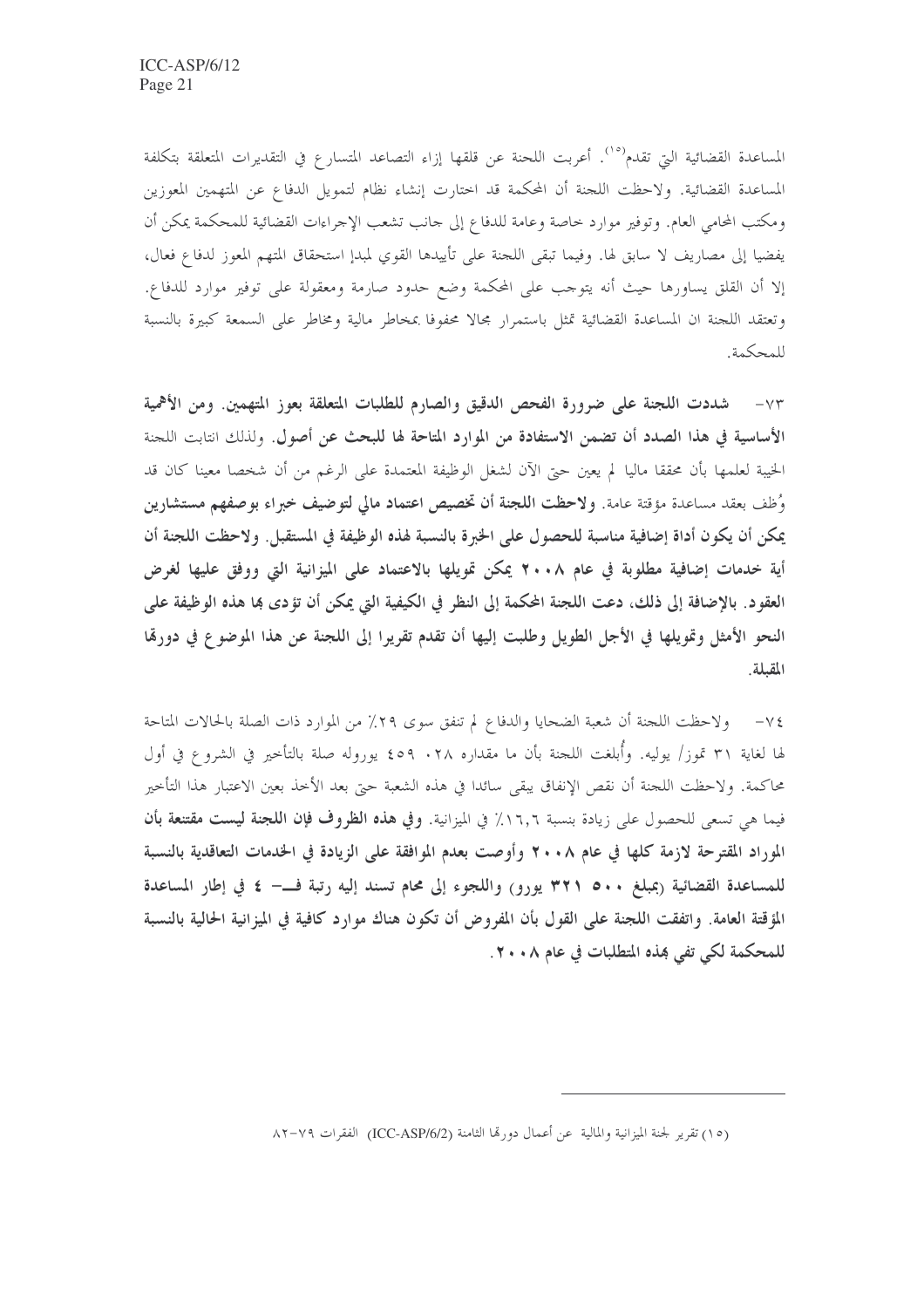البرنامج الرئيسي الرابع: أمانة جمعية الدول الأطراف  $\langle \frac{3}{2} \rangle$ 

٧٥– أحاطت اللحنة علما بأن البرنامج الرئيسي الرابع يتكون من برنامجين فرعيين: ميزانية المؤتمرات (البرنامج ٤١٠٠) وميزانية الأمانة (البرنامج ٤٢٠٠)، وبأن هاتين الميزانيتين تختلفان من سنة إلى أخرى باختلاف طول ومكان انعقاد دورات الجمعية واختلاف التكاليف المتعلقة بإيجار المباين، وخدمات الأمن، وسفر الموظفين، وغير ذلك من التكاليف.

٧٦– ولاحظت اللجنة أنه تولدت عن الزيادة في المناقشات المتعلقة بالميزانية والشؤون الإدارية في الجمعية وهيئاقما الفرعية متطلبات حديدة وأعباء هائلة على الأمانة. ووافقت اللجنة على إنشاء وظيفة إضافية للشؤون المالية والإدارية برتبة ف– ٤ لتقديم الدعم التخصصي للجمعية، والفريق العامل في لاهاي، واللجنة المعنية بالميزانية والشؤون الإدارية والمباني. وسيؤدي هذا أيضا إلى تخفيف عبء العمل الهائل الذي يقع على موظفى الأمانة وساعات العمل الطويلة المفرطة التي يقضوها في العمل حاليا. وأوصت ا**للجنة بأن توافق الجمعية على وظيفة** جديدة برتبة ف–٤ للقيام ڢمذه المهمة. وأوصت أيضا، في حالة موافقة الجمعية على هذه التوصية، بمقابلة التكاليف ذات الصلة بإلغاء وظيفة مساعد الشؤون المالية برتبة خ ع −٦ من فئة الحدمات العامة− الرتبة الرئيسية الشاغرة حاليا.

#### البرنامج الرئيسي الخامس: الاستثمار في مباني المحكمة  $\langle \bigcup \rangle$

٧٧– لاحظت اللجنة فيما يتعلق بالبرنامج ٥١٠٠ (المبابي المؤقتة) أن الموارد المتاحة المستخدمة حتى ٣١ تموز/يوليه قليلة جدا حيث بلغت ١٢٦ . • ١٢٦ يورو فقط أو ٧٫١ في المائة من الميزانية المنفذة. وذكَّرت اللجنة بأنه كان من المتوقع عند إعداد الميزانية توفير مبان مؤقتة من أجزاء مصنوعة مقدما ولكن لم يتحقق ذلك حاليا. ويدل استخدام البرنامج على هذا النحو أن الافتراضات الأخرى المتعلقة بالتكاليف المتصلة بمبنى هوفتورن لم تتحقق أيضا. ورحبت اللجنة بالمعلومات المقدمة من الدولة المضيفة والمحكمة بشأن قيام الدولة المضيفة بتسديد التكاليف الإضافية للمباني المؤقتة في هوفتورن ووجود مؤشرات تدل على اعتزام الدولة المضيفة سداد التكاليف الجديدة الهامة المتصلة بمبني هاغس فست أيضا.

٧٨- واتفقت اللجنة على أن المحكمة ليست بحاجة على الأرجح إلى جزء كبير من المبلغ المقترح للمباني المؤقتة ومقداره ٥ر٢ مليون يورو تقريبًا. ولاحظت اللحنة على وجه الخصوص أنه لا حاجة لاعتماد ٧٥٠ .٠٠ ك يورو للاستثمارات الأمنية بمبنى هاغس فست ما دامت الدولة المضيفة تقدم استثمارات مماثلة لمبنى الآرك ومبنى هوفتورن وأنها ستقدم استثمارات مماثلة لمبنى هاغس فست كجزء من التزامها بتوفير الأماكن اللازمة للعمل بدون مقابل. ورأت اللجنة بالمثل أنه لا حاجة إلى اعتماد إضافي مقداره ٧٠٠٠٠ يورو للأجهزة الأمنية بمبنى هوفتورن ما دامت الدولة المضيفة تستوفي فعلا المتطلبات الأمنية لهذا الموقع. ووافقت اللجنة أيضا على عدم وجود مبرر للموارد المقترحة لموقع مؤقت ثالث لعدم اتخاذ الترتيبات اللازمة لهذا الموقع حتى الآن ولأن من المتوقع أن تتحمل الدولة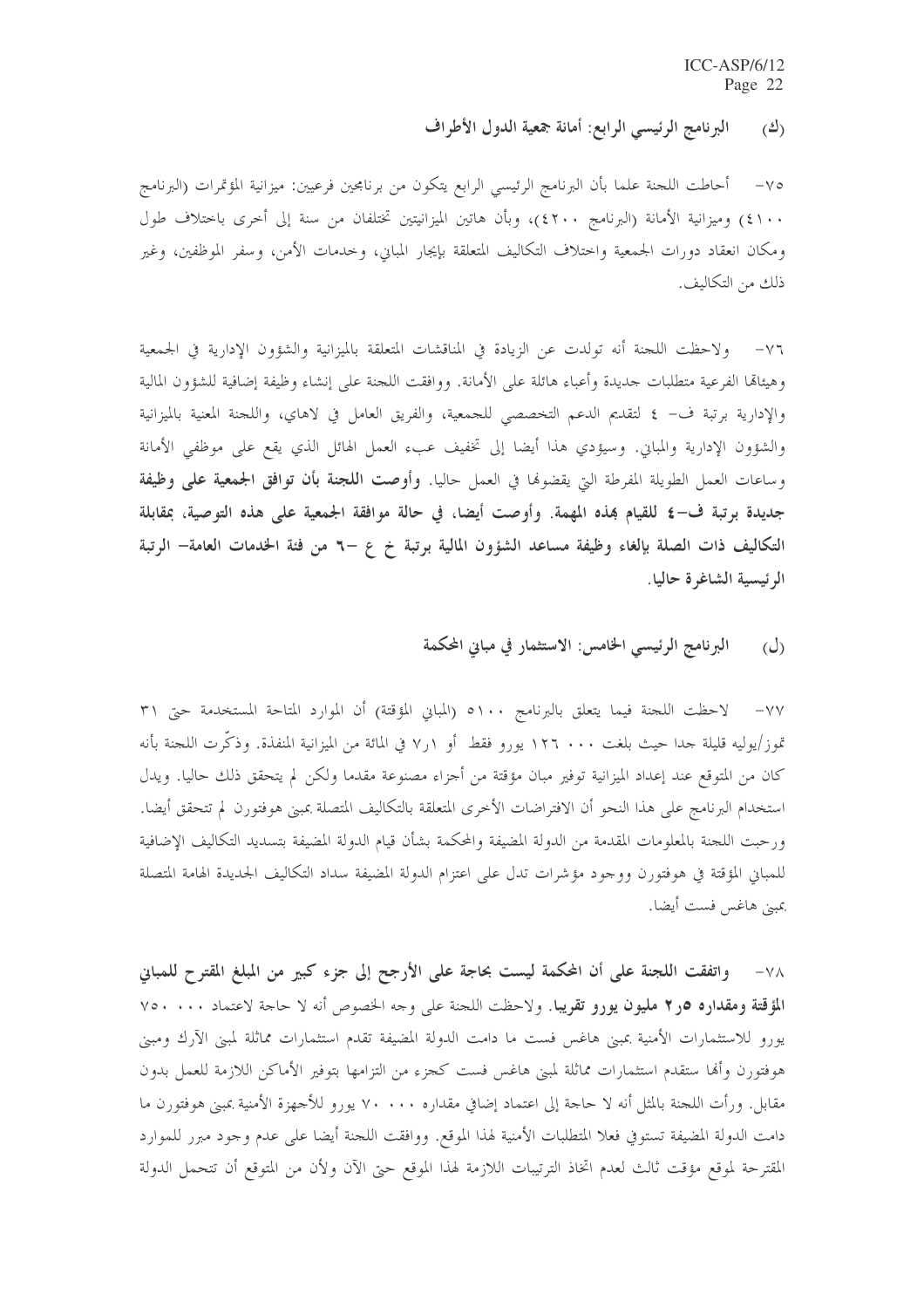المضيفة الجزء الأعظم من أية تكاليف إضافية. وأخيرا، رأت اللجنة أنه لا حاجة لاعتماد مبلغ إضافي لمكتب تكنولوجيا المعلومات والاتصال بمبنى هاغس فست حيث ستتاح تغطية الاحتياحات اللازمة لهذا المبنى في إطار مركز الكفاءات المسخرة لخدمة العملاء بعد إعادة تنظيمه وزيادة كفاءته. وأحاطت اللجنة علما بتعليقات المحكمة بشأن فقدان التآزر بين المواقع المختلفة للمحكمة ورأت أن مبنى هاغس فست الذي يقع بالقرب من الآرك سيقلل من عدم الكفاءة في هذا المحال. واتفقت اللجنة أيضا على أن من الأفضل أن تدرج الأحكام المتعلقة بالمباني المؤقتة في الأقسام ذات الصلة من قلم المحكمة.

٧٩- وبناء على ذلك، أوصت اللجنة بإنهاء البرنامج، وعدم الموافقة على البنود المشار إليها أعلاه، وإدراج الاعتمادات الباقية في المجالات ذات الصلة من ميزانية قلم المحكمة.

٨٠- وفيما يتعلق بالبرنامج ٥٢٠٠ (المباني الدائمة)، لاحظت اللجنة أن الدور الذي ينبغي أن يعهد به إلى مكتب المشروع – إذا قررت الجمعية إنشاء مكتب حديد مسؤول بصورة كاملة عن المباني الدائمة– هو تلبية احتياجات المستخدمين. ولاحظت اللجنة أنه لن يتم في هذا السيناريو الاضطلاع بمعظم المهام المبينة في القائمة (الفقرة ٤٣١) في مكتب المشروع.

٨١– واتفقت اللحنة على أن الوظيفتين الإضافيتين المقترحتين لاقتصادي الإنشاءات برتبة ف –٤ ومراجع حسابات المشروع برتبة ف –٣ غير مناسبتين للمهام المتوحاة في ترتيبات الإدارة المرتقبة للمباني الدائمة. واقترحت المحكمة أن يستعاض عن ذلك بوظيفة مدير (هندسي) للمشروع برتبة ف ٣ ووظيفة مراجع حسابات للمشروع برتبة ف –٣. غير أن اللحنة رأت أن الاقتراح المنقح غير مناسب أيضا للمهام المتوحاة في ترتيبات الإدارة المرتقبة. ولاحظت أن الخبير الاستشاري للمحكمة يتلقى أحره من البند الخاص بالخدمات التعاقدية بالبرنامج. و**لذلك** أوصت اللجنة بعدم الموافقة على الوظيفتين الجديدتين المقترحتين وبالإذن عوضا عن ذلك باستمرار الاعتماد الخاص بالخدمات التعاقدية لتمكين مكتب المشروع من الحصول على مساعدة الخبير الاستشاري عند الاقتضاء. وأوصت أيضا بإدراج هذا البرنامج في ميزانية البرنامج الرئيسي الثالث.

> البرنامج الرئيسي السادس: أمانة الصندوق الاستئماني للضحايا  $(9)$

٨٢– رحبت اللجنة بالتقدم الذي أحرزته المحكمة في تنظيم أنشطة الصندوق. وأوصت ا**للجنة بأن توافق** الجمعية على الاعتمادات المقترحة لعام ٢٠٠٨، بما في ذلك على وظيفة الموظف الميداني برتبة ف –٣ في كمبالا لدعم الأنشطة الميدانية. وأوصت اللجنة أيضا، إذا ما وافقت الجمعية على هذه التوصية، بمقابلة التكاليف ذات الصلة بإلغاء وظيفة الموظف القانوين المساعد برتبة ف –٢ المقترحة في الميزانية.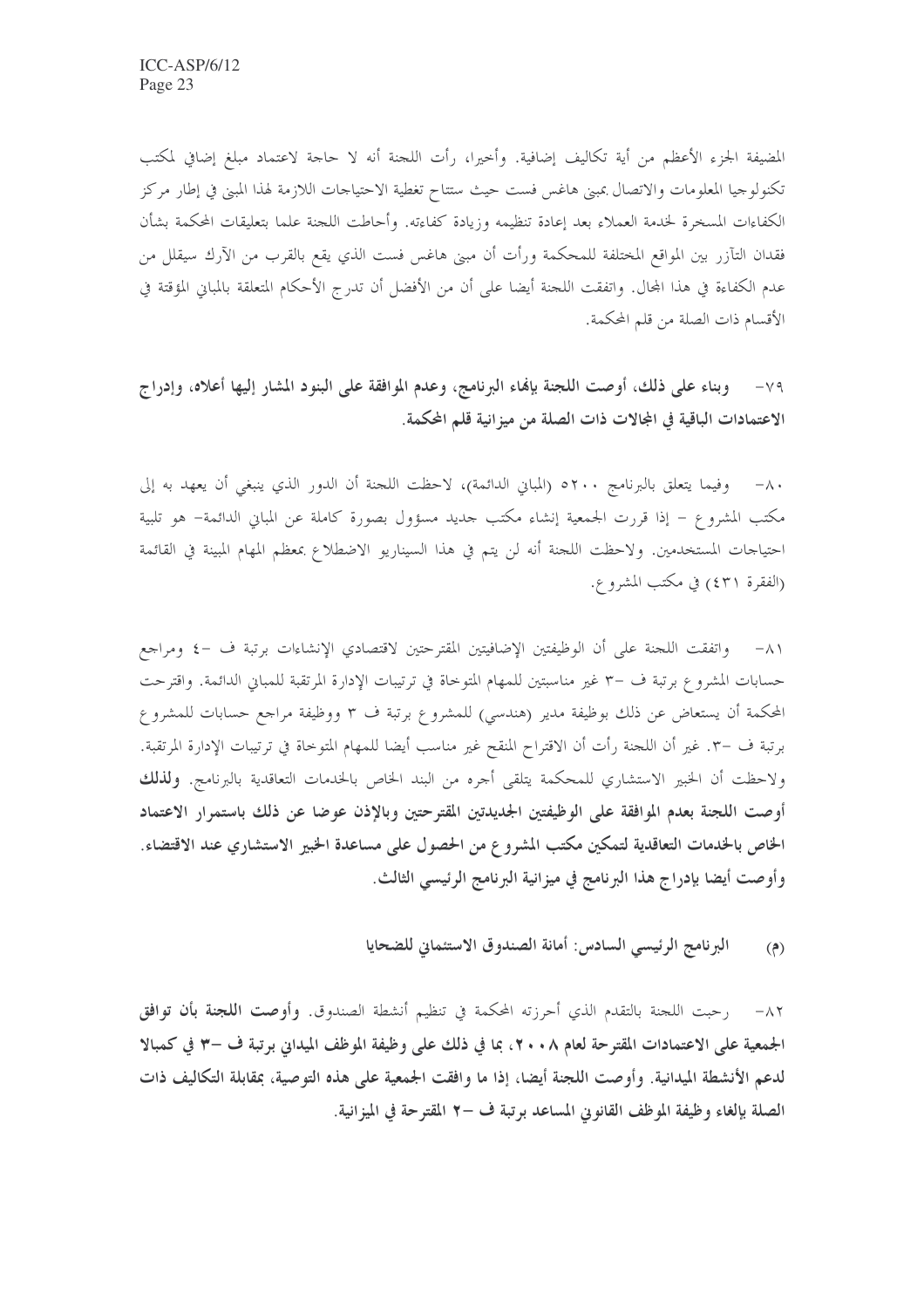٨٣ – ولاحظت اللجنة أيضا ألها تعتزم مواصلة استعراض تكاليف الأمانة والأموال البت سيتم الحصول عليها والأنشطة التي ستستخدم فيها بنجاح عندما سيعمل الصندوق الاستئماني بطاقته الكاملة.

#### الإيرادات المقدرة لعام ٢٠٠٨  $\mathcal{L}(\dot{\mathcal{L}})$

أحاطت اللجنة علما بالإيرادات المقدرة للمحكمة لعام ٢٠٠٨ والبالغة ٢٣٨ ١٦٢ يورو من المحكمة  $-\lambda \xi$ الخاصة لسيراليون و ٨٨١ ٦٧٧ ١ يورو من الفوائد المكتسبة.

### دال– التحسينات المقبلة في الميز انية

٨٥– أحاطت اللجنة علما بالتعليقات التي أعربت عنها الجمعية بشأن اعتماد نمج متعدد السنوات في تقديم الميزانية وبشأن المرونة بين البرامج الرئيسية<sup>(١٦</sup>). وفيما يتعلق بالنهج المتعدد السنوات في تقديم الميزانية، رأت اللحنة أن من السابق لأوانه الآن العدول عن الأساس السنوي للميزانية حيث لم تشهد المحكمة بعد دورة تشغيلية كاملة والنفقات المالية المتصلة بما. ولاحظت اللجنة، على الرغم مما توحى به الميزانية الأخيرة من بداية التحكم في الزيادات، أن عدم قابلية عدد كبير من الأنشطة التي تضطلع بما المحكمة للتنبؤ تحول دون الانتقال إلى الميزنة المتعددة السنوات في المستقبل القريب.

٨٦– ومع ذلك، تعتقد اللجنة أن من المرغوب فيه في حوانب معينة من الميزانية، وبوحه خاص في المشاريع الاستثمارية، أن توحد رؤية واضحة في بداية المشروع لما سيكون عليه الالتزام المالي الإجمالي في السنوات المقبلة. وأوصت اللجنة بأن يشار في الميزانية، فيما يتعلق بالبرامج الاستثمارية التي يتجاوز فيها الالتزام المالي سنة مالية واحدة، إلى مستوى الالتزام المالي للسنة القادمة. ولتحقيق ذلك، تقترح اللجنة أن ترفق بالميزانية نسخة من دراسة الجدوى المتعلقة بالمشروع مع تقييم استثماري للتكاليف والمنافع المتوقعة.

٨٧– ونظرت اللجنة أيضا في مسألة المرونة داخل البرامج الرئيسية وأشارت إلى القرار الذي اتخذته الجمعية في دورقما الرابعة بضرورة الإبقاء على المرونة داخل البرامج الرئيسية رهنا بمواصلة تطوير الآليات اللازمة لضمان الشفافية والمساءلة. ورأت اللجنة، نظراً لاستمرار مستوى النقص في الإنفاق في ميزانية المحكمة، أنه يصعب إقامة توازن ملائم بين توفير مرونة ملائمة للمحكمة مع الإبقاء على ضوابط الميزانية وبين الالتزام بقرارات الجمعية.

<sup>(</sup>١٦) الوثائق الرسمية لجمعية الدول الأطراف في نظام روما الأساسي للمحكمة الجنائية الدولية، الدورة الخامسة، لاهاي، ٢٣ تشرين الثاني/نوفمبر – ١ كانون الأول/ديسمبر ٢٠٠٦ (منشور المحكمة الجنائية الدولية، ICC-ASP/4/32)، الجزء الثاني — جيم، الفقرتان ٧ و ٨.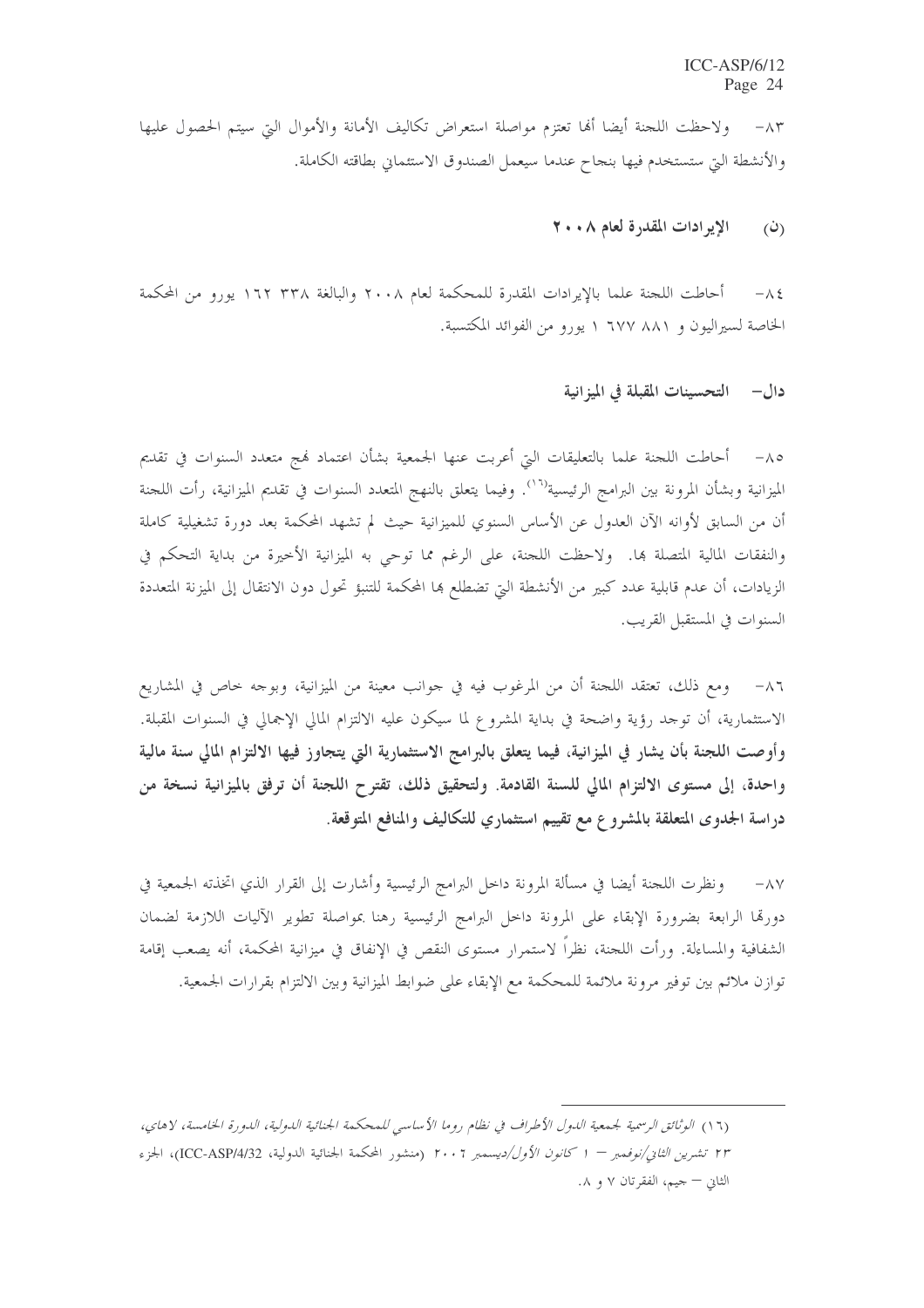٨٨– وناقشت اللجنة هذه المسألة مع المحكمة وقررت أن من المفيد الاتفاق على الظروف المحددة التي ينبغي أن تقوم فيها المحكمة بإبلاغ اللجنة والجمعية بأي ''تحويلات هامة'' داخل البرامج الرئيسية (طبقا لقرار الجمعية)'<sup>\')</sup>. وأوصت اللجنة بإبلاغ رئيس اللجنة عن التحويلات بين البرامج الفرعية التي تبلغ قيمتها ٢٠٠٠ ٢٠٠ يورو أو أكثر عند القيام بما وبعد ذلك في تقرير الأداء السنوي. وأوصت أيضا بعدم القيام في الوقت الحالي بتحويلات تبلغ قيمتها ٢٠٠ ٢٠٠ يورو أو أكثر بين التكاليف المتصلة بالموظفين والتكاليف غير المتصلة بالموظفين، إلا إذا كانت نتيجة لصدور قرار بالاستعانة بمصادر خارجية في مهمة معينة.

> مبانى المحكمة هاءِ–

المباني الدائمة  $\rightarrow$ 

٨٩- رحبت المحكمة بالبيان الذي قدمه ميسّر الفريق العامل في لاهاي، السيد مسعود حسين (كندا)، الذي أبلغ فيه اللجنة بنتائج سلسلة الاحتماعات التي عقدها الخبراء في لاهاي والتي كان آخرها في الفترة من ٥ إلى ٧ أيلول/سبتمبر ٢٠٠٧. ولاحظت اللجنة أن المحكمة أحرزت تقدما كبيراً منذ دورقما الثامنة المعقودة في نيسان/أبريل ٢٠٠٧، لاسيما في القضايا المتعلقة بمسابقة التصميم المعماري، وترتيبات الإدارة، والمساحة المطلوبة، والتكاليف المقدرة. وأحرت اللجنة مناقشات مفيدة مع الميسر والمسحل وممثل الدولة المضيفة.

> المساحة المطلوبة وتكاليف المشروع  $\tilde{(\Lambda)}$

٩٠- أحاطت اللحنة علما بتوصل الخبراء، بعد عملية تحقق صارمة للموحز الوظيفي الثاني، إلى توافق للآراء بشأن المساحة المطلوبة والبالغة ٤٦ . • ٤٦ متر مربع شاملة ثلاث قاعات للمحكمة، وبأُهُم قاموا أيضا في هذا الصدد بتحديد إطار مالي أولى يبلغ ١٦٥ مليون يورو لتكاليف تشييد المباني الدائمة للمحكمة.

ولما كان الهدف الرئيسي لجميع الأطراف المعنية في هذه المرحلة هو بدء المرحلة الأولى لمسابقة  $-91$ التصميم المعماري، فقد أوصت اللجنة بأن تعتمد الجمعية على الأساس الذي حدده الخبراء، لأنه يأخذ أهمية المرونة وإمكانية التوسع في الاعتبار.

وبالإضافة إلى ذلك، أوصت اللجنة بأن تحدد في أقرب وقت ممكن التكاليف الإضافية للمشروع وهي  $-97$ التكاليف التي لا تتصل مباشرة بتشييد المباني، مثل تكاليف التمويل والانتقال إلى المقر الدائم، والبنية الأساسية لتكنولوجيا المعلومات والاتصال، والأثاث، فضلاً عن إيجار المباني المؤقتة بعد عام ٢٠١٢، لموافاة الدول

<sup>(</sup>١٧) الوثائق الرسمية لجمعية الدول الأطراف في نظام روما الأساسي للمحكمة الجنائية الدولية، الدورة الرابعة، لاهاي، ٢٨ تشرين الثاني/نوفمبر – ٣ كانون الأول/ديسمبر ٢٠٠٥ (منشور المحكمة الجنائية الدولية، ICC-ASP/4/32)، الجزء الثاني – باء – ((ب)، الفقرة ٦.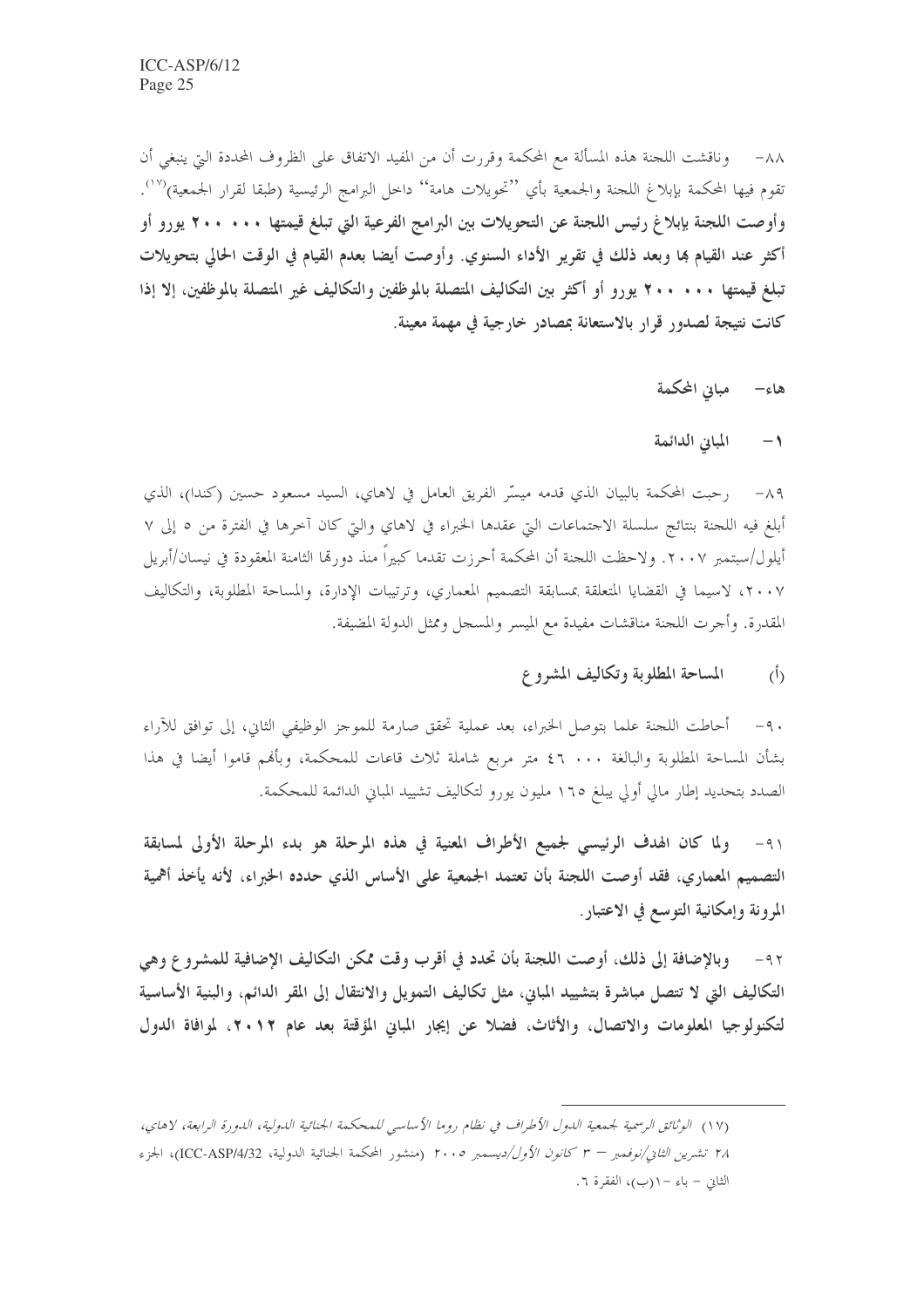الأطراف بمجموع تقديري لتكاليف المشروع'<sup>(١٨</sup>) . وأوصت اللجنة بتحديد المسؤوليات في هذه الجوانب الأخرى وبتسجيلها رسميا منعا لأي شك في وقت لاحق.

## (ب) الإدارة

٩٣- وفيما يتعلق بالإدارة، أحاطت اللجنة علما بنظام الإدارة الذي اقترحه ميسِّر الفريق العامل في لاهاي والخبراء الذي يسلم بالدور الحاسم للمحكمة في تحديد الاحتياجات التشغيلية وبالتالي في التأكيد على قابلية الاقتراحات المحددة للتطبيق، بينما تسمح في نفس الوقت بالمراقبة الفعالة من حانب جمعية الدول الأطراف.

٩٤ – وأكدت اللجنة على ضرورة أن لا يتحاوز الدور الذي ستقوم به اللجنة التوجيهية المقترحة الإدارة الوثيقة للمشروع وعلى أنه ينبغي أن يراعى في تشكيلها عدم التأخير في اتخاذ القرارات. ورأت اللجنة أن التسمية ''لجنة المراقبة'' أقرب إلى الواقع لأن كلمة ''التوجيهية'' توحى بدور قوي في تحديد اتجاه المشروع. وللاستفادة من استمرارية النهج، لاحظت اللحنة أن من المرغوب فيه تحقيق أقصى قدر ممكن من الاستقرار في اللحنة التوحيهية أو لجنة المراقبة وذلك باختيار أعضاء يمكنهم العمل فترات طويلة من الزمن. ولاحظت اللجنة أيضا أهمية اختيار أفراد ذوي حيرة مناسبة.

٩٥– ووافقت اللجنة أيضا على ضرورة أن يكون مدير المشروع مستقلا عن المحكمة والدولة المضيفة. ومع ذلك، ولتمكينه من الاستفادة من امتيازات وحصانات المحكمة، بما في ذلك من الإعفاء من دفع ضريبة القيمة المضافة، أقرت اللجنة بأنه يلزم أن يكون المدير جزءاً من المحكمة أيضا للأغراض الإدارية. وسيلزم على الأرجح تعديل النظام المالي والقواعد المالية للمحكمة. وسيتمكن مدير المشروع عندئذ من الدحول مباشرة في تعهدات ملزمة قانونا للمشروع، بينما يقتصر هذا الحق وفقا للنظام المالي والقواعد المالية الحاليين على المسجل فقط. وأوصت اللجنة بأن تعرض التعديلات المقترحة على رئيس اللجنة لكي تتاح لها الفرصة لاستعراضها قبل نظرها في الدورة السادسة للجمعية.

٩٦- وفي هذا الصدد، أوصت اللجنة أيضا بإنشاء برنامج رئيسي سابع لمكتب مدير المشروع. ولاحظت اللجنة توصية الخبراء بتعيين مدير المشروع في أوائل عام ٢٠٠٨ من أجل توفير الوقت الكافي لتشكيل مكتب المشروع وتمكين المدير من المشاركة في مسابقة التصميم المعماري. **وفي هذا الصدد، أوصت اللجنة بتقييم الآثار** التي يرتبها تشكيل المكتب في الميزانية بدقة كما أوصت بعرض التعديلات المقترحة على رئيس اللجنة لتمكينها من تقديم تعليقات قبل الدورة السادسة للجمعية.

<sup>(</sup>١٨) يلزم تحدبد البرنامج الرئيسي الذي سيدير التكاليف المتعلقة، في جملة أمور، بالانتقال إلى المقر الدائم وإيجار المباني المؤقتة بعد عام ٢٠١٢.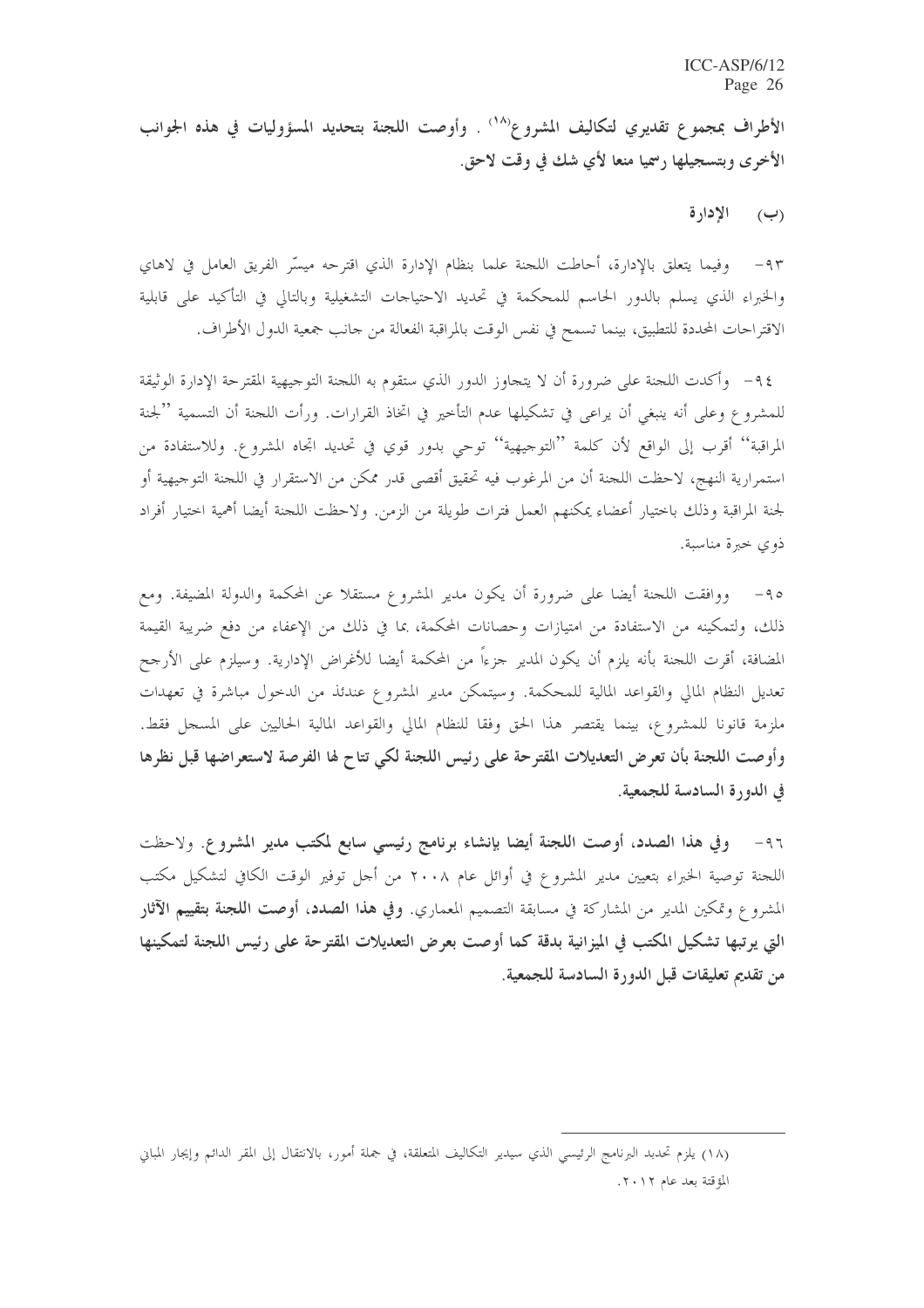#### تمويل المشروع  $\mathcal{L}$

٩٧– وقدمت الدولة المضيفة معلومات إضافية بشأن العطاء المقدم منها، وأحابت في هذا الصدد على الأسئلة التالية التي أثيرت في الدورة الثامنة للجنة:

> ما هي المرونة المتوحاة في تاريخ بدء السداد؟  $(1)$

أفادت الدولة المضيفة بأن السداد يبدأ، وفقا للممارسة الهولندية، بمجرد الانتهاء من أعمال التشييد.

- هل يمتد القرض لأي أجل يصل إلى ٣٠ عاما؟  $(\uparrow)$ أكدت الدولة المضيفة أنه يمكن للمحكمة أن تسدد القرض في فترة زمنية أقل.
- كيف سيتناول الترتيب مسألة المدفوعات المتأخرة بسبب تأخر الدول الأطراف في سداد  $(1)$ اشته اڭگانگا

لا يعفي تأخر الدول عن سداد الاشتراكات المحكمة من التزامها بسداد القرض. وأفادت الدولة المضيفة بأنه سيلزم معالجة هذه المسألة في اتفاق للقرض بين الدولة المضيفة والمحكمة.

> هل يمكن أن تعتبر قيمة القرض إعانة مباشرة للمشروع؟  $(5)$ أفادت الدولة المضيفة بأنه يمكن النظر في اعتبار قيمة القرض إعانة مباشرة للمشروع.

٩٨– وأحاطت اللجنة علما بعدم اعتزام الفريق العامل في لاهاي معالجة مسألة تمويل المشروع قبل الدورة السادسة للجمعية، وبأن المناقشات المتعلقة بمذا الموضوع ستستأنف في عام ٢٠٠٨. ولذلك قررت اللجنة تأجيل النظر في الجوانب المختلفة للتمويل إلى دورالها القادمة.

٩٩– وذكَّرت اللجنة أيضا بأنما أوصت في دورتما الثامنة بأن تواصل المحكمة والفريق العامل في لاهاي النظر في الوسائل التي يمكن ها تمويل أجزاء معينة من المباني الدائمة (على سبيل المثال قاعات المحكمة، وقاعات الاجتماعات، والمكتبة، والأعمال الفنية) بالتبرعات. وقد يلزم تزويد فريق المشروع بالإمكانيات اللازمة لجمع الأموال واحتذاب التبرعات<sup>(١٩)</sup>.

#### نظام المعاشات التقاعدية للقضاة  $-$  و او $-$

١٠٠ – ذكَّرت اللحنة بتوصيتها<sup>(٣٠)</sup> المقدمة في دورتما الثامنة بشأن تعديل نظام المعاشات التقاعدية للقضاة الذين سيعملون مستقبلا وبطلبها<sup>(٢١)</sup> أن تقدم إليها المحكمة مشاريع تعديلات لتنفيذ هذه المقترحات والآثار المالية المترتبة

(٢١) المرجع نفسه، الفقرة ٧٨.

<sup>(</sup>١٩) تقرير لجنة الميزانية والمالية عن أعمال دورقما الثامنة (ICC-ASP/6/2)، الفقرة ٤٦.

<sup>(</sup>٢٠) المرجع نفسه، الفقرة ٧٧.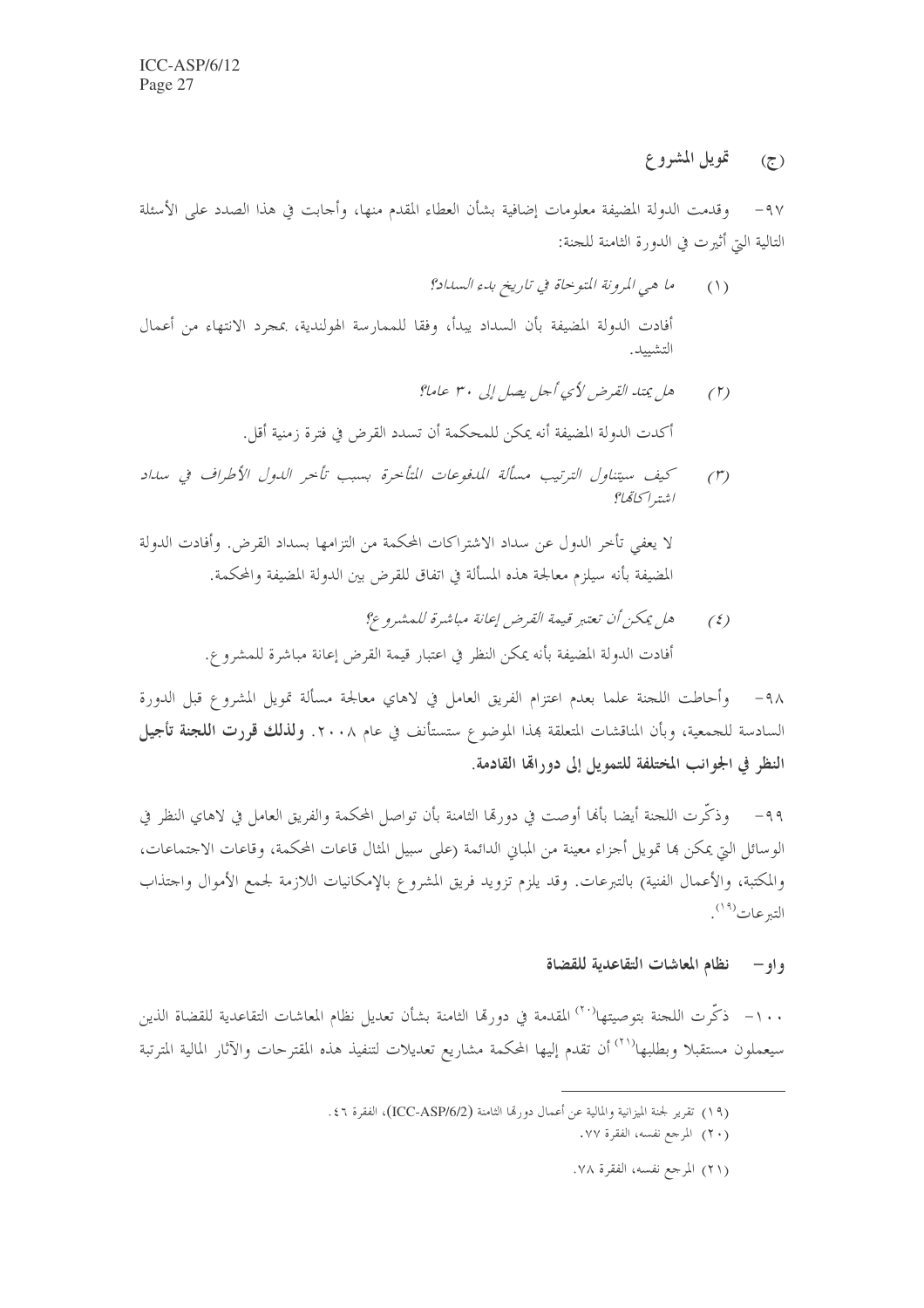على اعتمادها. وشكرت اللجنة المحكمة على تقريرها بشأن نظام المعاشات التقاعدية للقضاة **ولاحظت أن مشاريع** التعديلات على نظام المعاشات التقاعدية للقضاة<sup>(٢٢)</sup> ستؤدي إلى وفورات كبيرة في المستقبل<sup>(٢٣)</sup> وأوصت بأن توافق الجمعية على مشاريع التعديلات على نظام المعاشات التقاعدية لقضاة المحكمة الجنائية الدولية.

١٠١- ولاحظت اللجنة أيضا أن المحكمة لا تزال في مرحلة المفاوضات السابقة للتعاقد بصفة رسمية مع شركة التأمين التي وقع عليها الاختيار، وهي شركة Allianz/NL، وحثت المحكمة على إنماء المفاوضات في أقرب وقت ممكن.

زاي— عمليات التصنيف/ إعادة التصنيف

١٠٢ – ذكَّرت اللحنة بألها وافقت في دورقما الثامنة، بناء على الإذن الصادر من الجمعية، على ما مجموعه ٢٠ اقتراحا بتصنيف أو إعادة تصنيف ٣٩ وظيفة فردية. وقدمت المحكمة ثلاث حالات إضافية إلى المحكمة تتعلق بوظيفتين لمحققين رئيسيين (لإعادة تصنيفهما من الرتبة ف-٣ إلى الرتبة ف-٤) ووظيفة واحدة لموظف حماية أمنية (لإعادة تصنيفها من الرتبة خ ع–٧ إلى الرتبة ف–٣) سقطت، نتيجة لخطأ إداري، من قائمة الوظائف المقدمة من المحكمة. وأشارت اللجنة إلى التعليقات التي أبدهّا في التقرير المقدم عن أعمال دورهّا الثامنة<sup>(٢٤)</sup> ووافقت، آخذة التوضيحات المقدمة من المحكمة في الاعتبار، على إعادة تصنيف الوظائف الثلاث المشار إليها في المرفق الرابع<sup>(٢٥)</sup> .

### حاء– تكاليف الاحتجاز

١٠٣ - ذكَّرت اللجنة بألها أشارت على المحكمة في دورِها الثامنة بتسوية مسألة الدين الذي لم يسدد بعد بشأن مرافق الاحتجاز في عام ٢٠٠٦ مع الدولة المضيفة<sup>(٢٦)</sup>. ولاحظت اللجنة أن هذه المسألة سويت الآن بين المحكمة والدولة المضيفة وبأن المبلغ الذي تم الاتفاق عليه مقداره ٢٩١ . ٣٩١ يورو<sup>(٢٧)</sup> . **وأوصت اللجنة بأن توافق** الجمعية على تسديد هذا المبلغ من ميزانية عام ٢٠٠٧.

٠١٠٤ - وأحاطت اللجنة علما بأن المحكمة والدولة المضيفة توصلتا الآن إلى اتفاق بشأن تكاليف الاحتجاز المقبلة على أساس احتفاظ المحكمة بست زنزانات ولكنها تشعر بالقلق لعدم إضفاء الطابع الرسمي على هذا الاتفاق. ولذلك أوصت اللجنة بإضفاء الطابع الرسمي على هذا الاتفاق في أقرب فرصة ممكنة وبالتأكيد قبل بداية الفترة المالية المقبلة.

(٢٤) تقرير لجنة الميزانية والمالية عن أعمال دورقما الثامنة (ICC-ASP/6/2)، الفقرات ٦٤– ٧٣.

<sup>(</sup>٢٢) المرفق الثالث

<sup>(</sup>٢٣) – ستبلغ الوفورات للجمعية في عام ٢٠٠٨ في حالة موافقتها على مشاريع التعديلات على نظام المعاشات التقاعدية للقضاة ٨٨ • ١٩٧ يورو وستزيد عند تنفيذ هذه التعديلات بالكامل إلى ٢٠٨ ٢١٧٥ يورو (المرفق الثالث، التذييل).

<sup>(</sup>٢٥) أفادت المحكمة بأن الاقتراحات الواردة في المرفق مقدمة من رئيس كل جهاز المختص بعد استعراض نتائج الخبير الاستشاري

<sup>(</sup>٢٦) تقرير لجنة الميزانية والمالية عن أعمال دورها الثامنة (ICC-ASP/6/2)، الفقرة ٨٣.

<sup>(</sup>٢٧) ICC-ASP/6/13 ، الفقرة ٥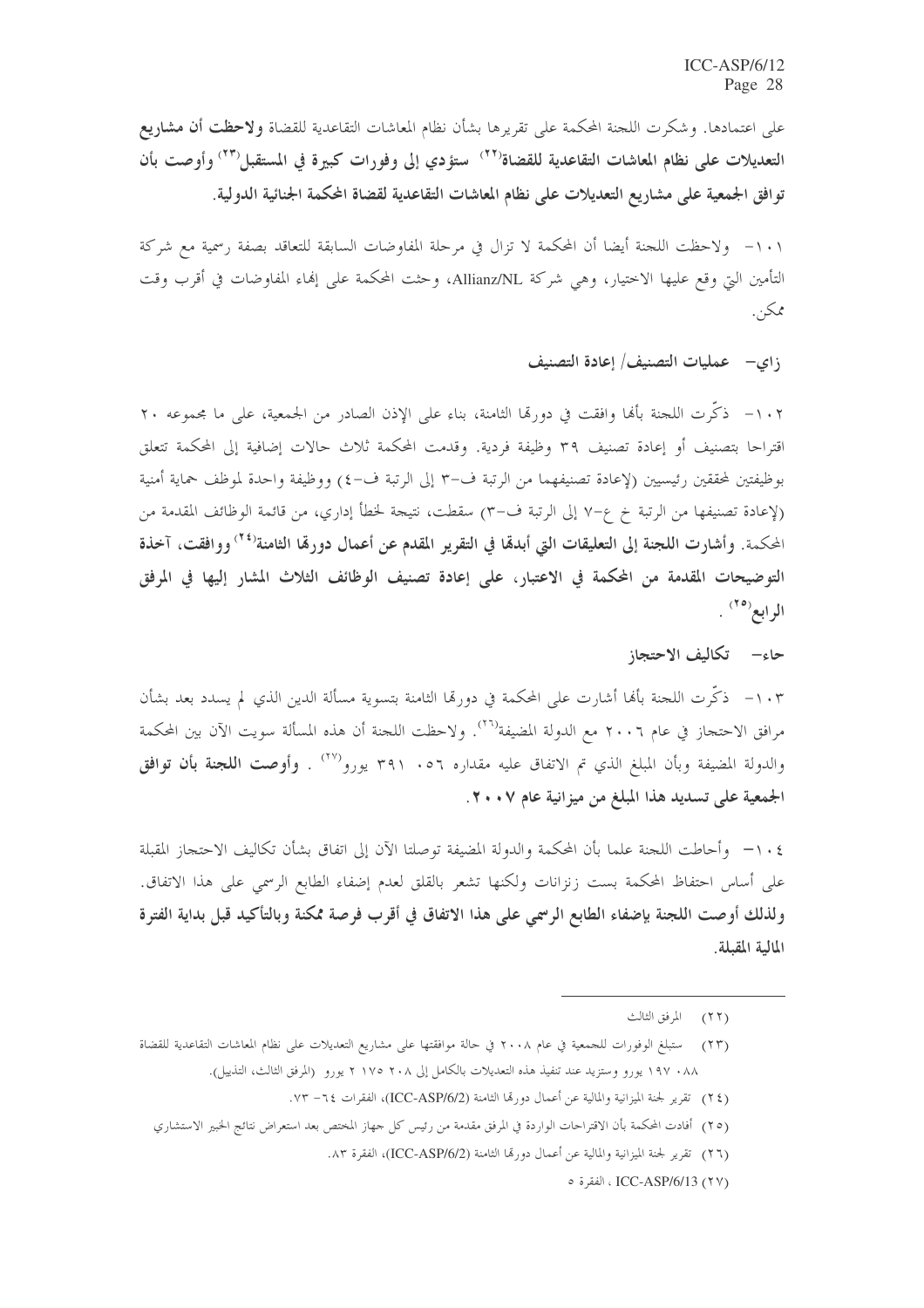# طاء– مسائل أخرى

### ١- الاجتماعات المقبلة

١٠٥ - قررت اللحنة، مؤقتا، عقد دورقما العاشرة في لاهاي في الفترة من ٢١ إلى ٢٥ نيسان/أبريل ٢٠٠٨ ودورقما الحادية عشرة في الفترة من ١٥ إلى ٢٣ أيلول/سبتمبر ٢٠٠٨ في لاهاي.

## ٢- صدور الوثائق في الوقت المناسب

١٠٦- رحبت اللجنة بالتحسينات التي أدخلتها المحكمة في تقديم الوثائق قبل بداية الدورة ورأت أنه يلزم بذل المزيد من الجهود للامتثال للطلبات السابقة للجنة<sup>(٢٨</sup>) وتقديم جميع الوثائق والأوراق بانتظام وفي الوقت المناسب لأعضاء المحكمة لتمكينهم من النظر فيها قبل بداية الدورات بثلاثة أسابيع على الأقل.

<sup>(</sup>٢٨) تقرير لجنة الميزانية والمالية عن أعمال دورقما الثامنة (ICC-ASP/6/2)، الفقرات ٩-١١.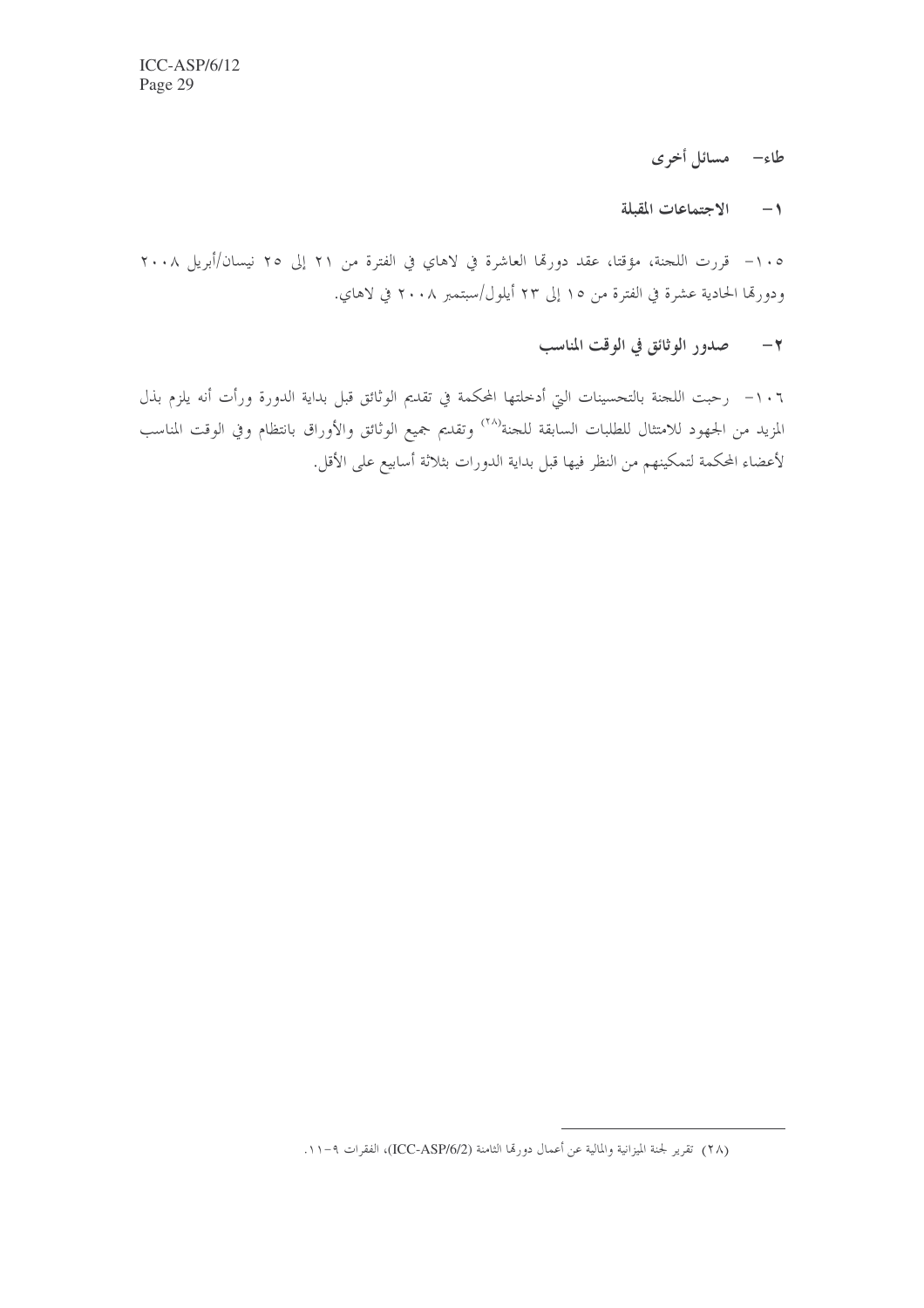# المرفق الأول

# قائمة الوثائق

| ICC-ASP/6/INF.1           | تقرير عن المبادئ والمعايير الخاصة بتحديد مفهوم العوز لأغراض تقديم المساعدة القانونية (عملاً                  |
|---------------------------|--------------------------------------------------------------------------------------------------------------|
| $ICC-ASP/6/1$             | بالفقرة ١١٦ من تقرير لجنة الميزانية والمالية المؤرخ ١٣ آب/أغسطس ٢٠٠٤)<br>جدول الأعمال المؤقت                 |
| $ICC-ASP/6/2$             | تقرير لجنة الميزانية والمالية عن أعمال دورقما الثامنة                                                        |
| $ICC-ASP/6/3$             | تقرير عن أداء برنامج المحكمة الجنائية الدولية لعام ٢٠٠٦                                                      |
| $ICC-ASP/6/4$             | تقرير عن سير عمل نظام المساعدة القانونية للمحكمة الجنائية الدولية واقتراحات بتعديله                          |
| $ICC-ASP/6/5$             | البيانات المالية للمحكمة الجنائية الدولية للفترة من ١ كانون الثاني/يناير إلى ٣١ كانون<br>الأول/ديسمبر ٢٠٠٦   |
| $ICC-ASP/6/6$             | البيانات المالية للصندوق الاستئماني للضحايا للفترة من ١ كانون الثاني/يناير إلى ٣١ كانون<br>الأول/ديسمبر ٢٠٠٦ |
| $ICC-ASP/6/7$             | تقرير مكتب المراجعة الداخلية                                                                                 |
| $ICC-ASP/6/8$             | الميزانية البرنامجية المقترحة لعام ٢٠٠٨ للمحكمة الجنائية الدولية الجنائية                                    |
| $ICC-ASP/6/10$            | تقرير عن أداء ميزانية المحكمة الجنائية الدولية حتى ٣١ تموز/يوليه ٢٠٠٧                                        |
| $ICC-ASP/6/CBF.2/L.1$     | جدول الأعمال المؤقت                                                                                          |
| ICC-ASP/6/CBF.2/L.2/Rev.1 | القائمة المشروحة للبنود المدرجة في جدول الأعمال المؤقت                                                       |
| ICC-ASP/6/CBF.2/1         | تقرير بشأن تكاليف الاحتجاز                                                                                   |
| ICC-ASP/6/CBF.2/2         | تقرير بشأن رصد المراجعة الداخلية للحسابات                                                                    |
| ICC-ASP/6/CBF.2/3         | تقرير عن رصد تنفيذ المحكمة لتوصيات المراجع الخارجي للحسابات                                                  |
| ICC-ASP/6/CBF.2/4         | إعادة تصنيف الوظائف – ثلاث حالات إضافية كتعديل لما وافقت عليه لجنة الميزانية والمالية                        |
| ICC-ASP/6/CBF.2/5         | تقرير بشأن نظام المعاشات التقاعدية للقضاة                                                                    |
| ICC-ASP/6/CBF.2/6         | تقرير عن المباني الدائمة المقبلة للمحكمة الجنائية الدولية– تقرير عن بعض خيارات التمويل                       |
| ICC-ASP/6/CBF.2/7         | تقرير عن أداء ميزانية المحكمة الجنائية الدولية حتى ٣١ تموز/يوليه ٢٠٠٧                                        |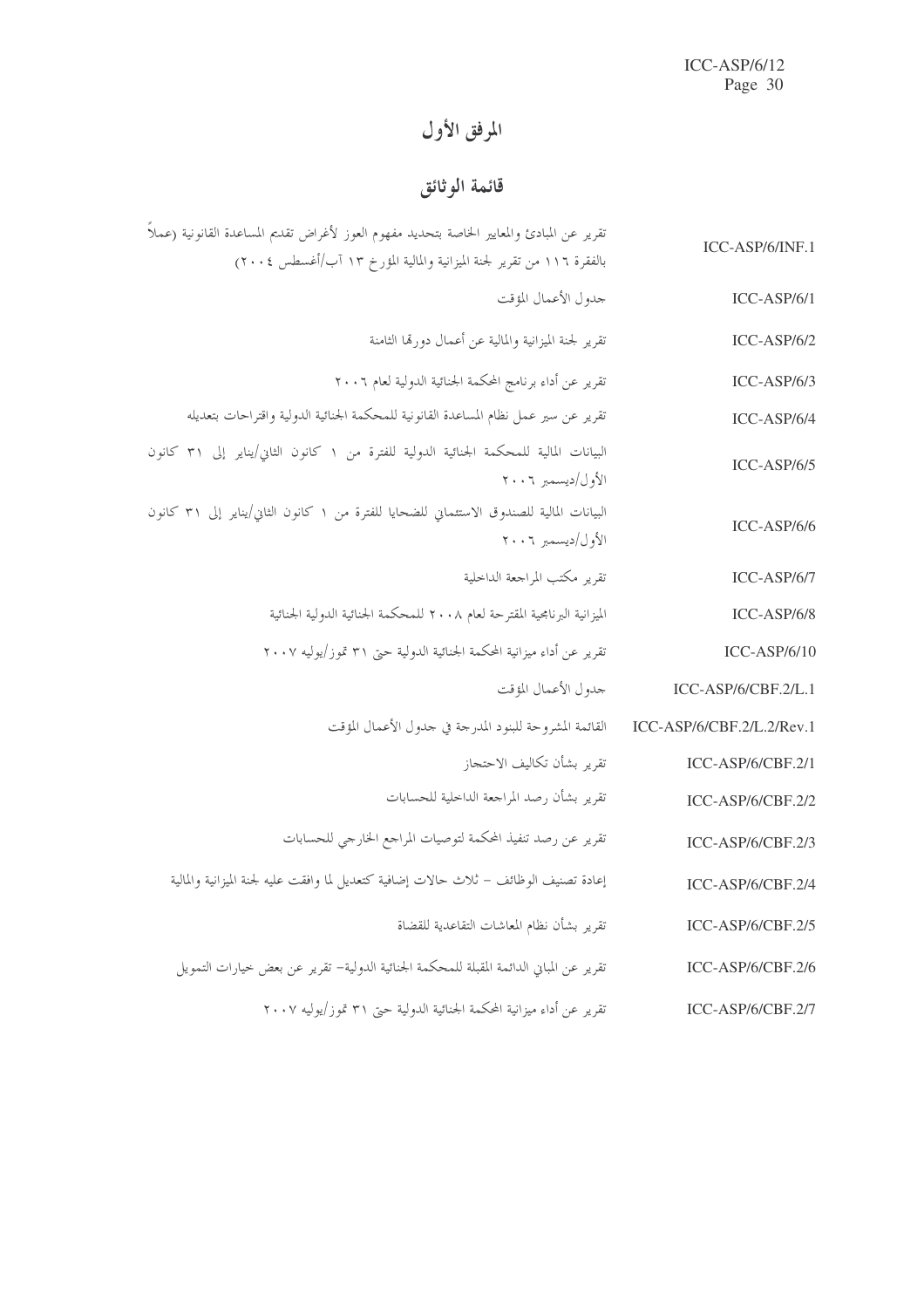# المرفق الثاني

# حالة تسديد الاشتراكات حتى ١٧ أيلول/ سبتمبر ٢٠٠٧

| مجموع الاشتراكات            | الاشتراكات غير                                                | متحصلات                                                                                                                                                                                                                                                                                                                        | الاشتراكات المقررة لعام                                                                                                                                                                                                                                                                                                        | الاشتراكات غير                            | متحصلات السنوات                                                                                                                                                                         | الاشتراكات المقررة                                          |                 |                            |
|-----------------------------|---------------------------------------------------------------|--------------------------------------------------------------------------------------------------------------------------------------------------------------------------------------------------------------------------------------------------------------------------------------------------------------------------------|--------------------------------------------------------------------------------------------------------------------------------------------------------------------------------------------------------------------------------------------------------------------------------------------------------------------------------|-------------------------------------------|-----------------------------------------------------------------------------------------------------------------------------------------------------------------------------------------|-------------------------------------------------------------|-----------------|----------------------------|
| غير المسددة                 | المسددة عن عام<br>$\mathbf{Y} \cdot \cdot \mathbf{V}$         | الاشتراكات عن عام<br>$Y \cdot Y$                                                                                                                                                                                                                                                                                               | $Y \cdot V$                                                                                                                                                                                                                                                                                                                    | المسددة عن<br>السنوات السابقة             | السابقة                                                                                                                                                                                 | للسنوات السابقة                                             | الدول الأطراف   |                            |
|                             |                                                               |                                                                                                                                                                                                                                                                                                                                |                                                                                                                                                                                                                                                                                                                                |                                           |                                                                                                                                                                                         |                                                             |                 |                            |
| 5.17A                       | 1797                                                          | $\overline{\phantom{a}}$                                                                                                                                                                                                                                                                                                       | $\sqrt{797}$                                                                                                                                                                                                                                                                                                                   | $Y \Sigma Y$                              | 7.77                                                                                                                                                                                    | $\lambda$ 270                                               | أفغانستان       | $\sqrt{2}$                 |
|                             |                                                               | $\lambda \cdot \lambda \vee \lambda$                                                                                                                                                                                                                                                                                           | $\lambda \cdot \lambda \vee \lambda$                                                                                                                                                                                                                                                                                           |                                           | $Y \cup \Sigma Y Y$                                                                                                                                                                     | $Y \cup \Sigma Y$                                           | ألبانيا         | $\Upsilon$                 |
|                             |                                                               | $\Upsilon \circ \Upsilon$ .                                                                                                                                                                                                                                                                                                    | $\Upsilon \circ \Upsilon$ .                                                                                                                                                                                                                                                                                                    |                                           | YY AV.                                                                                                                                                                                  | <b>TTAV.</b>                                                | أندورا          | $\mathbf r$                |
|                             |                                                               | r r q r                                                                                                                                                                                                                                                                                                                        | r r q r                                                                                                                                                                                                                                                                                                                        |                                           | $\gamma \uparrow$ $\epsilon \vee \epsilon$                                                                                                                                              | $\gamma \uparrow$ $\epsilon \vee \epsilon$                  | أنتيغوا وبربودا | $\boldsymbol{\xi}$         |
| Y O Y Y E O.                | 001797                                                        | $\hspace{0.1mm}-\hspace{0.1mm}$                                                                                                                                                                                                                                                                                                | 001797                                                                                                                                                                                                                                                                                                                         | 1.91110V                                  | $\begin{array}{c} \mathbf{Y} \quad \mathbf{X} \circ \mathbf{Y} \quad \mathbf{Y} \circ \mathbf{X} \end{array}$                                                                           | $E$ $O Y \wedge A E E$                                      | الأرجنتين       | $\circ$                    |
|                             | $\overline{\phantom{m}}$                                      | $Y \cdot Y$ $Y \cdot T$                                                                                                                                                                                                                                                                                                        | $Y \cdot Y \cdot Y \cdot T$                                                                                                                                                                                                                                                                                                    |                                           | $V O \cdot 1.91$                                                                                                                                                                        | $V O \cdot 1.91$                                            | أستراليا        | $\mathcal{T}$              |
|                             | $\overline{\phantom{a}}$                                      | 10.27.0                                                                                                                                                                                                                                                                                                                        | 10.27.0                                                                                                                                                                                                                                                                                                                        |                                           | 2.9.04V                                                                                                                                                                                 | 2.9.07V                                                     | النامسا         | $\vee$                     |
| 11 A 1 A                    | $\setminus \setminus \setminus \setminus \setminus \setminus$ | $T \leq \xi$ 9                                                                                                                                                                                                                                                                                                                 | $\sqrt{0}$ $\sqrt{11}$                                                                                                                                                                                                                                                                                                         |                                           | $225$ $72.$                                                                                                                                                                             | $225$ $72.$                                                 | بر بادوس        | $\wedge$                   |
|                             |                                                               | $\lambda$ $\lambda$ $\lambda$ $\eta$ $\tau$ $\cdot$ $\vee$                                                                                                                                                                                                                                                                     | $\lambda$ $\lambda$ $\lambda$ $\eta$ $\gamma$ $\cdots$                                                                                                                                                                                                                                                                         |                                           | 0.7.1.7                                                                                                                                                                                 | $\circ\ \cdot\ \cdot\ \cdot\ \cdot\ \cdot\ \tau$            | بلجيكا          | ٩                          |
|                             |                                                               | 1797                                                                                                                                                                                                                                                                                                                           | ۲۹٦ ۱                                                                                                                                                                                                                                                                                                                          |                                           | 279V                                                                                                                                                                                    | 279V                                                        | بليز            | $\lambda$                  |
| $\equiv$                    | $\overline{\phantom{a}}$                                      | 1797                                                                                                                                                                                                                                                                                                                           | $\sqrt{797}$                                                                                                                                                                                                                                                                                                                   |                                           | 9790                                                                                                                                                                                    | 9790                                                        | بنن             | $\setminus$                |
| ξο ΛΥΛ                      | 1.14A                                                         | $\sim$ $-$                                                                                                                                                                                                                                                                                                                     | $\lambda \cdot \lambda \vee \lambda$                                                                                                                                                                                                                                                                                           | $\mathbf{r} \circ \mathbf{v} \cdot \cdot$ | $\circ$ 901                                                                                                                                                                             | 5170A                                                       | بوليفيا         | $\ensuremath{\mathcal{N}}$ |
|                             |                                                               | $\lambda \cdot \lambda \wedge \lambda$                                                                                                                                                                                                                                                                                         | $\lambda \cdot \lambda \vee \lambda$                                                                                                                                                                                                                                                                                           |                                           | $\lambda \xi$ $\gamma \lambda$ .                                                                                                                                                        | $\lambda \xi$ $\gamma \lambda$ .                            | البوسنة والهرسك | $\gamma$                   |
|                             |                                                               | <b>YY VEA</b>                                                                                                                                                                                                                                                                                                                  | YY YEA                                                                                                                                                                                                                                                                                                                         |                                           | 00172                                                                                                                                                                                   | 0015                                                        | بوتسوانا        | $\setminus$ 2              |
| T 9710V0                    | 120951                                                        | $\hspace{0.1mm}-\hspace{0.1mm}$                                                                                                                                                                                                                                                                                                | 1500957                                                                                                                                                                                                                                                                                                                        | $Y$ $270$ $779$                           | $\vee \cdot \wedge \vee \cdot \curlyvee \circ$                                                                                                                                          | $V$ $I$ $\zeta$ $\Upsilon$ $V$ $T$ $I$                      | البرازيل        | $\setminus \circ$          |
| $\equiv$                    |                                                               | $rr$ $957$                                                                                                                                                                                                                                                                                                                     | $rr$ 977                                                                                                                                                                                                                                                                                                                       |                                           | <b>YY TAT</b>                                                                                                                                                                           | <b>YY TAT</b>                                               | بلغاريا         | $\setminus$ $\top$         |
|                             |                                                               | T T 9T                                                                                                                                                                                                                                                                                                                         | r r q r                                                                                                                                                                                                                                                                                                                        |                                           | $Y \cdot 7$                                                                                                                                                                             | $V \cdot 7$                                                 | بوركينافاسو     | $\backslash$ $\lor$        |
| 2007                        | 1797                                                          |                                                                                                                                                                                                                                                                                                                                | ، ۱۹۶                                                                                                                                                                                                                                                                                                                          | ٢ ٨٥٧                                     | $\gamma \wedge \gamma$                                                                                                                                                                  | $\mathbf{r} \cdot \mathbf{v}$                               | بوروندي         | $\setminus \wedge$         |
| 1297                        | 1297                                                          | $\tau \cdot z$                                                                                                                                                                                                                                                                                                                 | ۱ ۶۹۶                                                                                                                                                                                                                                                                                                                          |                                           | 9790                                                                                                                                                                                    | 9790                                                        | كمبوديا         | $\setminus$ 9              |
|                             | $\sim$ $-$                                                    | 0.29.157                                                                                                                                                                                                                                                                                                                       | 0.59A5r                                                                                                                                                                                                                                                                                                                        | $\hspace{0.1mm}-\hspace{0.1mm}$           | $17.09$ orr                                                                                                                                                                             | $\forall r \cdot 09 \text{ or } r$                          | كندا            | $\mathbf{Y}$ .             |
| 2007                        | 1797                                                          |                                                                                                                                                                                                                                                                                                                                | 1797                                                                                                                                                                                                                                                                                                                           | ٢ ٨٥٦                                     | $\lambda \lambda \xi$                                                                                                                                                                   | 279V                                                        | جمهورية أفريقيا | $\uparrow \uparrow$        |
|                             |                                                               |                                                                                                                                                                                                                                                                                                                                |                                                                                                                                                                                                                                                                                                                                |                                           |                                                                                                                                                                                         |                                                             | الوسطى          |                            |
| 1797                        | 1797                                                          |                                                                                                                                                                                                                                                                                                                                | $\sqrt{797}$                                                                                                                                                                                                                                                                                                                   |                                           |                                                                                                                                                                                         |                                                             | تشاد            | $\gamma \gamma$            |
|                             | $\sim$ $-$                                                    | 1 V A 1 1 .                                                                                                                                                                                                                                                                                                                    | 1 Y A 1 1 .                                                                                                                                                                                                                                                                                                                    |                                           | <b>VTATIE</b>                                                                                                                                                                           | $YY \wedge Y \wedge 5$                                      | كولومبيا        | $\mathbf{Y} \, \mathbf{Y}$ |
| 1975                        | 1797                                                          |                                                                                                                                                                                                                                                                                                                                | ، ۱۹۶                                                                                                                                                                                                                                                                                                                          | ۲٦۷                                       |                                                                                                                                                                                         | $\gamma \tau \gamma$                                        | جزر القمر       | $\uparrow \xi$             |
| $0 \cdot \rightarrow \cdot$ | 1797                                                          |                                                                                                                                                                                                                                                                                                                                | ، ۱۹۶                                                                                                                                                                                                                                                                                                                          | $T T \$                                   | ۱۲٦                                                                                                                                                                                     | $r \xi$ .                                                   | الكونغو         | $\upgamma$ $\circ$         |
| <b>72 AAA</b>               | TE AAA                                                        | Y9Y9Y                                                                                                                                                                                                                                                                                                                          | 0271                                                                                                                                                                                                                                                                                                                           | $\overline{\phantom{a}}$                  | ITE VET                                                                                                                                                                                 | ITE VET                                                     | كوستاريكا       | $\uparrow \uparrow$        |
|                             |                                                               | $\lambda \xi$ $\lambda \lambda \xi$                                                                                                                                                                                                                                                                                            | <b>AE AIE</b>                                                                                                                                                                                                                                                                                                                  |                                           | $1 \vee \circ \cdot \vee \circ \circ$                                                                                                                                                   | $1 \vee o \cdot r q$                                        | كرواتيا         | $\mathbf{Y} \mathbf{V}$    |
| $\overline{\phantom{0}}$    |                                                               | $V\xi$ $TVV$                                                                                                                                                                                                                                                                                                                   | $Y \xi$ $T\gamma V$                                                                                                                                                                                                                                                                                                            |                                           | $Y \wedge Y \circ Y$                                                                                                                                                                    | 11704                                                       | قبرص            | $\uparrow\uplambda$        |
| $17$ $\lambda \lambda 7$    | 0.19                                                          |                                                                                                                                                                                                                                                                                                                                | 0.19                                                                                                                                                                                                                                                                                                                           | $11$ $Y$ 9 $T$                            | $Y$ 9 $Y$                                                                                                                                                                               | $\rightarrow$ $\sim$ $\rightarrow$                          | جمهورية الكونغو | $\uparrow$ ۹               |
|                             |                                                               |                                                                                                                                                                                                                                                                                                                                |                                                                                                                                                                                                                                                                                                                                |                                           |                                                                                                                                                                                         |                                                             | الديمقراطية     |                            |
|                             |                                                               | $\bigvee$ $\bigvee$ $\bigvee$ $\bigvee$ $\bigvee$ $\bigvee$ $\bigvee$ $\bigvee$ $\bigvee$ $\bigvee$ $\bigvee$ $\bigvee$ $\bigvee$ $\bigvee$ $\bigvee$ $\bigvee$ $\bigvee$ $\bigvee$ $\bigvee$ $\bigvee$ $\bigvee$ $\bigvee$ $\bigvee$ $\bigvee$ $\bigvee$ $\bigvee$ $\bigvee$ $\bigvee$ $\bigvee$ $\bigvee$ $\bigvee$ $\bigve$ | $\bigvee$ $\bigvee$ $\bigvee$ $\bigvee$ $\bigvee$ $\bigvee$ $\bigvee$ $\bigvee$ $\bigvee$ $\bigvee$ $\bigvee$ $\bigvee$ $\bigvee$ $\bigvee$ $\bigvee$ $\bigvee$ $\bigvee$ $\bigvee$ $\bigvee$ $\bigvee$ $\bigvee$ $\bigvee$ $\bigvee$ $\bigvee$ $\bigvee$ $\bigvee$ $\bigvee$ $\bigvee$ $\bigvee$ $\bigvee$ $\bigvee$ $\bigve$ |                                           | $\begin{array}{c} \Gamma \end{array} \begin{array}{c} \Gamma \end{array} \begin{array}{c} \Gamma \end{array} \begin{array}{c} \Lambda \end{array} \begin{array}{c} \Gamma \end{array}.$ | $T T 97 \Lambda T$                                          | الدانمارك       | $\mathbf{r}\cdot$          |
| $Y$ 9 $Y$ 0                 | 1797                                                          |                                                                                                                                                                                                                                                                                                                                | 1797                                                                                                                                                                                                                                                                                                                           | Y Y 9                                     | T T T                                                                                                                                                                                   | 20.1                                                        | جيبوتي          | $\uparrow\uparrow$ \       |
| $\mathbf{r}\cdot\mathbf{v}$ | 1797                                                          |                                                                                                                                                                                                                                                                                                                                | ۱ ۶۹۶                                                                                                                                                                                                                                                                                                                          | 1.797                                     | $T T \cdot \xi$                                                                                                                                                                         | 279V                                                        | دومينيكا        | $\tau\,\tau$               |
| 117.159                     | $\mathbf{\xi} \cdot \mathbf{V} \setminus \mathbf{V}$          |                                                                                                                                                                                                                                                                                                                                | $2 \cdot Y$                                                                                                                                                                                                                                                                                                                    | $Y$ $T$ $Y$ $A$                           |                                                                                                                                                                                         | $Y$ $T$ $Y$ $T$ $A$                                         | الجمهورية       | $\tau\tau$                 |
|                             |                                                               |                                                                                                                                                                                                                                                                                                                                |                                                                                                                                                                                                                                                                                                                                |                                           |                                                                                                                                                                                         |                                                             | الدومينيكية     |                            |
|                             |                                                               | $Y \circ 7Y$                                                                                                                                                                                                                                                                                                                   | $Y \circ 7Y$                                                                                                                                                                                                                                                                                                                   |                                           | 9790A                                                                                                                                                                                   | $9790 \lambda$                                              | إكوادور         | $T \xi$                    |
|                             |                                                               | $\Upsilon \vee \ \Upsilon \leq \Upsilon$                                                                                                                                                                                                                                                                                       | $\Upsilon \vee \ \Upsilon \leq \Upsilon$                                                                                                                                                                                                                                                                                       |                                           | 0015                                                                                                                                                                                    | $\circ \circ \neg \upharpoonright \neg \upharpoonright \xi$ | إستونيا         | $\tau \circ$               |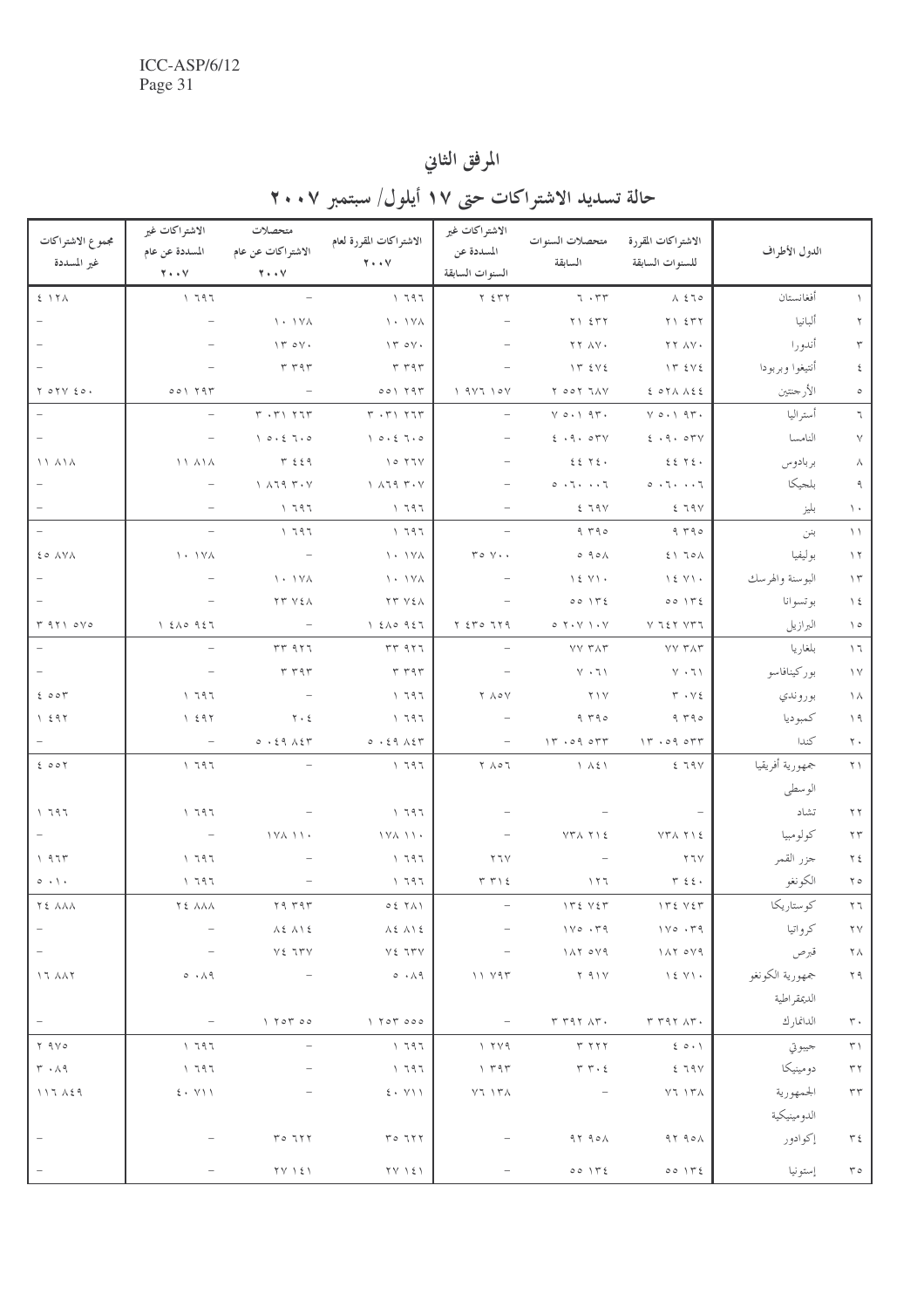| مجموع الاشتراكات<br>غير المسددة       | الاشتراكات غير<br>المسددة عن عام<br>$Y \cdot Y$ | متحصلات<br>الاشتراكات عن عام<br>$\mathbf{Y} \cdot \cdot \mathbf{V}$  | الاشتراكات المقررة لعام<br>$Y \cdot V$             | الاشتراكات غير<br>المسددة عن<br>السنوات السابقة | متحصلات السنو ات<br>السابقة                                                                                           | الاشتراكات المقررة<br>للسنوات السابقة                                       | الدول الأطراف |                                                                   |
|---------------------------------------|-------------------------------------------------|----------------------------------------------------------------------|----------------------------------------------------|-------------------------------------------------|-----------------------------------------------------------------------------------------------------------------------|-----------------------------------------------------------------------------|---------------|-------------------------------------------------------------------|
| 25.5                                  | 25.51                                           | $\mathbf{Y}\boldsymbol{\cdot}\mathbf{Y}$                             | $\circ \cdot \wedge \circ$                         |                                                 | $\lambda \wedge \lambda$                                                                                              | $\lambda \wedge \lambda$                                                    | فيجي          | ٣٦                                                                |
|                                       |                                                 | $907$ $V \cdot 0$                                                    | $907$ $V \cdot S$                                  | $\overline{\phantom{a}}$                        | $Y \leq 9V$ $0 \leq Q$                                                                                                | $Y \leq 9V$ $0 \leq 0$                                                      | فنلندا        | $\mathbf{r} \mathbf{v}$                                           |
|                                       |                                                 | $\lambda$ + $7\lambda\lambda$ $\lambda$ $97$                         | $\lambda$ + $7\lambda\lambda$ $\lambda$ $97$       |                                                 | $\begin{array}{c} \mathbf{7} \wedge \mathbf{7} \cdot \mathbf{7} \quad \mathbf{0} \ \mathbf{7} \mathbf{7} \end{array}$ | $\mathbf{Y} \wedge \mathbf{Y} \cdot \mathbf{Y} \circ \mathbf{Y} \mathbf{Y}$ | فر نسا        | ٣٨                                                                |
| $r \cdot 2V$                          | $\Upsilon \circ \Upsilon$ .                     |                                                                      | $\Upsilon \circ \Upsilon$ .                        | 179.7                                           | てん その人                                                                                                                | 20772                                                                       | غابو ن        | ۳۹                                                                |
| $Y$ 9 $V$ 0                           | 1797                                            |                                                                      | ، ۱۹۶                                              | Y Y 9                                           | <b>T 211</b>                                                                                                          | 279V                                                                        | غامبيا        | $\epsilon$ .                                                      |
| $Y \upharpoonright Y \circ$           | $Y \upharpoonright Y^{\circ}$                   | $Y \cap Q \circ \xi$                                                 | $\circ \cdot \wedge \circ$                         |                                                 | 17279                                                                                                                 | 17579                                                                       | جورجيا        | $\xi \setminus$                                                   |
|                                       | $\overline{\phantom{m}}$                        | 12029.57                                                             | 12029.57                                           |                                                 | $21$ $Y \wedge 2$ $Y \wedge 7$                                                                                        | $21$ $Y \wedge 2$ $Y \wedge 7$                                              | ألمانيا       | 55                                                                |
|                                       |                                                 | 7 YAO                                                                | 7 YAO                                              |                                                 | 19.5.4                                                                                                                | 19.5.4                                                                      | غانا          | $\xi$ $\uparrow$                                                  |
| $\lambda \xi \circ \cdot \circ \circ$ | $\lambda \xi \circ \cdot \circ \circ$           | 17097                                                                | $\backslash \cdot \backslash \cdot$ 9 $\land$ 7    | $\overline{\phantom{a}}$                        | $Y \leq 90$ $\Lambda$ $\setminus$ $\setminus$                                                                         | $Y$ $290$ $\Lambda$ $11$                                                    | اليو نان      | $\xi$ $\xi$                                                       |
| 14.970                                | 1797                                            |                                                                      | $\sqrt{797}$                                       | 17.779                                          | $\bigwedge$ $\bigwedge$ $\{V$                                                                                         | $\gamma$ $\gamma$ $\gamma$                                                  | غينيا         | $\xi$ $\circ$                                                     |
| $r \cdot r$                           | 1797                                            |                                                                      | ، ٦٩٦                                              | $\gamma$ $\tau\tau$ .                           | 1 V 2 2                                                                                                               | $Y \cdot V$ 2                                                               | غيانا         | ٤٦                                                                |
| $Y \setminus \xi \circ \circ$         | $\Lambda$ { $\Lambda$ \                         |                                                                      | $\lambda$ { $\lambda$ }                            | 17.9V                                           | $\cdot$ $\cdot$ $\cdot$ $\circ$                                                                                       | YY Y Y 9                                                                    | هندوراس       | ٤٧                                                                |
|                                       |                                                 | 517 A95                                                              | 517 A95                                            |                                                 | $0$ $\wedge\wedge$ $\wedge$ $\wedge$ $\wedge$                                                                         | $0 \wedge \wedge$ ۳۲٤                                                       | هنغاريا       | $\xi$ $\wedge$                                                    |
|                                       |                                                 | 77 YTT                                                               | 77 VIT                                             |                                                 | 109.9                                                                                                                 | 109.9                                                                       | آيسلندا       | ٤٩                                                                |
|                                       |                                                 | VOE AEV                                                              | YO & A EV                                          |                                                 | 17.9977                                                                                                               | 1.7.9.977                                                                   | آير لندا      | $\circ$ .                                                         |
| 25000                                 | 250192                                          | $2$ $119$ $051$                                                      | $\Lambda$ $710$ $550$                              | $\overline{\phantom{0}}$                        | $\Upsilon\Upsilon\cdot\Upsilon\xi\cdot\Upsilon\Upsilon$                                                               | $TT - 72.7Y$                                                                | إيطاليا       | $\circ$ \                                                         |
|                                       |                                                 | $Y.$ $Y \circ \circ$                                                 | $Y.$ $Y \circ \circ$                               |                                                 | $29$ $\lambda$ $\lambda$                                                                                              | そう ハーハ                                                                      | الأردن        | $\circ$ $\uparrow$                                                |
|                                       |                                                 | 17.977                                                               | 17.975                                             |                                                 | $Y \setminus 70Y$                                                                                                     | $Y \setminus 70Y$                                                           | كينيا         | $\circ$<br>$\uparrow$                                             |
|                                       |                                                 | $\mathbf{r} \cdot \mathbf{r}$                                        | $r \cdot \circ r r$                                |                                                 | <b>IV TVY</b>                                                                                                         | 7V TVY                                                                      | لاتفيا        | $\circ$ $\mathop{\varepsilon}$                                    |
|                                       | $\overline{\phantom{a}}$                        | 1797                                                                 | ، ۱۹۶                                              |                                                 | 279V                                                                                                                  | 279V                                                                        | ليسوتو        | $\circ$                                                           |
| $5$ $V \mid T$                        | 1797                                            | $\equiv$                                                             | ، ٦٩٦                                              | $\mathsf{r} \cdot \mathsf{v}$                   | $\circ \vee$                                                                                                          | $Y \cdot Y$                                                                 | ليبيريا       | $\circ$ 7                                                         |
|                                       |                                                 | 17.90                                                                | 17.97                                              |                                                 | $Y\xi \rightarrow 0$                                                                                                  | $Y \xi$ $\rightarrow$ 0                                                     | ليختنشتاين    | $\circ \vee$                                                      |
| 0.71                                  | 0.71                                            | 1905                                                                 | $0 \times 0 \times 0$                              |                                                 | 1.117                                                                                                                 | 1.117                                                                       | ليتوانيا      | $\circ \wedge$                                                    |
|                                       |                                                 | 1551A5                                                               | 1551A5                                             |                                                 | 577000                                                                                                                | $TIT$ $\circ \circ T$                                                       | لكسمبرغ       | $\circ$ 9                                                         |
| 701.                                  | 1797                                            |                                                                      | ، ۱۹۶                                              | $2 \wedge$                                      | ۲٦٤                                                                                                                   | $\circ \cdot \vee \wedge$                                                   | ملاوي         | ٦٠                                                                |
| 5.17A                                 | 1797                                            |                                                                      | 1797                                               | $Y \Sigma Y$                                    | 7.977                                                                                                                 | 9790                                                                        | مالي          | $\wedge$                                                          |
|                                       |                                                 | ۲۸ ۸۳۷                                                               | $\mathbf{Y} \wedge \mathbf{Y} \mathbf{Y}$          |                                                 | 7565                                                                                                                  | 7557                                                                        | مالطة         | ٦٢                                                                |
| 277                                   | 1797                                            | $\sim$ 100 $-$                                                       | $\sqrt{797}$                                       | $Y$ 97 $V$                                      | $\vee$ $\vee$ $\vee$                                                                                                  | 579V                                                                        | جزر مارشال    | $7\,\mathrm{r}$                                                   |
|                                       | $\hspace{0.1mm}-\hspace{0.1mm}$                 | $\Lambda$ $\Lambda$ $\sim$ 9                                         | $\Lambda$ $\Lambda$ $709$                          |                                                 | 01711                                                                                                                 | 01711                                                                       | موريشيوس      | 75                                                                |
| $Y \cdot Y \leq Y \cdot Y$            | $Y \cdot Y \xi + \xi Y$                         | $\bigwedge$ $\bigwedge$ $\bigwedge$ $\uparrow$ $\uparrow$ $\uparrow$ |                                                    |                                                 | $\Gamma$ $\cdot$ $\setminus$ $\setminus$ $\Gamma$ $\circ$ $\uparrow$                                                  | $\tau \rightarrow \uparrow \uparrow \tau \circ \tau$                        | المكسيك       | ٦٥                                                                |
| $\frac{1}{2}$                         | $\hspace{0.1mm}-\hspace{0.1mm}$                 | ، ۱۹۶                                                                | $\sqrt{797}$                                       | $\overline{\phantom{a}}$                        | そうへい                                                                                                                  | <u>६</u> ५१४                                                                | منغوليا       | ٦٦                                                                |
|                                       | $\overline{\phantom{a}}$                        | 1797                                                                 | ، ۱۹۶                                              |                                                 | 955                                                                                                                   | 955                                                                         | الجبل الأسود  | ٦٧                                                                |
| 9.55.                                 | 9.55                                            | <b>YTA</b>                                                           | <b>1 · 1 / V /</b>                                 |                                                 | $\mathbf{Y} \wedge \mathbf{Y} \wedge \mathbf{Y}$                                                                      | てん ハ・て                                                                      | ناميبيا       | ٦٨                                                                |
| 2577                                  | 1797                                            |                                                                      | $\sqrt{797}$                                       | ۲ ٦٦٧                                           | $\mathbf{Y} \cdot \mathbf{Y}$                                                                                         | 25.79V                                                                      | ناورو         | ٦٩                                                                |
| 70.00                                 | 70.00                                           | Y O Y . 91                                                           | $T$ $\forall$ $\forall$ $\forall$ $\xi$ $\uparrow$ | $\overline{\phantom{a}}$                        | $Y$ 9 $V$ $\cdot$ $V$ $\cdot$ $\circ$                                                                                 | $V$ 9 $V$ . $V$ . $\circ$                                                   | هولندا        | $\vee\cdot$                                                       |
|                                       | $\sim$ $-$                                      | 2522                                                                 | 57272                                              | $\overline{\phantom{a}}$                        | $\big\backslash$ $\cdot \circ \cdot$ $\vee$ 9 $\vee$                                                                  | $\big\backslash$ $\cdot \circ \cdot \vee \circ \vee$                        | نيوزيلندا     | $\vee$ \                                                          |
| 7.95                                  | 1797                                            |                                                                      | $\sqrt{797}$                                       | 2.79V                                           | $\mathbf{r}$ .                                                                                                        | 279V                                                                        | النيجر        | $\vee \Upsilon$                                                   |
| $\backslash$ . $\xi$ . $\Upsilon\vee$ | $\lambda$ 1 $557$                               |                                                                      |                                                    | ۱۲ تر ۲۲                                        | ነ ለ አ ለ የ ለ                                                                                                           | $Y \cup \mathcal{E}$                                                        | نيجيريا       | $\vee\,\stackrel{\scriptscriptstyle\vee}{\scriptscriptstyle\sim}$ |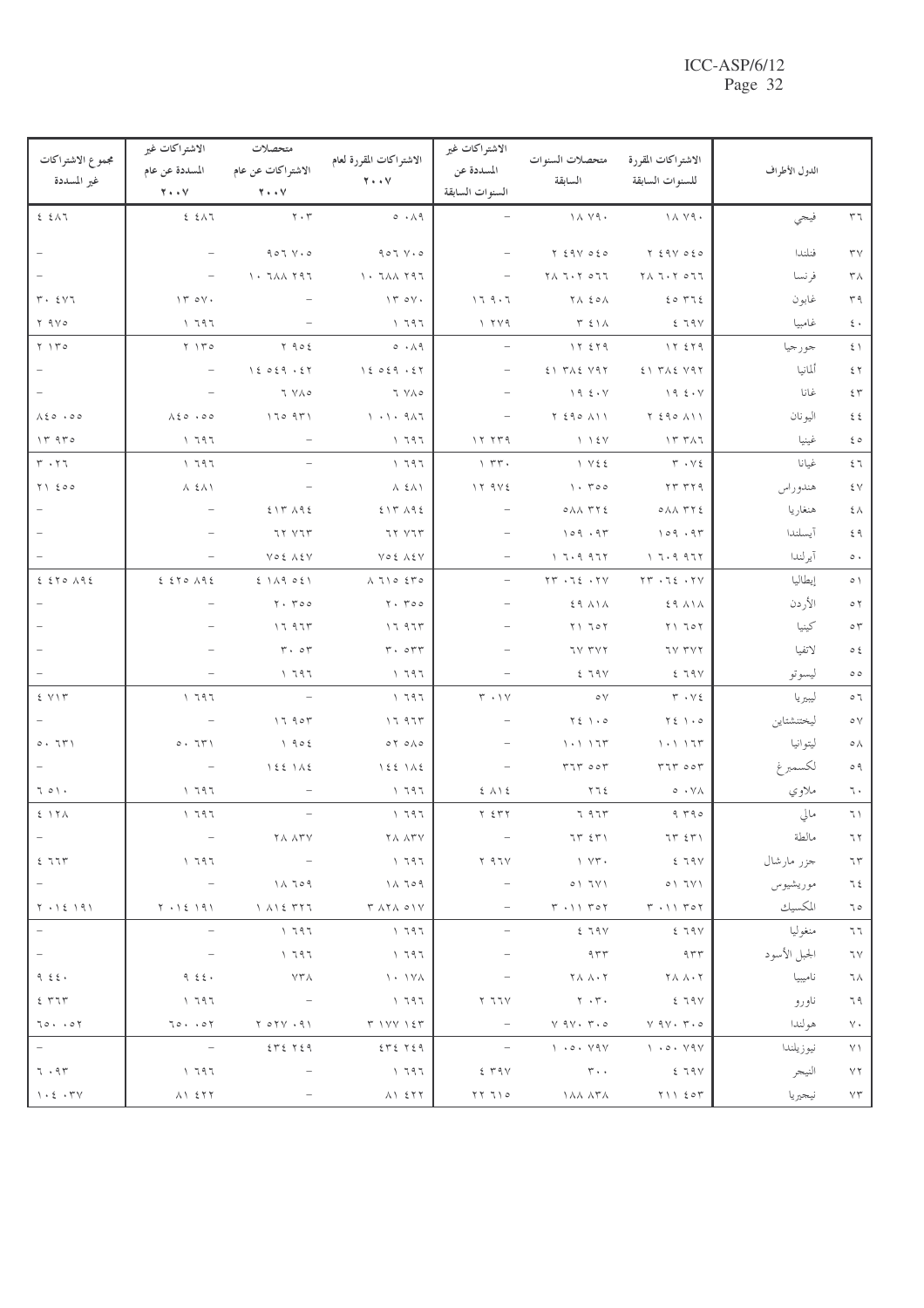| مجموع الاشتراكات<br>غير المسددة             | الاشتراكات غير<br>المسددة عن عام<br>$Y \cdot Y$ | متحصلات<br>الاشتراكات عن عام<br>$Y \cdot Y$                                                                                                                                                                                                                                                                                                                             | الاشتراكات المقررة لعام<br>$Y \cdot V$                                                                                                                                                                                                                                                                                                                                                                                           | الاشتراكات غير<br>المسددة عن<br>السنوات السابقة | متحصلات السنوات<br>السابقة                                     | الاشتراكات المقررة<br>للسنوات السابقة                                             | الدول الأطراف           |                             |
|---------------------------------------------|-------------------------------------------------|-------------------------------------------------------------------------------------------------------------------------------------------------------------------------------------------------------------------------------------------------------------------------------------------------------------------------------------------------------------------------|----------------------------------------------------------------------------------------------------------------------------------------------------------------------------------------------------------------------------------------------------------------------------------------------------------------------------------------------------------------------------------------------------------------------------------|-------------------------------------------------|----------------------------------------------------------------|-----------------------------------------------------------------------------------|-------------------------|-----------------------------|
|                                             | $\overline{\phantom{a}}$                        | 1777290                                                                                                                                                                                                                                                                                                                                                                 | 177720                                                                                                                                                                                                                                                                                                                                                                                                                           |                                                 | $T \vee V \cdot \cdot \wedge q$                                | $T' \vee Y \cdot \cdot \wedge 9$                                                  | الترويج                 | $\vee$ 2                    |
| 57 Y                                        | T9.10                                           |                                                                                                                                                                                                                                                                                                                                                                         | T9.10                                                                                                                                                                                                                                                                                                                                                                                                                            | 2507                                            | LE TVV                                                         | $\lambda \lambda$ $\tau \tau \tau$                                                | بناما                   | $\lor \circ$                |
| Y Y Y T                                     | Y Y Y T                                         | $\circ \lor \circ \land$                                                                                                                                                                                                                                                                                                                                                | $\lambda$ $\epsilon \lambda$                                                                                                                                                                                                                                                                                                                                                                                                     | $\overline{\phantom{a}}$                        | $\circ \wedge \wedge \circ \cdot$                              | $\circ \wedge \wedge \circ \cdot$                                                 | باراغواي                | $\vee$ 7                    |
| TV9 TVE                                     | $1777)$ .                                       |                                                                                                                                                                                                                                                                                                                                                                         | $\uparrow\uparrow\uparrow\uparrow\uparrow\uparrow\uparrow$                                                                                                                                                                                                                                                                                                                                                                       | 127972                                          | $T \cdot 121$                                                  | EEA TAY                                                                           | بيرو                    | $\lor\lor$                  |
|                                             |                                                 | $\lambda$ 2 9 $\lambda$ $\mu$ 9                                                                                                                                                                                                                                                                                                                                         | $\lambda$ 2 9 $\lambda$ $\mu$ 9                                                                                                                                                                                                                                                                                                                                                                                                  | $\overline{\phantom{a}}$                        | $Y \cup S$ $\wedge$ $77$                                       | $Y \cup Z \in \Lambda$                                                            | بولندا                  | $\vee\wedge$                |
|                                             |                                                 | 19795                                                                                                                                                                                                                                                                                                                                                                   | 19795                                                                                                                                                                                                                                                                                                                                                                                                                            | $\overline{\phantom{a}}$                        | $Y Y \cdot Y = 272$                                            | $Y Y \cdot Y Z Z$                                                                 | البرتغال                | $\vee$ ٩                    |
|                                             |                                                 | Y 711.7.79                                                                                                                                                                                                                                                                                                                                                              | Y 711.7.79                                                                                                                                                                                                                                                                                                                                                                                                                       |                                                 | $\Lambda$ $\Lambda$ $\cdot$ $\tau$ $\tau$ $\tau$ $\circ$       | $\wedge \ \ \cdot \ \ \tau \ \tau \circ$                                          | جمهورية كوريا           | $\wedge\cdot$               |
|                                             | $\overline{\phantom{a}}$                        | 1111125                                                                                                                                                                                                                                                                                                                                                                 | 1111125                                                                                                                                                                                                                                                                                                                                                                                                                          | $\overline{\phantom{a}}$                        | YA . YIY                                                       | YA . YIV                                                                          | رومانيا                 | $\wedge \wedge$             |
|                                             |                                                 | 1797                                                                                                                                                                                                                                                                                                                                                                    | 1797                                                                                                                                                                                                                                                                                                                                                                                                                             |                                                 | Y Y                                                            | $Y$ $7V$                                                                          | سانت كيتس ونيفيس        | $\wedge$ $\breve{\ }$       |
| 277                                         | 1797                                            |                                                                                                                                                                                                                                                                                                                                                                         | 1797                                                                                                                                                                                                                                                                                                                                                                                                                             | $Y$ $977$                                       | $\big\{$ $\circ$ $\uparrow$ $\circ$                            | 20.1                                                                              | سانت فنسنت              | $\wedge\tau$                |
|                                             |                                                 |                                                                                                                                                                                                                                                                                                                                                                         |                                                                                                                                                                                                                                                                                                                                                                                                                                  |                                                 |                                                                |                                                                                   | وغرينادين               |                             |
|                                             |                                                 | 1797                                                                                                                                                                                                                                                                                                                                                                    | 1797                                                                                                                                                                                                                                                                                                                                                                                                                             |                                                 | 204                                                            | 204                                                                               | سامو                    | $\lambda$ ź                 |
|                                             |                                                 | 0.19                                                                                                                                                                                                                                                                                                                                                                    | 0.19                                                                                                                                                                                                                                                                                                                                                                                                                             |                                                 | IT EVT                                                         | IT EVT                                                                            | سان مارينو              | $\wedge\circ$               |
| 7091                                        | 7091                                            | 192                                                                                                                                                                                                                                                                                                                                                                     | 7 YAO                                                                                                                                                                                                                                                                                                                                                                                                                            | $\overline{\phantom{a}}$                        | <b>TT EAV</b>                                                  | <b>TT EAV</b>                                                                     | السنغال                 | ۸٦                          |
|                                             | $\overline{\phantom{a}}$                        | $Y \circ 7YY$                                                                                                                                                                                                                                                                                                                                                           | $Y \circ 7YY$                                                                                                                                                                                                                                                                                                                                                                                                                    |                                                 | $\lambda$ 9 $\lambda$ 7 9                                      | $\wedge$ 9 $\wedge$ 7 9                                                           | صربيا                   | $\lambda\,\mathrm{V}$       |
| 5.151                                       | 1797                                            |                                                                                                                                                                                                                                                                                                                                                                         | 1797                                                                                                                                                                                                                                                                                                                                                                                                                             | $Y \xi Y$                                       | Y Y 77                                                         | 279V                                                                              | سيراليون                | $\lambda\lambda$            |
|                                             |                                                 | $\lambda$ . $\lambda$ $\lambda$ $\lambda$ $\lambda$ $\lambda$                                                                                                                                                                                                                                                                                                           | $\lambda$ . $\lambda$ $\lambda$ $\lambda$ $\lambda$ $\lambda$                                                                                                                                                                                                                                                                                                                                                                    |                                                 | $YYZ$ $YY$                                                     | $YYZ$ $YY$                                                                        | سلوفاكيا                | ۸۹                          |
| 102 V17                                     | 102 V17                                         | $\lambda \cdot \lambda$                                                                                                                                                                                                                                                                                                                                                 | 177 A57                                                                                                                                                                                                                                                                                                                                                                                                                          | $\overline{\phantom{m}}$                        | $T \wedge \xi$ $\circ \wedge$                                  | ۳۸٤ ٥٦٨                                                                           | سلوفينيا                | ٩.                          |
|                                             |                                                 | 59197                                                                                                                                                                                                                                                                                                                                                                   | 29197                                                                                                                                                                                                                                                                                                                                                                                                                            | $\overline{\phantom{m}}$                        | $1557$ $Y\Lambda$                                              | $\left.\right\}$ $557$ $\left.\right\}$                                           | جنوب أفريقيا            | ۹١                          |
| 2 Y12 2 Y1                                  | 27725                                           | $YY \cdot 1.0$                                                                                                                                                                                                                                                                                                                                                          | 0.7201                                                                                                                                                                                                                                                                                                                                                                                                                           | $\overline{\phantom{m}}$                        | $11$ $\wedge$ $59$ $\wedge$ $7.$                               | $11$ $\wedge$ $59$ $\wedge$ $7.$                                                  | إسبانيا                 | ۹۲ $\,$                     |
|                                             |                                                 | $\bigwedge$ $\bigwedge$ $\bigvee$ $\bigvee$ $\bigvee$ $\bigvee$                                                                                                                                                                                                                                                                                                         | $\bigwedge$ $\bigwedge$ $\bigvee$ $\bigvee$ $\bigvee$ $\bigvee$                                                                                                                                                                                                                                                                                                                                                                  |                                                 | $2 V \cdot V \cdot 70$                                         | $2 V \cdot V \cdot 70$                                                            | السويد                  | 95                          |
|                                             | $\overline{\phantom{m}}$                        | $Y \cdot 7Y$ $7 \wedge 7$                                                                                                                                                                                                                                                                                                                                               | $Y \cdot 7Y$ $7 \wedge 7$                                                                                                                                                                                                                                                                                                                                                                                                        | $\overline{\phantom{m}}$                        | $0.7V \cdot 70.$                                               | $0.7V \cdot 70.$                                                                  | سويسرا                  | $9\xi$                      |
| Y 777                                       | 1797                                            |                                                                                                                                                                                                                                                                                                                                                                         | 1797                                                                                                                                                                                                                                                                                                                                                                                                                             | 97V                                             | Y Y                                                            | 279V                                                                              | طاجيكستان               | 90                          |
| 9.751                                       | $\Lambda$ $\epsilon \Lambda$                    |                                                                                                                                                                                                                                                                                                                                                                         | $\Lambda$ { $\Lambda$ \                                                                                                                                                                                                                                                                                                                                                                                                          | $\setminus$ $\setminus$ $\circ$ .               | $\gamma \vee \cdot \tau$                                       |                                                                                   | جمهورية مقدونيا         | ۹٦                          |
|                                             |                                                 |                                                                                                                                                                                                                                                                                                                                                                         |                                                                                                                                                                                                                                                                                                                                                                                                                                  |                                                 |                                                                |                                                                                   | اليوغسلافية السابقة     |                             |
|                                             |                                                 | 1797                                                                                                                                                                                                                                                                                                                                                                    | 1797                                                                                                                                                                                                                                                                                                                                                                                                                             |                                                 | 204                                                            | 2049                                                                              | تيمور– ليشتى            | $\gamma\,\gamma$            |
|                                             |                                                 | $20 \lambda \cdot \cdot$                                                                                                                                                                                                                                                                                                                                                | $\xi \circ \wedge \cdot \cdot$                                                                                                                                                                                                                                                                                                                                                                                                   |                                                 | 9970                                                           | 99770                                                                             | ترينيداد وتوباغو        | ۹۸                          |
| ۳۹۲۸                                        | ۳ ۹۲۸                                           | $\left( \begin{array}{cc} 1 & 1 & 1 \end{array} \right)$                                                                                                                                                                                                                                                                                                                | $\circ \cdot \wedge \circ$                                                                                                                                                                                                                                                                                                                                                                                                       |                                                 | $\begin{array}{c} \gamma \vee \circ \gamma \gamma \end{array}$ | $\begin{array}{c} \gamma \vee \circ \gamma \gamma \end{array}$                    | أوغندا                  | 99                          |
|                                             | $\overline{\phantom{a}}$                        | $\begin{picture}(20,20) \put(0,0){\dashbox{0.5}(10,0){ }} \put(15,0){\dashbox{0.5}(10,0){ }} \put(15,0){\dashbox{0.5}(10,0){ }} \put(15,0){\dashbox{0.5}(10,0){ }} \put(15,0){\dashbox{0.5}(10,0){ }} \put(15,0){\dashbox{0.5}(10,0){ }} \put(15,0){\dashbox{0.5}(10,0){ }} \put(15,0){\dashbox{0.5}(10,0){ }} \put(15,0){\dashbox{0.5}(10,0){ }} \put(15,0){\dashbox{$ | $\begin{array}{c} \mathbf{1} & \mathbf{1} & \mathbf{1} & \mathbf{1} & \mathbf{1} & \mathbf{1} & \mathbf{1} & \mathbf{1} & \mathbf{1} & \mathbf{1} & \mathbf{1} & \mathbf{1} & \mathbf{1} & \mathbf{1} & \mathbf{1} & \mathbf{1} & \mathbf{1} & \mathbf{1} & \mathbf{1} & \mathbf{1} & \mathbf{1} & \mathbf{1} & \mathbf{1} & \mathbf{1} & \mathbf{1} & \mathbf{1} & \mathbf{1} & \mathbf{1} & \mathbf{1} & \mathbf{1} & \mathbf$ |                                                 | $Y \wedge \xi Y Y \circ Y Y$                                   | TA ETT OVT                                                                        | المملكة المتحدة         | $\Delta$ + +                |
|                                             |                                                 | 1.14                                                                                                                                                                                                                                                                                                                                                                    | 1 · 1 Y A                                                                                                                                                                                                                                                                                                                                                                                                                        |                                                 | 57.757                                                         | 57.757                                                                            | جمهورية تنزانيا المتحدة | $\rightarrow$ $\rightarrow$ |
| 1.2097                                      | $20 \wedge \cdot \cdot$                         |                                                                                                                                                                                                                                                                                                                                                                         | $\xi \circ \Lambda \cdot \cdot$                                                                                                                                                                                                                                                                                                                                                                                                  | ۷۹۳ ه                                           | 117711                                                         | $Y \xi o \xi \cdot \xi$                                                           | أوروغواي                | $\gamma \cdot \gamma$       |
| TTE 179                                     | $\forall \tau \in \Lambda$ ٦٩                   | $\lambda$ + 2 $\tau$ $\lambda$ $\lambda$                                                                                                                                                                                                                                                                                                                                | TT9 TOV                                                                                                                                                                                                                                                                                                                                                                                                                          | $\sim$ $-$                                      | ハとち えどり                                                        | $\lambda$ $\zeta$ $\zeta$ $\zeta$ $\zeta$ $\zeta$ $\zeta$ $\zeta$ $\zeta$ $\zeta$ | فترويلا                 | $\eta \cdot \tau$           |
| $\uparrow \uparrow \uparrow \cdot \uparrow$ | 1797                                            |                                                                                                                                                                                                                                                                                                                                                                         | $\sqrt{197}$                                                                                                                                                                                                                                                                                                                                                                                                                     | $\gamma \cdot \gamma$ .                         | ۹۹۱ تا                                                         | $-9$ $+1$                                                                         | زامبيا                  | $\lambda$ + 2               |
| $Y \cdot \cdot YY$ $Y \cdot Y$              | 10170757                                        | $VTV \cdot T \xi \circ V$                                                                                                                                                                                                                                                                                                                                               | <b>AA AYY A</b>                                                                                                                                                                                                                                                                                                                                                                                                                  | 207902                                          | ۲۲۶ ٤١٦ ٧٩٢                                                    |                                                                                   |                         |                             |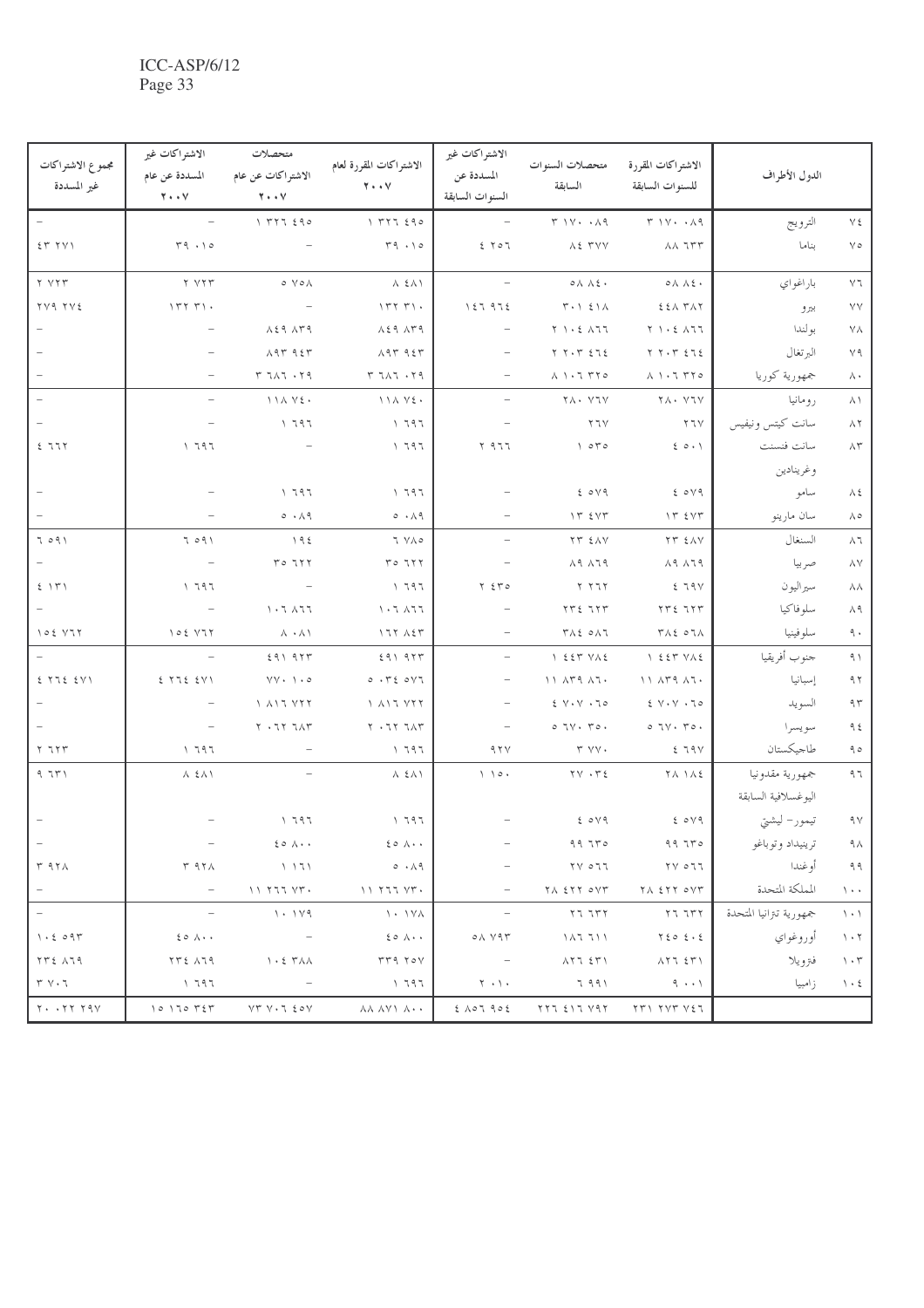### المرفق الثالث

# مشاريع التعديلات لنظام المعاشات التقاعدية لقضاة المحكمة الجنائية الدولية

### المادة الأولى

### المعاش التقاعدي

يحق للقاضي الذي ترك منصبه والذي بلغ سن **الثانية والستين (٦٢)** أن يحصل طوال بقية حياته، رهنا بالفقرة ٥ أدناه، على معاش تقاعدي يُدفع شهرياً بشرط ألاّ يكون قد طُلب منه التخلي عن تعيينه لأسباب أخرى غير حالته الصحية؛

> يحدد مقدار المعاش التقاعدي وفقا لما يلي:  $-\tau$

يكون مقدار المعاش التقاعدي ٧٢/١ (جزء علمي إثنين وسبعين) من المرتب السنوي عن كل سنة من سنوات الخدمة.

> لا يُدفع معاش تقاعدي إضافي إذا أتمَّ القاضي فترة ولاية تزيد على تسع سنوات كاملة.  $-\tau$

للقاضي الذي يترك منصبه قبل بلوغه سن **الثانية والستين (٦٢)** والذي سيكون مستحقاً للحصول على  $-\xi$ معاش تقاعدي عند بلوغه تلك السن أن يختار الحصول على معاش تقاعدي اعتباراً من أي تاريخ لاحق للتاريخ الذي ترك فيه منصبه. وإذا ما اختار ذلك، يكون مبلغ ذلك المعاش التقاعدي بنفس القيمة الاكتوارية للمعاش التقاعدي الذي كان سيتقاضاه عند بلوغه سن الثانية والستين (٢٢).

لا يُدفع معاش تقاعدي لقاض سابق أعيد انتخابه لشغل المنصب حتى ينقطع عن شغل منصبه مرة أخرى.  $-\circ$ ويُحسب مقدار معاشه التقاعدي عندئذ على أساس مجموع ً مدة خدمته ويخضع لتخفيض يساوي في قيمته الاكتوارية مقدار أي معاش تقاعدي يُدفع له قبل بلوغه سن ا**لثانية والستين (٦٢**).

### المادة الثانية

### معاش الإعاقة

يحق للقاضي الذي ترى المحكمة أنه غير قادر على أداء واجباته بسبب اعتلال صحى أو عجز دائم أن  $-1$ يحصل عند ترك منصبه على معاش إعاقة يدفع شهرياً.

٢– يستند قرار المحكمة بشأن عدم قدرة القاضي على أداء واجباته بسبب اعتلال صحى أو عجز دائم إلى رأيين طبيين؛ أحدهما صادر عن طبيب تعيّنه المحكمة والآخر صادر عن طبيب يختاره القاضي. وفي حالة عدم اتفاق الرأيين، يتم الحصول على رأى ثالث من طبيب يُتفق عليه بين المحكمة والقاضي.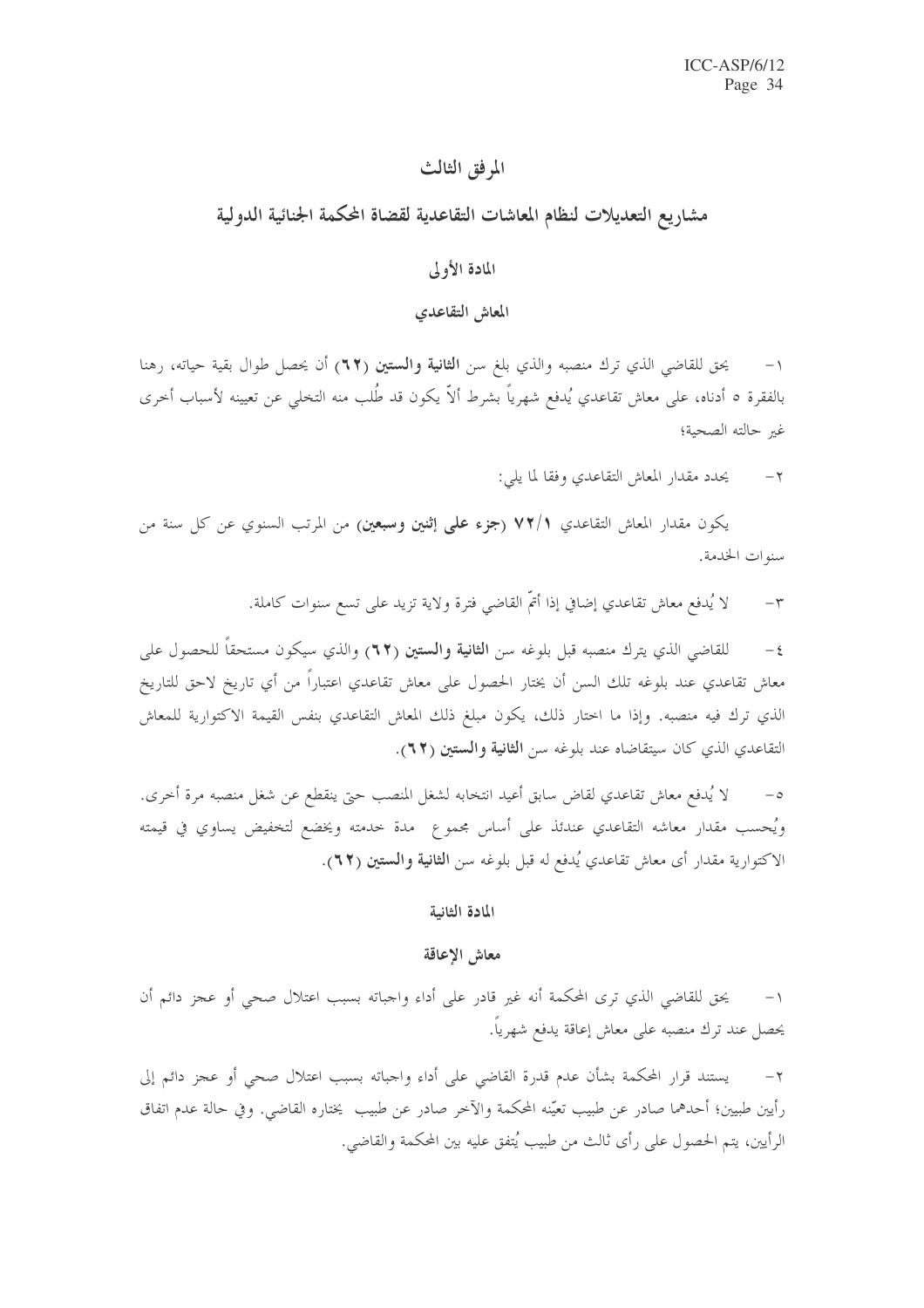يكون معاش الإعاقة مساوياً لمقدار المعاش التقاعدي الذي كان سيتقاضاه القاضي المعنى لو كان قد أتم، عند تركه منصبه، فترة الولاية التي انتخب لها.

المادة الثالثة

معاش الزوج الباقي على قيد الحياة

عند وفاة القاضي المتزوج الذي كان مستحقاً لمعاش تقاعدي، يستحق الزوج الباقي على قيد الحياة معاشا  $-1$ إذا كان الزواج لا يزال قائما عند انتهاء خدمته، ويحسب المعاش كما يلي:

- (أ) إذا لم يكن القاضي قد بدأ، عند وفاته، في الحصول على معاشه التقاعدي، يكون معاش الزوج الباقي على قيد الحياة معادلاً لنصف المعاش التقاعدي الذي كان يستحق دفعه له بموجب الفقرة ٥ من المادة الأولى، أعلاه، لو كان قد بدأ في تقاضى هذا المعاش عند وفاته، بشرط ألاً يقل معاش الزوج الباقي على قيد الحياة عن حزء من اثني عشر حزءًا من الراتب السنو ي؛
- (ب) ۚ إذا كان القاضي قد بدأ في الحصول على معاشه التقاعدي ۖ بموجب الفقرة ٥ من المادة الأولى، أعلاه، قبل بلوغه سن الثانية والستين (٦٢)، يكون معاش الزوج الباقي على قيد الحياة معادلاً لنصف ذلك المعاش، على ألاَّ يقلَّ عن جزء من اثني عشر جزءاً من الراتب السنوي؛
- (ج) إذا كان القاضي قد بلغ سن الثانية والستين (٦٢)، عند بدء الحصول على معاشه التقاعدي، يكون معاش الزوج الباقي على قيد الحياة معادلاً لنصف المعاش التقاعدي للقاضي، على ألاّ يقل عن سدس الراتب السنوي؛

عند وفاة القاضي المتزوج، يستحق الزوج الباقي على قيد الحياة معاشا معادلاً لنصف المعاش الذي كان سيحصل عليه القاضى لو أصبح مستحقاً لمعاش عجز عند وفاته، بشرط ألاّ يقل معاش الزوج الباقي على قيد الحياة عن سدس الراتب السنوي.

عند وفاة القاضي السابق المتزوج الذي كان يتقاضى معاش إعاقة، يستحق الزوج الباقي على قيد الحياة،  $-1$ إذا كان الزواج لا يزال قائما عند انتهاء حدمته، معاشا مساوياً لنصف المعاش الذي كان يحصل عليه القاضي السابق، بشرط ألاَّ يقل معاش الزوج الباقي على قيد الحياة عن سدس الراتب السنوي.

ينقطع ً معاش الزوج الباقي على قيد الحياة بزواجه من جديد ويُمنح مبلغاً مقطوعاً مساوياً لضعف مبلغ  $-\xi$ استحقاقه السنوى الجارى كتسوية نهائية.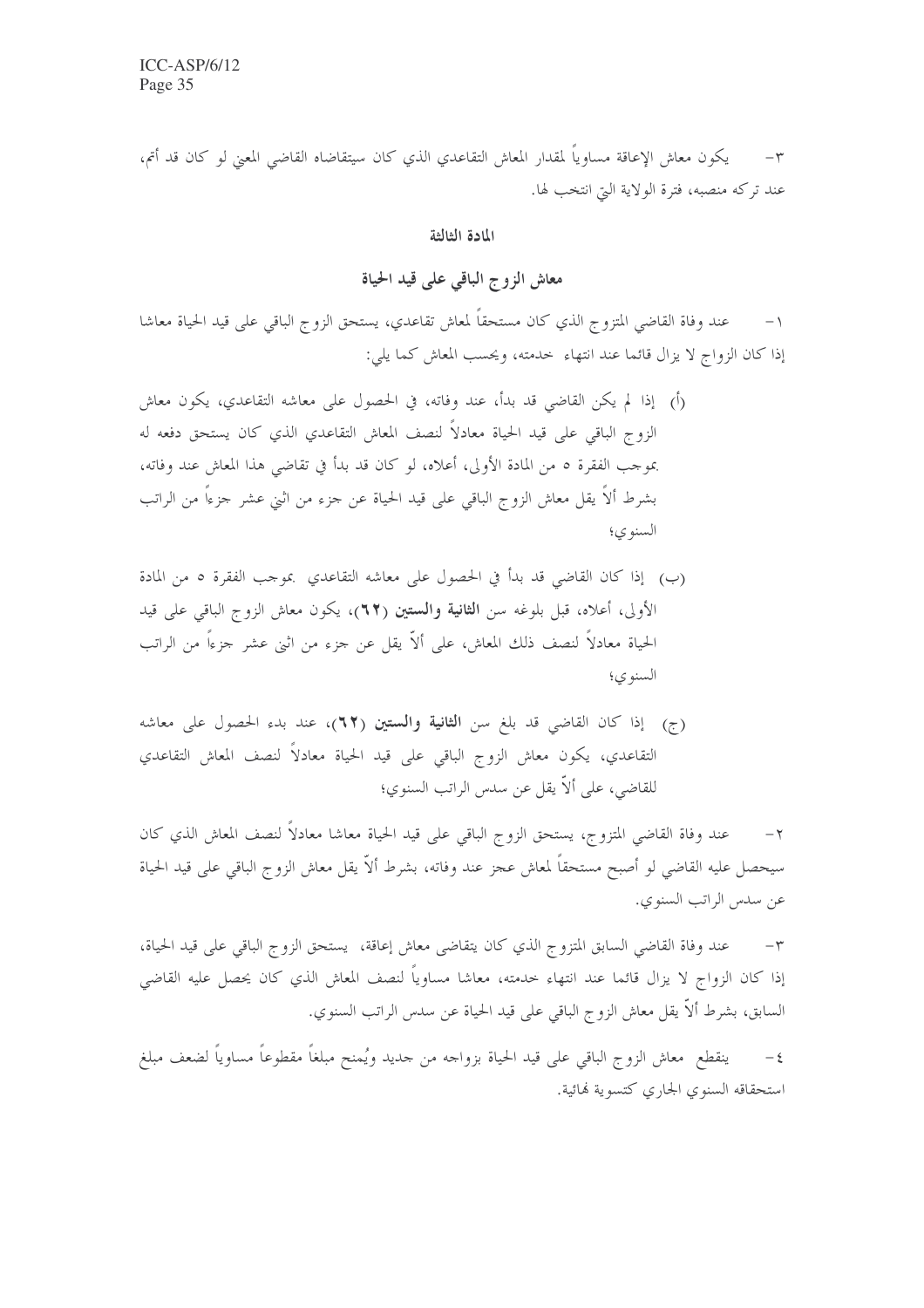#### المادة الرابعة

#### استحقاقات الأطفال

- (أ) يكون المقدار السنوي لاستحقاق الأطفال، إن وحد زوج باق على قيد الحياة مستحقا لمعاش بموجب المادة الثالثة أعلاه، معادلاً لما يلي:
- (١) مبلغ يساوي عشرة (١٠) في المائة من المعاش التقاعدي الذي كان يحصل عليه القاضبي؛ أو
- (٢) إذا لم يكن القاضي، عند وفاته، قد بدأ في تقاضي معاشه التقاعدي، عشرة (١٠) في المائة من المعاش التقاعدي الذي كان سيتقاضاه بموجب الفقرة ٥ من المادة الأولى، لو كان قد بدأ في تقاضي هذا المعاش عند وفاته؛ أو
- (٣) في حالة وفاة القاضي أثناء الخدمة، فعشرة (١٠) في المائة من المعاش التقاعدي الذي كان سيتقاضاه لو كان قد استحق معاش إعاقة عند وفاته.

- (ب) إذا لم يكن هناك زوج باق على قيد الحياة مستحقا لمعاش، بموجب المادة الثالثة، أو عند وفاة الزوج الباقي على قيد الحياة، يزاد مجموع استحقاق الأطفال الواحب الدفع بموحب الفقرة الفرعية (١) أعلاه بالمقدار التالي:
- (١) إذا استحق المعاش ولد وإحد فقط ، فبمقدار نصف مبلغ المعاش الذي كان يُدفع أو يحق أن يُدفع للأرملة؛
- (٢) إذا استحق المعاش طفلان أو أكثر، فبمقدار المعاش الذي كان يُدفع أو كان سيُدفع للزوج الباقي على قيد الحياة.
- (ج) يحدد مقدار معاش كل طفل بقسمة مجموع استحقاق الأطفال الواحب الدفع بموحب الفقرة الفرعية (ب) أعلاه بالتساوي بين جميع الأطفال المستحقين؛ وعند توقف استحقاق أحد الأطفال، يعاد حساب مجموع الاستحقاق الواحب الدفع لبقية الأطفال وفقاً للفقرة الفرعية (ب).

لا يتحاوز بحموع استحقاق الأطفال، إذا أضيف إلى مقدار أي استحقاق يدفع للزوج الباقي على قيد  $-7$ الحياة، المعاش التقاعدي الذي حصل عليه القاضي أو القاضي السابق أو كان سيحصل عليه لو لم يُتوفى.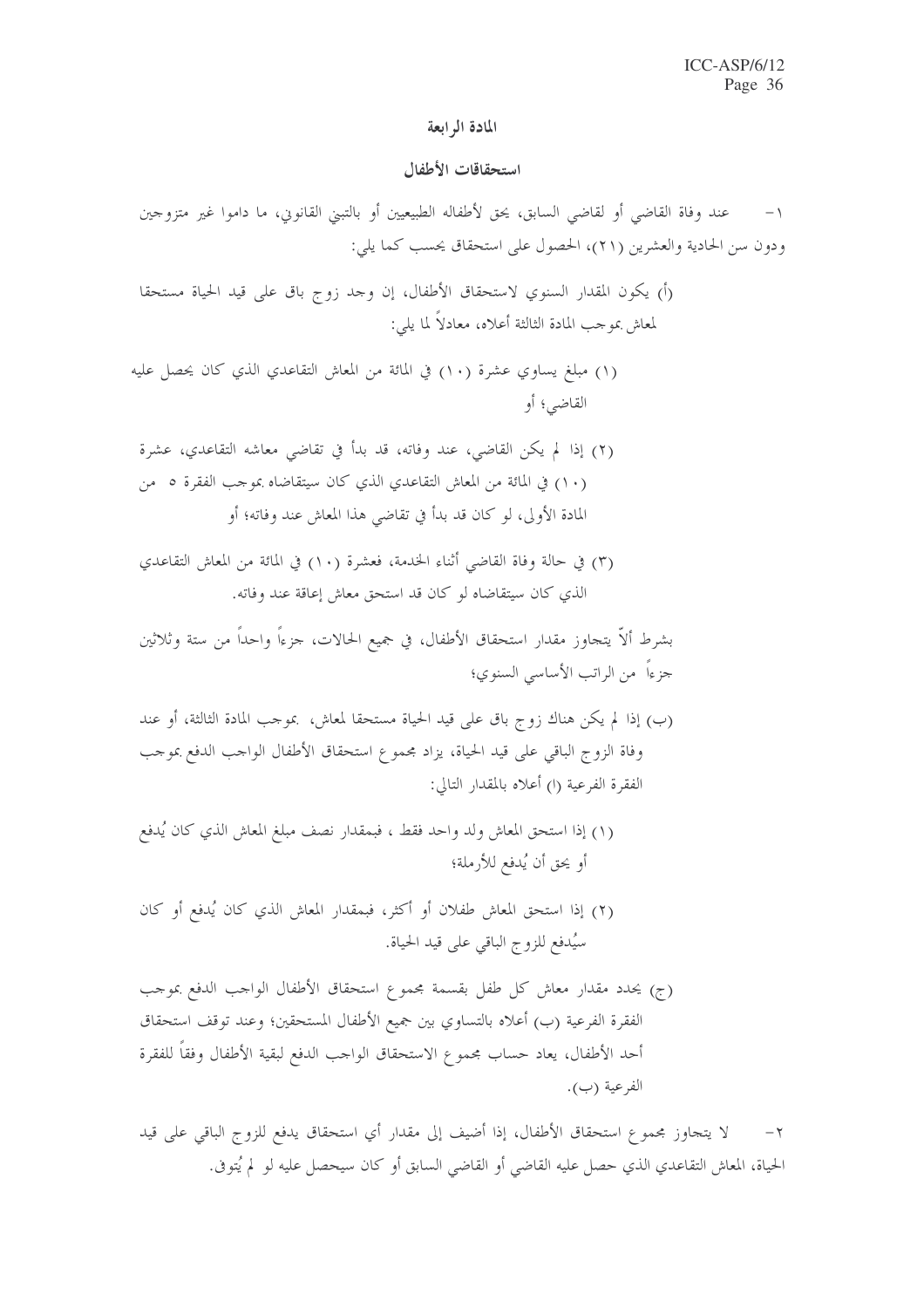٣- يُصرف النظر عن الحد العمري المذكور في الفقرة ١ أعلاه إذا كان الولد عاجزاً بسبب مرض أو إصابة، ويستمر دفع الاستحقاق مادام الولد عاجزاً.

### المادة الخامسة

أحكام متنوعة

١– تُحسب المعاشات التقاعدية المنصوص عليها في هذا النظام بالعملة التي حددّت بما الجمعية راتب القاضي المعني، أي باليورو.

٢– لا يقوم نظام المعاشات التقاعدية المنصوص عليه في هذا النظام على الاشتراكات وتتحمله مباشرة ميزانية المحكمة.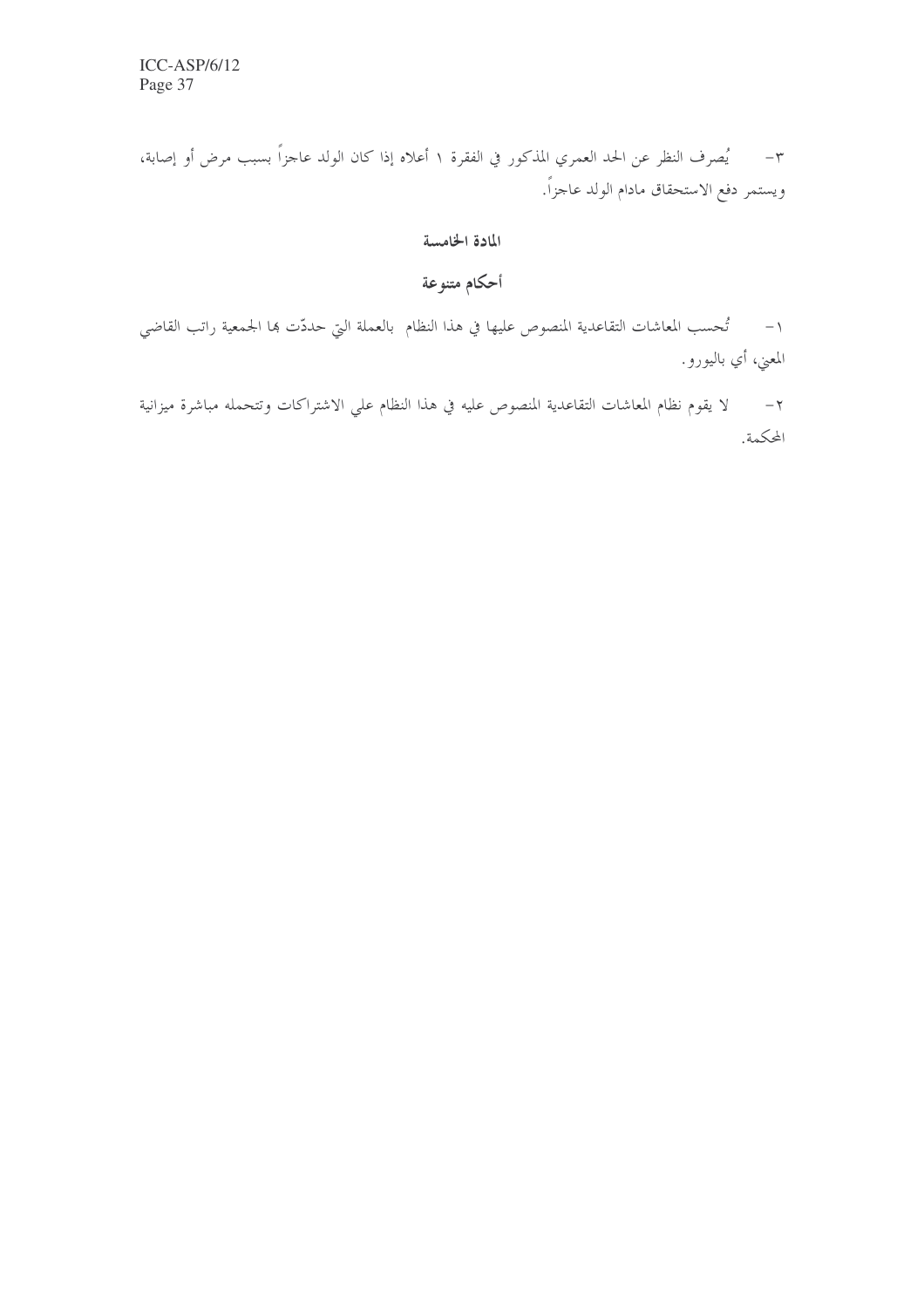### التذييل

# الآثار المالية المترتبة على اعتماد نظام المعاشات التقاعدية للقضاة الجديد

بناء على طلب لجنة الميزانية والمالية، تبرز المقارنة الواردة في الجدول ١ أدناه الاختلافات الرئيسية بين الآثار المالية لنظام المعاشات التقاعدية للقضاة الحالي ونظام المعاشات التقاعدية للقضاة المقترح الجديد:

الجدول ١: مقارنة بين نظامي المعاشات التقاعدية للقضاة

|                                                      | النظام الحالي            | النظام المقترح (الجديد)                    |
|------------------------------------------------------|--------------------------|--------------------------------------------|
| سن التقاعد                                           |                          |                                            |
| الاستحقاق                                            | بعد ٣ سنوات من الخدمة    | فورا                                       |
| حساب الاستحقاق في المعاش التقاعدي                    | $(')'.$ 9,0007 * ح * م ت | $VT/(\tilde{\smile}\uparrow^*\varepsilon)$ |
|                                                      |                          |                                            |
| المعاش التقاعدي بعد ٩ سنوات من الخدمة                | ۴۰۰۰ پورو                | ۲۲ ۵۰۰ یورو                                |
| التكاليف السنوية التقديرية (الأقساط) من أحل ١٨ قاضيا | ۱۳۶ ۰۸۸ تورو             | ۹۰۰ ۰۰۰ يورو (۲                            |

(١) تشير "ع" إلى عدد سنوات الخدمة و "م ت" إلى المرتب الداخل في حساب المعاش التقاعدي.

(٢) التكاليف السنوية التقديرية (الأقساط) بعد استبدال القضاة الذين يملكون حقوقا في إطار النظام الحالي بقضاة حدد سيستحقون المعاشات<br>التقاعدية وفقا للنظام المقترح الجديد.

وستتحقق الوفورات في التكاليف المشار إليها أعلاه تدريجيا بعد عدة سنوات عند تقاعد جميع القضاة المستحقين في إطار النظام الحالي، ومن المتوقع أن يتم ذلك في عام ٢٠١٥. ويبين استعراض النظامين الحالي والمقترح حنبا إلى حنب في الجدول ٢ الوفورات الجوهرية التي ستحققها المحكمة في الأحل الطويل.

الجدول ٢: التكاليف التقديرية لنظام المعاشات التقاعدية للقضاة الحالي مقارنة بالنظام المقتر ح

| الفرق                                                  | مجموع تكاليف النظام المقترح<br>(۲ <sub>)</sub> | مجموع تكاليف النظام الحالي <sup>(١)</sup>                                                          |                                          |
|--------------------------------------------------------|------------------------------------------------|----------------------------------------------------------------------------------------------------|------------------------------------------|
| $19Y \cdot \lambda\lambda$                             | $Y$ 9 $T$ 9,                                   | $\uparrow$ $\uparrow$ $\uparrow$ $\uparrow$ $\uparrow$ $\uparrow$ $\uparrow$ $\uparrow$ $\uparrow$ | $\mathbf{Y} \cdot \cdot \mathbf{A}$      |
| 91.7.1                                                 | 1 7 7 7 7                                      | ۰۸ ۱۳۶ ۲۰                                                                                          | $\mathbf{y} \cdot \mathbf{y}$            |
| 90.7.1                                                 | ۰۰۰ ۱۸۲ ۲                                      | ۰۸ ۲ ۲ ۲ ۲                                                                                         | $\mathbf{Y} \cdot \mathbf{Y} \cdot$      |
| $9V^{\circ}$ $7 \cdot \Lambda$                         |                                                | ۰۸ ۱۳۶ ۲۰                                                                                          | $\gamma \cdot \gamma$                    |
| 1 YYY Y • A                                            | $\gamma$ $\gamma$ $\circ$ $\circ$ $\cdots$     | $Y \setminus Y$ $\top$ $Y \cdot \wedge$                                                            | $\mathbf{Y} \cdot \mathbf{Y}$            |
| て ヽ と ヽ  ヾ ・ ∧                                         | 990                                            | $\uparrow$ $\uparrow$ $\uparrow$ $\uparrow$ $\uparrow$ $\uparrow$ $\uparrow$ $\uparrow$            | $\mathbf{Y} \cdot \mathbf{Y}$            |
| $\lambda$ ، $\gamma$ , $\lambda$ , $\gamma$            | $\lambda \circ \xi \cdots$                     | ۰۸ ۱۳۶ ۲۰                                                                                          | $Y \cdot \Delta$                         |
| $\gamma \rightarrow \gamma \rightarrow \gamma$         | $97$                                           | ۰۸ ۱۳۶ ۲۰                                                                                          | $\mathbf{Y} \cdot \mathbf{10}$           |
| $Y Y \xi Y \cdot YZ$                                   | $\lambda$ 9 $\uparrow$ 1 $\uparrow$ $\uparrow$ | ۰۸ ۱۳۶ ۲۰                                                                                          | $\mathbf{Y} \cdot \mathbf{1} \mathbf{7}$ |
| $\lambda$ ، $\lambda$ , $\lambda$                      | $\lambda$ { $\zeta$ $\cdots$ }                 | ۰۸ ۱۳۶ ۲۰                                                                                          | $Y \cdot Y$                              |
| ۲ ۲ ٤ ۷ ۲ ۰ ۸                                          | $\lambda \lambda$ 9 $\cdots$                   | ۰۸ ۲ ۲ ۲ ۲                                                                                         | ۲۰۱۸                                     |
| $\gamma \rightarrow \gamma \circ \gamma \cdot \lambda$ | 971                                            | ۰۸ ۱۳۶ ۲۰                                                                                          | ۲۰۱۹                                     |

(١) مستقاة من التكاليف التقديرية للمعاشات التقاعدية في آب/أغسطس ٢٠٠٦ المقدمة من شركة Allianz لتكاليف القضاة الحاليين فقط. (٢) تشمل التقديرات المقدمة من شركة Ernst & Young المؤرخة ٢٠ تموز/يوليه ٢٠٠٧ القضاة التكميليين.

وختاما، تبلغ الوفورات السنوية التقديرية بعد تنفيذ نظام المعاشات التقاعدية المقترح بالكامل نحو ٢,٢

مليون يورو.